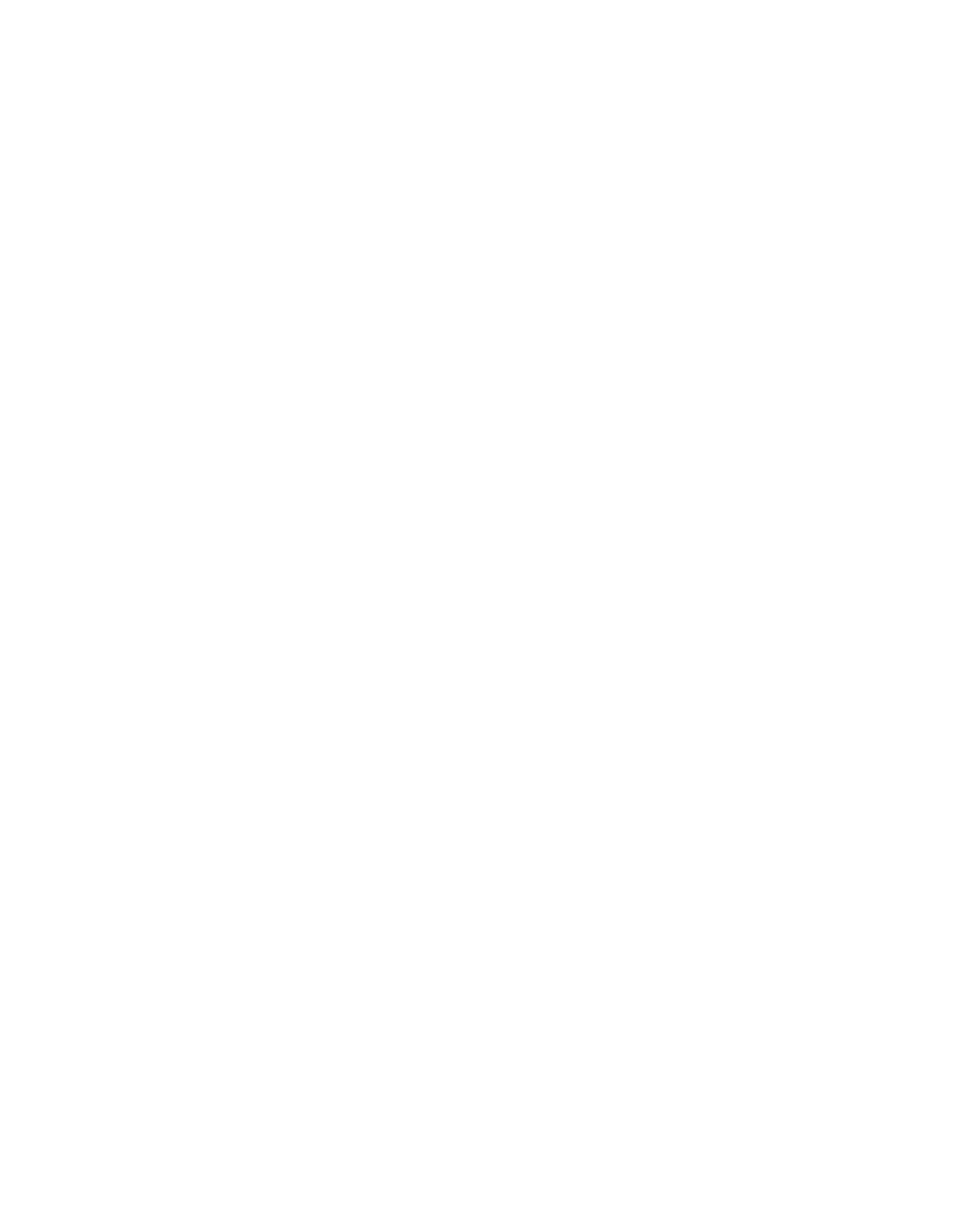# Flat minimizers of the Willmore functional: Euler-Lagrange equations

Peter Hornung<sup>∗</sup>

#### Abstract

Let  $S \subset \mathbb{R}^2$  be a bounded  $C^1$  domain and let g denote the flat metric in  $\mathbb{R}^2$ . We prove that there exist minimizers of the Willmore functional restricted to a class of isometric immersions of the Riemannian surface  $(S, g)$  into  $\mathbb{R}^3$ . We derive the Euler-Lagrange equations satisfied by such constrained minimizers. Our main motivation comes from nonlinear elasticity, where this constrained Willmore functional arises naturally and is called Kirchhoff's plate functional.

## 1 Introduction

For a surface  $\Sigma$  immersed in  $\mathbb{R}^3$  the Willmore functional is given by

$$
\mathcal{W}(\Sigma) = \frac{1}{4} \int_{\Sigma} |H|^2 \, d\mathcal{H}^2,
$$

where H denotes the mean curvature of  $\Sigma$  and  $\mathcal{H}^2$  is the two dimensional Hausdorff measure. One natural question is this: Given a fixed two dimensional Riemannian manifold  $(S, g)$ , which is its optimal (isometric) realization as a surface in  $\mathbb{R}^3$ ? Here optimality is understood in the sense that the immersion should minimize the Willmore functional among all isometric immersions of the manifold.

In this paper we prove existence of and derive the Euler-Lagrange equations satisfied by flat minimizers of W: Let S be a bounded domain in  $\mathbb{R}^2$  and let  $g_{ij} = \delta_{ij}$  be the flat metric on  $\mathbb{R}^2$ . We consider minimizers of W within a subclass of all realizations  $\Sigma \subset \mathbb{R}^3$  of the Riemannian surface  $(S, g)$ . The minimizers will lie in the set of isometric immersions with finite Willmore energy,

$$
W_{\text{iso}}^{2,2}(S;\mathbb{R}^3) = \{ u \in W^{2,2}(S;\mathbb{R}^3) : (\nabla u)^T (\nabla u) = Id \text{ almost everywhere.} \}
$$

Without boundary conditions the minimizer is the identity. A nontrivial problem arises when one prescribes the values of the immersion and of the surface normal on parts of the boundary.

On  $W_{\text{iso}}^{2,2}(S;\mathbb{R}^3)$ , the Willmore functional agrees (up to a prefactor) with Kirchhoff's energy functional for thin nonlinearly elastic plates:

$$
\mathcal{E}_K(u;S) := \begin{cases} \frac{1}{24} \int_S |\nabla^2 u(x)|^2 dx & \text{if } u \in W_{\text{iso}}^{2,2}(S;\mathbb{R}^3), \\ +\infty & \text{otherwise.} \end{cases}
$$
(1)

<sup>\*</sup>Institut für Angewandte Mathematik, Universität Bonn, peter.hornung@uni-bonn.de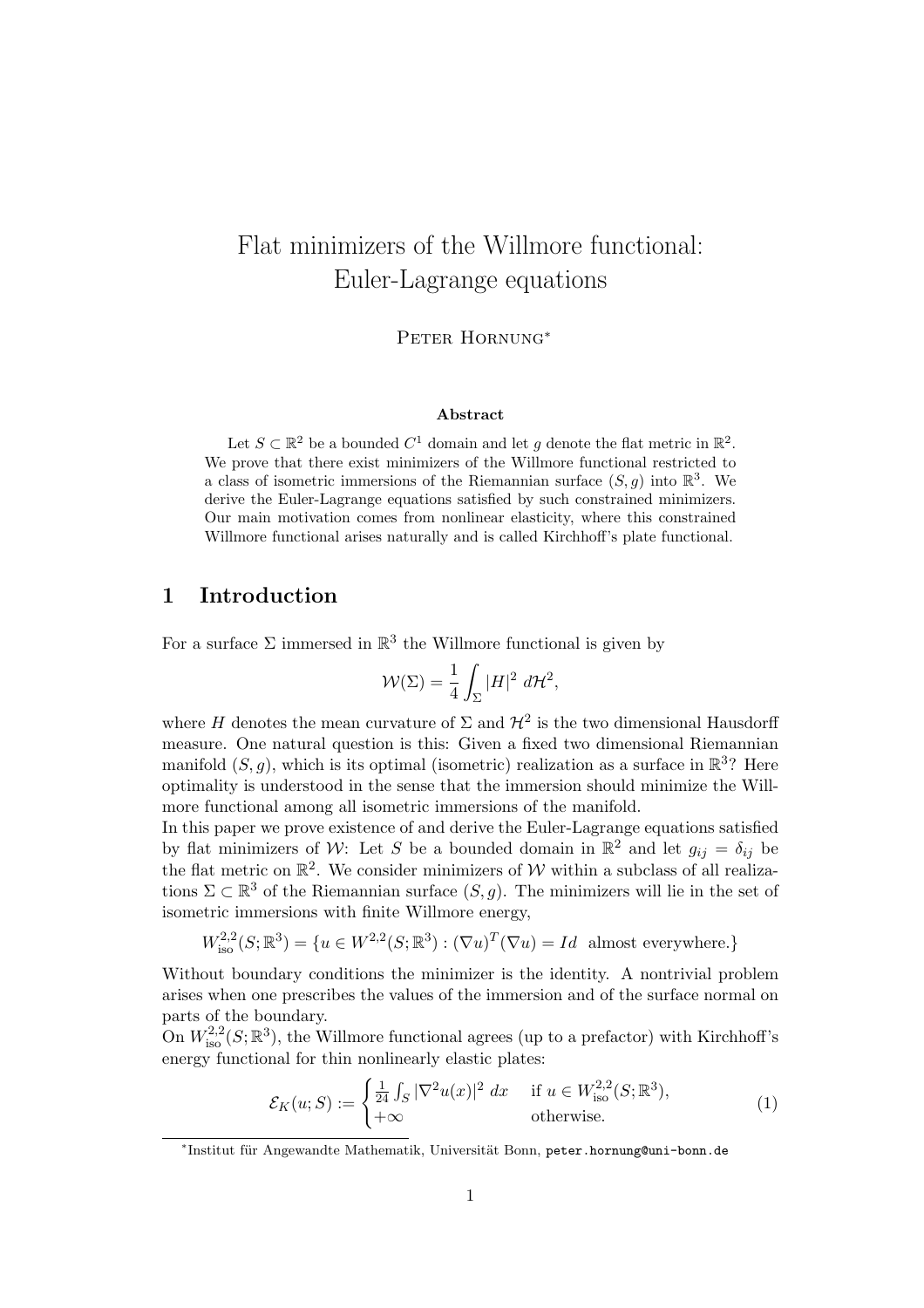The Euler-Lagrange equations derived in this article are the key to the regularity analysis of minimizers of the constrained Willmore functional  $\mathcal{E}_K$ . They are used in [13] to obtain an optimal regularity result. They can also be used for numerical computations (see [21] for a result in this direction). The main result of this article was announced in [12].

The functional  $\mathcal{E}_K$  has been shown to arise as an asymptotic thin film limit from three dimensional nonlinear elasticity [5]. That result has recently lead to an increased interest in  $W^{2,2}$  isometric immersions: The papers [18, 6, 3] are directly related to elasticity, whereas more fundamental properties of  $W^{2,2}$  isometric immersions are studied in [14] as well as [17, 9, 10, 11] (where it is shown that smooth isometric immersions are dense in  $W_{\text{iso}}^{2,2}$  and in [15] (where it is shown that  $W^{2,2}$ isometric immersions are  $C^1$  up to the boundary of the domain when the latter is smooth enough).

A problem which is related to the one addressed here is studied in [1]. There the authors consider minimizers of  $W$  within all conformal immersions of a given Riemannian surface. In [20] the author addresses existence and regularity of minimizers within the class of all surfaces with prescribed genus. The Helfrich model for biological membranes deals with the restriction of  $W$  to classes of surfaces with a fixed area. (Incidentally, this constraint is automatically satisfied in the situation considered in this article, but our constraint is far too strong for that model.)

Although related to the results mentioned above, in many respects the problem considered here is quite different, and so are the techniques used to solve it. The source of this difference is that the constancy of the metric q severely restricts the geometry of isometric immersions: A key property of isometric immersions of a flat Riemannian surface is that they are developable surfaces. This was shown in [7, 16] for the case of  $C^2$  immersions. The same remains true when smoothness is replaced by Lipschitz plus finite Willmore energy. So mappings in  $W^{2,2}_{\text{iso}}(S;\mathbb{R}^3)$  are (essentially) developable surfaces [14, 17]. Our approach relies heavily on this fact. In many respects it allows to reduce the problem to a problem on curves. An interesting consequence is that the Euler-Lagrange equations derived in this article are ordinary differential equations. This is in sharp contrast to the unconstrained Euler-Lagrange equation, a partial differential equation called the Willmore equation, see e.g. [22] and [19].

The derivation of the Euler-Lagrange equations in the setting considered here is not trivial because the corresponding variations must satisfy two kinds of constraints: The flatness constraint and the boundary conditions. The former is handled by passing to a line of curvature parametrization, which by developability amounts to describing the surface in terms of a single nontrivial line of curvature  $\gamma$  (at least locally). As natural new variables one takes the normal and geodesic curvatures of  $\gamma$  or, equivalently, the normal curvature  $\kappa_n$  of  $\gamma$  and the arclength parametrized preimage  $\Gamma$  of  $\gamma$ . But also the variations of the new variables  $(\Gamma, \kappa_n)$  must again satisfy two kinds of constraints, some nonlocal ones and a local one. The former arise from the natural "local" boundary conditions for developable surfaces. The latter is the condition that  $\Gamma$  must be "admissible" in a sense made precise later. This condition is a vestige of the fact that the Euler-Lagrange equations describe a surface and not just a curve.

This article is organized as follows. In Section 2 we review some fundamental prop-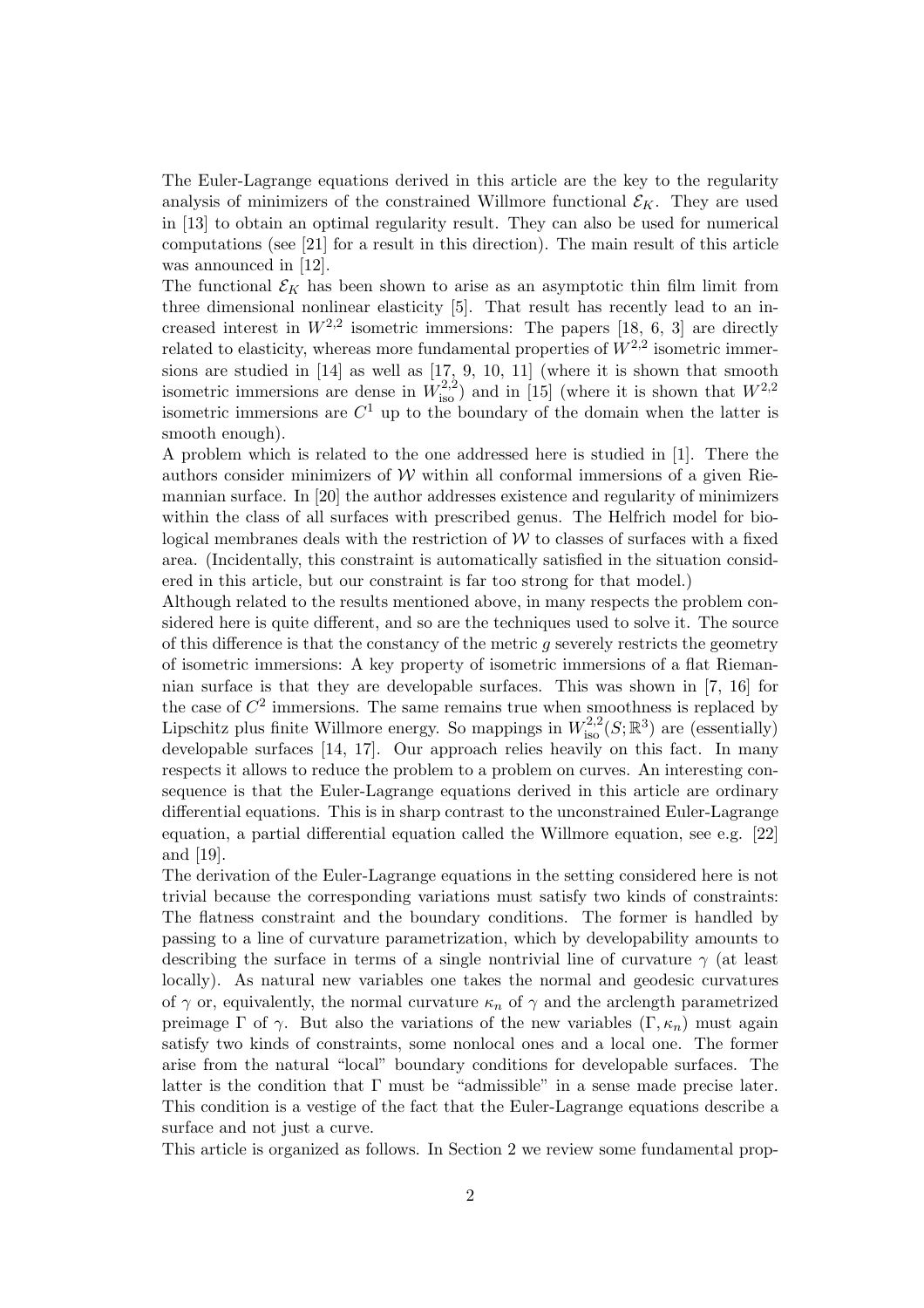erties of flat  $W^{2,2}$  isometric immersions. We will take the viewpoint adopted in [10, 11]. At the end of Section 2 we present the main results of this article. In Section 3 we introduce the variations in such a way that they automatically satisfy the local "admissibility" constraint mentioned earlier. At that point they do not yet satisfy the nonlocal constraints coding the boundary conditions. After computing the derivative of the energy functional in Section 4, we introduce the constraint functional in Section 5. By restricting the variations from Section 3 to level sets of the constraint functional one obtains variations which also satisfy the nonlocal constraints. In Section 6 we derive the Euler-Lagrange equations and prove the main results. In the appendix we collect some results related to  $W^{2,2}$  isometric immersions (more generally about developable mappings in the sense of [10]). They extend some results from [10].

**Notation.** Except stated otherwise,  $S \subset \mathbb{R}^2$  denotes a bounded  $C^1$  domain. All curves  $\Gamma$  and  $\gamma$  satisfy  $|\Gamma'| \equiv 1$  and  $|\gamma'| \equiv 1$ . By  $e_i$  we denote the unit vectors in  $\mathbb{R}^2$ or in  $\mathbb{R}^3$ . The superscript  $\perp$  denotes counterclockwise rotation by  $\frac{\pi}{2}$ .

We write  $f(\tau)$  instead of  $f \circ \tau$  to denote the composition of mappings. We write  $*$ to denote + or -, and if  $* = +$  then we set  $\bar{*} = -$  and viceversa. When referring to pointwise properties of  $f \in L^1_{loc}$  we always refer to the precise representative of f.  $\mathcal{H}^k$  denotes k-dimensional Hausdorff measure,  $\mathcal{L}^1$  denotes one dimensional Lebesgue measure. If  $X \subset \mathbb{R}^2$  then by  $\mathcal{C}(X;U)$  we denote the connected component of X that contains the connected set U, and if  $U = \{v\}$  then we set  $\mathcal{C}(X; v) := \mathcal{C}(X; \{v\}).$ 

# 2 Review of  $W^{2,2}$  isometric immersions and main results

**2.1.** Let  $S \subset \mathbb{R}^2$  be a bounded Lipschitz domain, let  $u_0 \in W^{2,2}_{\text{iso}}(S;\mathbb{R}^3)$  and let  $\partial_c S \subset \partial S$  be closed. We set

 $\mathcal{A}_{u_0}(S, \partial_c S) = \{u \in W^{2,2}_{\text{iso}}(S; \mathbb{R}^3) : u = u_0 \text{ and } \nabla u = \nabla u_0 \text{ on } \partial_c S\}.$ 

The equality of the gradients is understood in the trace sense. Clearly  $u \in$  $\mathcal{A}_{u_0}(S, \partial_c S)$  implies  $\mathcal{A}_u(S, \partial_c S) = \mathcal{A}_{u_0}(S, \partial_c S)$ . For  $U \subset S$  Borel we define

$$
\mathcal{E}(u;U) := \int_{U} |\nabla^2 u(x)|^2 dx.
$$
 (2)

The existence of minimizers of  $\mathcal E$  under the required constraints can be established for different kinds of boundary conditions (e.g. prescribing only the values of  $u$ ). In our setting it reads as follows:

**2.2.** Theorem. Let  $S \subset \mathbb{R}^2$  be a bounded Lipschitz domain, let  $u_0 \in W^{2,2}_{iso}(S;\mathbb{R}^3)$ and let  $\partial_c S \subset \partial S$  be closed. Then there exists  $u \in A_{u_0}(S, \partial_c S)$  satisfying  $\mathcal{E}(u; S) =$  $\inf_{\bar{u}\in\mathcal{A}_{u_0}(S,\partial_cS)}\mathcal{E}(\bar{u};S).$ 

**2.3.** From now on let  $S \subset \mathbb{R}^2$  be a bounded  $C^1$  domain. Let us recall some notions from [10, 11] (see also [9]). We refer to [10, 11] for many more details. For  $\mu \in \mathbb{S}^1$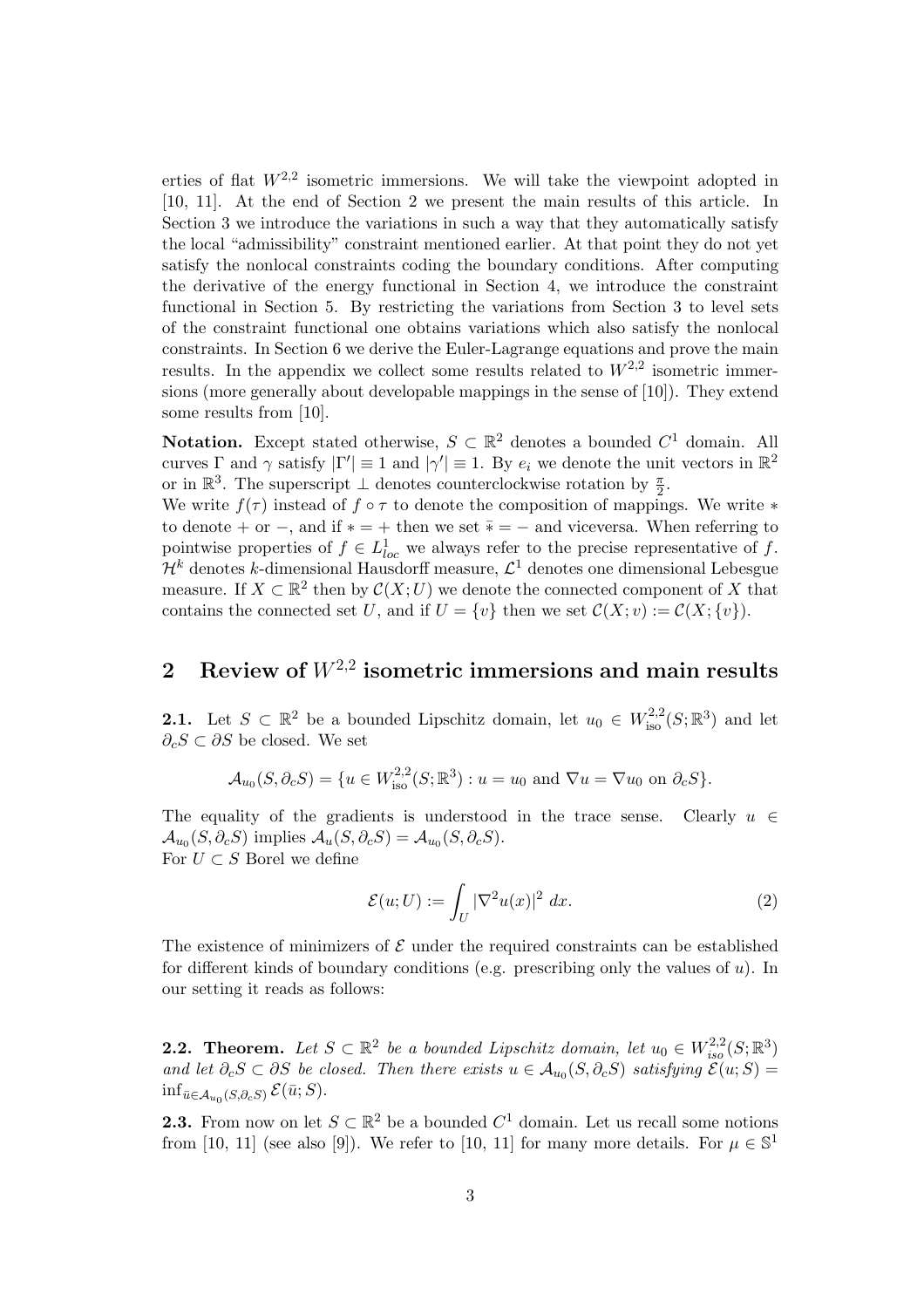and  $x \in S$  we denote by  $[x]_\mu$  the connected component of  $(x + \text{Span }\mu) \cap S$  which contains x. For  $x \in S$  and  $\mu \in \mathbb{R}^2 \setminus \{0\}$  we define  $\nu(x, \mu) := \inf \{ \theta > 0 : x + \theta \mu \notin S \}.$ 

A pair  $(x, \theta) \in S \times (\mathbb{R}^2 \setminus \{0\})$  is said to be transversal if the line segment with endpoints x and  $x+\nu(x,\theta)\theta$  intersects  $\partial S$  transversally at the point  $x+\nu(x,\theta)\theta \in \partial S$ . If  $(x, \theta)$  is transversal then  $\nu \in C^1$  near  $(x, \theta)$ , see Lemma 7.1. We define

$$
\nu_1(x,\mu) \cdot e_i := \lim_{\varepsilon \to 0} \frac{1}{\varepsilon} (\nu(x + \varepsilon e_i, \mu) - \nu(x, \mu)) \tag{3}
$$

$$
\nu_2(x,\mu)\cdot e_i := \lim_{\varepsilon \to 0} \frac{1}{\varepsilon} (\nu(x,\mu + \varepsilon e_i) - \nu(x,\mu)). \tag{4}
$$

By Lemma 7.1 we have  $\nu_2(x,\theta) = \nu(x,\theta)\nu_1(x,\theta)$ . For  $u \in W^{2,2}_{\text{iso}}(S;\mathbb{R}^3)$  we set

$$
C_{\nabla u} := \{x \in S : \nabla u \text{ is constant in a neighbourhood of } x\}.
$$

If U is a connected component of  $C_{\nabla u}$  then U has finite perimeter, and  $S \cap \partial U$  is a disjoint union of straight line segments, see [10].

By [15] we have  $\nabla u \in C^0(S; \mathbb{R}^{3 \times 2})$ . Following [10], we say that  $\nabla u$  is S-developable on a set  $S_1 \subset S$  if there exists a mapping  $q : S_1 \to \mathbb{S}^1$  such that  $\nabla u$  is constant on  $[x]_{q(x)}$ , and  $[x]_{q(x)} \cap [y]_{q(y)} \neq \emptyset$  implies  $[x]_{q(x)} = [y]_{q(y)}$  whenever  $x, y \in S_1$ . The mapping q is called a local S-ruling for  $\nabla u$  near x. The segments  $[x]_{q(x)}$  are called rulings as well. In the sequel we will often omit the index  $q$  and the prefix  $S$ . It is easy to see that  $q$  can be chosen (by appropriately choosing antipodal points) to be locally Lipschitz in  $S$ , see e.g. [14]. We introduce the set

 $D_{\nabla u} := \{x \in S : \nabla u$  is S-developable in a neighbourhood of  $x\}.$ 

Thus for all  $x_0 \in D_{\nabla u}$  there is a neighbourhood  $S_q$  of  $x_0$  and an S-ruling  $q: S_q \to \mathbb{S}^1$ for  $\nabla u$ .

#### 2.4. Remarks.

- (i) If  $\nabla u$  is S-developable on  $S_1 \subset S$  and on  $S_2 \subset S$  then it need not be Sdevelopable on  $S_1 \cup S_2$ . Therefore,  $\nabla u$  is not S-developable on  $D_{\nabla u}$  in general. See e.g. Figure 1.
- (ii) However, for all  $u \in W^{2,2}_{\text{iso}}(S;\mathbb{R}^3)$  the gradient  $\nabla u$  is S-developable on  $S \setminus C_{\nabla u}$ , see [14, 17]. (It is in fact S-developable on a larger set, see [10].) In particular, the interior of  $S \setminus C_{\nabla u}$  is contained in  $D_{\nabla u}$ .
- (iii) All S-rulings for  $\nabla u$  agree on  $S \setminus C_{\nabla u}$  if regarded as a mappings into the projective space  $\mathbb{P}^1$ , see Remark 2.2.1 in [10]. If  $x \in D_{\nabla u} \cap C_{\nabla u}$ , however, then the local S-ruling near x is not unique in general. We denote by  $q_{\nabla u}$ :  $S \setminus C_{\nabla u} \to \mathbb{S}^1$  the unique S-ruling for  $\nabla u$  on  $S \setminus C_{\nabla u}$ .

If  $\Gamma \in W^{2,\infty}([0,T]; S)$  is parametrized by arclength, we set  $N := (\Gamma')^{\perp}$  and  $s_{\Gamma}^*(t) :=$  $*\nu(\Gamma(t), N(t))$  for  $* = +, -$  and  $t \in [0, T]$ . We also set  $\kappa := \Gamma'' \cdot N$ . The curve  $\Gamma$  is said to be locally S-admissible if  $1 - s_{\Gamma}^*(t) \kappa(t) \geq 0$  for almost every  $t \in (0, T)$  and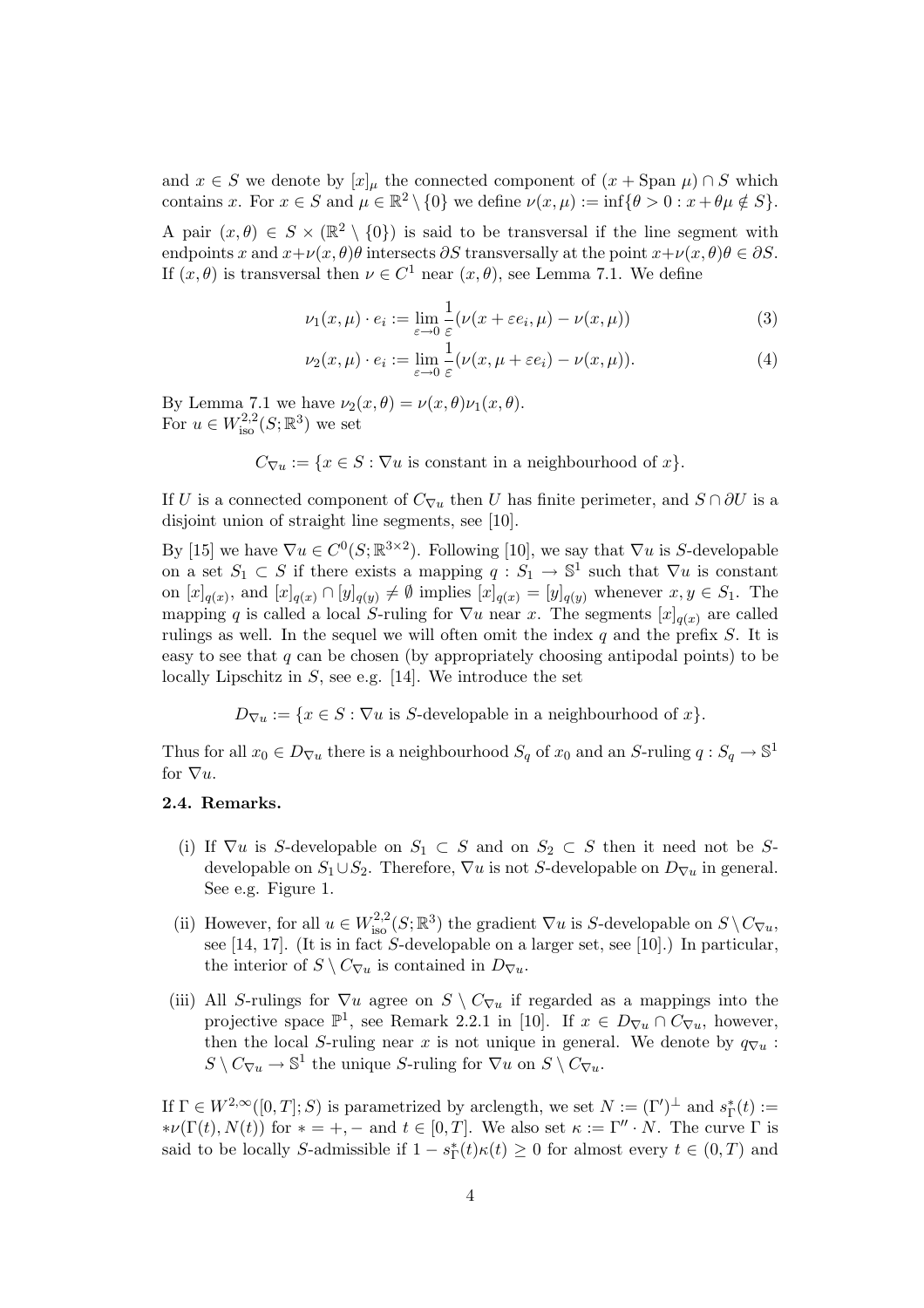

Figure 1: The union of the dashed region and the black triangle is one connected component of  $C_{\nabla u}$ . The set  $D_{\nabla u}$  agrees with the complement of the black triangle. But clearly  $\nabla u$  is not developable on the complement of the black triangle.

for  $* = +, -$ . It is called S-admissible if, for all  $t_1, t_2 \in [0, T]$ , we have  $[\Gamma(t_1)]_{N(t_1)} \cap$  $[\Gamma(t_2)]_{N(t_2)} \neq \emptyset$  only if  $t_1 = t_2$ . It is said to be S-transversal on  $J \subset [0,T]$  if  $\overline{[\Gamma(t)]}$ intersects  $\partial S$  transversally (at both endpoints) for all  $t \in J$ . If no interval J is specified, then it is understood that J is the whole domain of Γ, i.e.  $J = [0, T]$ . In what follows we will omit the prefix  $S$ .

We define the Frénet frame  $R := (\Gamma'|N)^T$ . The Frénet equations read

$$
R' = \begin{pmatrix} 0 & \kappa \\ -\kappa & 0 \end{pmatrix} R. \tag{5}
$$

Now let  $\kappa_n \in L^2(0,T)$ . Then we define the frame  $r \in W^{1,2}((0,T);SO(3))$  as the solution of

$$
r' = \begin{pmatrix} 0 & \kappa & \kappa_n \\ -\kappa & 0 & 0 \\ -\kappa_n & 0 & 0 \end{pmatrix} r
$$
 (6)

with some initial value  $r(0)$ . We define  $(\gamma'|v|n) := r^T$  and  $\gamma(t) := \gamma(0) + \int_0^t \gamma'$  for some initial value  $\gamma(0)$ .

**2.5.** For  $s^- < 0 < s^+$  and  $x \in (\frac{1}{s^-}, \frac{1}{s^+})$  we introduce  $g(s^{\pm}, x) = \int_{s^-}^{s^+}$  $s^{-}\frac{1}{1-sx}$  ds and  $g_2(s^{\pm},x) = -\int_{s^-}^{s^+}$  $s^{-}$   $\frac{1}{(1-s)}$  $\frac{1}{(1-sx)^2}$  ds and  $g_3(s^{\pm}, x) = \int_{s^-}^{s^+}$ <sup>•s⊤</sup>  $\frac{s}{s}$ <sup>-</sup>  $\frac{s}{(1-s)}$  $\frac{s}{(1-sx)^2}$  ds and  $g_*(s^{\pm}, x) = * \frac{1}{1-s^*x}$ . Let  $\Gamma \in W^{2,\infty}([0,T]; S)$  be an arclength parametrized curve which is locally admissible. Define

$$
I_0^{\Gamma} := \{ t \in [0, T] : s_{\Gamma}^+(t) \kappa(t) = 1 \text{ or } s_{\Gamma}^-(t) \kappa(t) = 1 \}.
$$
 (7)

For  $\eta > 0$  define

$$
I_{\eta}^{\Gamma} := \{ t \in [0, T] : 1 - s_{\Gamma}^+(t) \kappa(t) > \eta \text{ and } 1 - s_{\Gamma}^-(t) \kappa(t) > \eta \}. \tag{8}
$$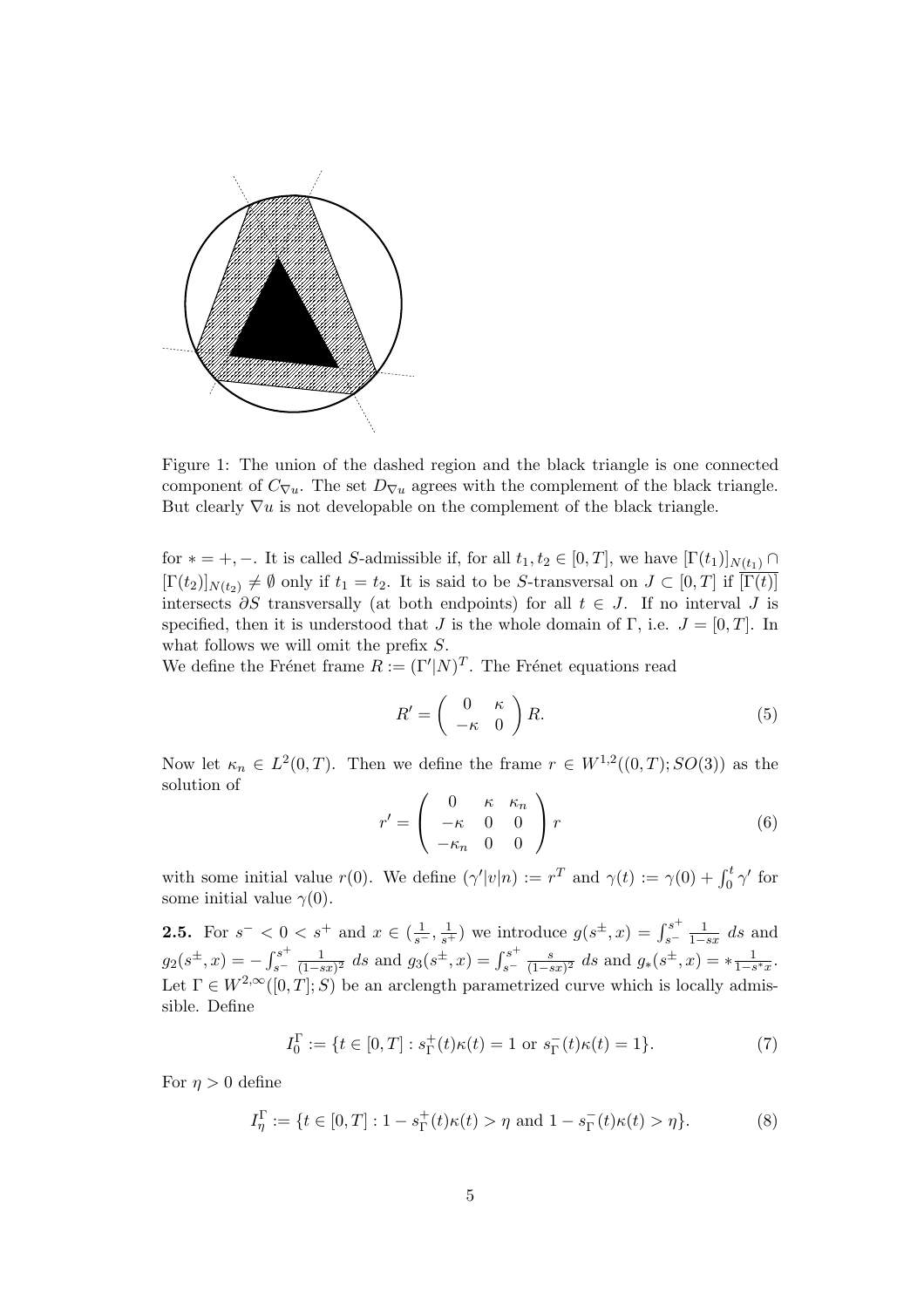Let  $J \subset [0, T]$  Borel. We define

$$
M_{s_{\Gamma}^{\pm}}(J) := \bigcup_{t \in J} (s_{\Gamma}^{-}(t), s_{\Gamma}^{+}(t)) \times \{t\}.
$$
 (9)

For  $\kappa_n \in L^2(0,T)$  we define

$$
\mathcal{F}(\Gamma,\kappa_n;J) := \int_{M_{s_\Gamma^\pm}(J)} \frac{\kappa_n^2(t)}{1 - s\kappa(t)} \ ds dt. \tag{10}
$$

Set  $[\Gamma(0,T)] := \bigcup \{ [\Gamma(t)]_{N(t)} : t \in (0,T) \}$ . We define a mapping  $(\Gamma, \kappa_n) : [\Gamma(0,T)] \to$  $\mathbb{R}^3$  by setting

$$
(\Gamma, \kappa_n)(\Gamma(t) + sN(t)) := \gamma(t) + sv(t) \text{ for all } t \in [0, T] \text{ and all } s \in (s_\Gamma^-(t), s_\Gamma^+(t)). \tag{11}
$$

**2.6. Remark.** If  $\Gamma \in W^{2,\infty}([0,T];S)$  is admissible and  $\kappa_n \in L^2(0,T)$  then  $(\Gamma, \kappa_n)$ is a well defined element of  $\widetilde{W}_{loc,iso}^{2,2}([\Gamma(0,T)];\mathbb{R}^3)$ , and

$$
\int_{\left[\Gamma(0,T)\right]} |\nabla^2(\Gamma,\kappa_n)|^2 = \mathcal{F}(\Gamma,\kappa_n;(0,T)).\tag{12}
$$

The left-hand side of  $(12)$  is finite if and only if its right-hand side is finite, i.e.

$$
(s,t) \mapsto \frac{\kappa_n^2(t)}{1 - s\kappa(t)} \in L^1(M_{s_\Gamma^{\pm}}(0,T)).
$$
\n(13)

If that is the case, then  $\kappa_n = 0$  almost everywhere on  $I_0^{\Gamma}$  and

$$
\mathcal{F}(\Gamma,\kappa_n;(0,T)) = \int_{(0,T)\backslash I_0^{\Gamma}} \kappa_n^2(t) g(s_{\Gamma}^{\pm}(t),\kappa(t)) dt.
$$
 (14)

**Proof.** Proposition 2.3 (ii) in [11] implies that  $(\Gamma, \kappa_n)$  is a well defined mapping in  $W^{2,2}_{\text{loc, iso}}([ \Gamma(0,T)]; \mathbb{R}^3)$ . The formula (12) is proven in [11]. It is easy to see that (13) can only hold if  $\kappa_n = 0$  almost everywhere on  $I_0^{\Gamma}$ . Away from  $I_0^{\Gamma}$  we can apply Fubini's Theorem to obtain  $(14)$ .

Notice that (10) makes sense for any arclength parametrized curve  $\Gamma \in \mathbb{C}$  $W^{2,\infty}((0,T);S)$  and any  $\kappa_n \in L^2(0,T)$ , even if the mapping  $(\Gamma,\kappa_n)$  is not welldefined (e.g. if  $\Gamma$  is not admissible).

The frame r is the Darboux frame of the line of curvature  $\gamma$  on the surface  $(\Gamma, \kappa_n)([\Gamma(0,T)])$ . One can prove (see [10]) that on  $D_{\nabla u}$ , the mapping u is locally of the form  $(\Gamma, \kappa_n)$ , where  $\Gamma$  is the preimage of a nontrivial line of curvature on  $u(S)$ and  $\kappa_n$  is its normal curvature. The curve  $\Gamma$  is then called  $\nabla u$ -integral curve because it satisfies the ODE  $\Gamma' = -(q(\Gamma))^{\perp}$  for some local S-ruling q for  $\nabla u$  that is locally Lipschitz in S. Hence, if  $\Gamma([0,T]) \subset S$  then  $\Gamma \in W^{2,\infty}([0,T]; S)$ .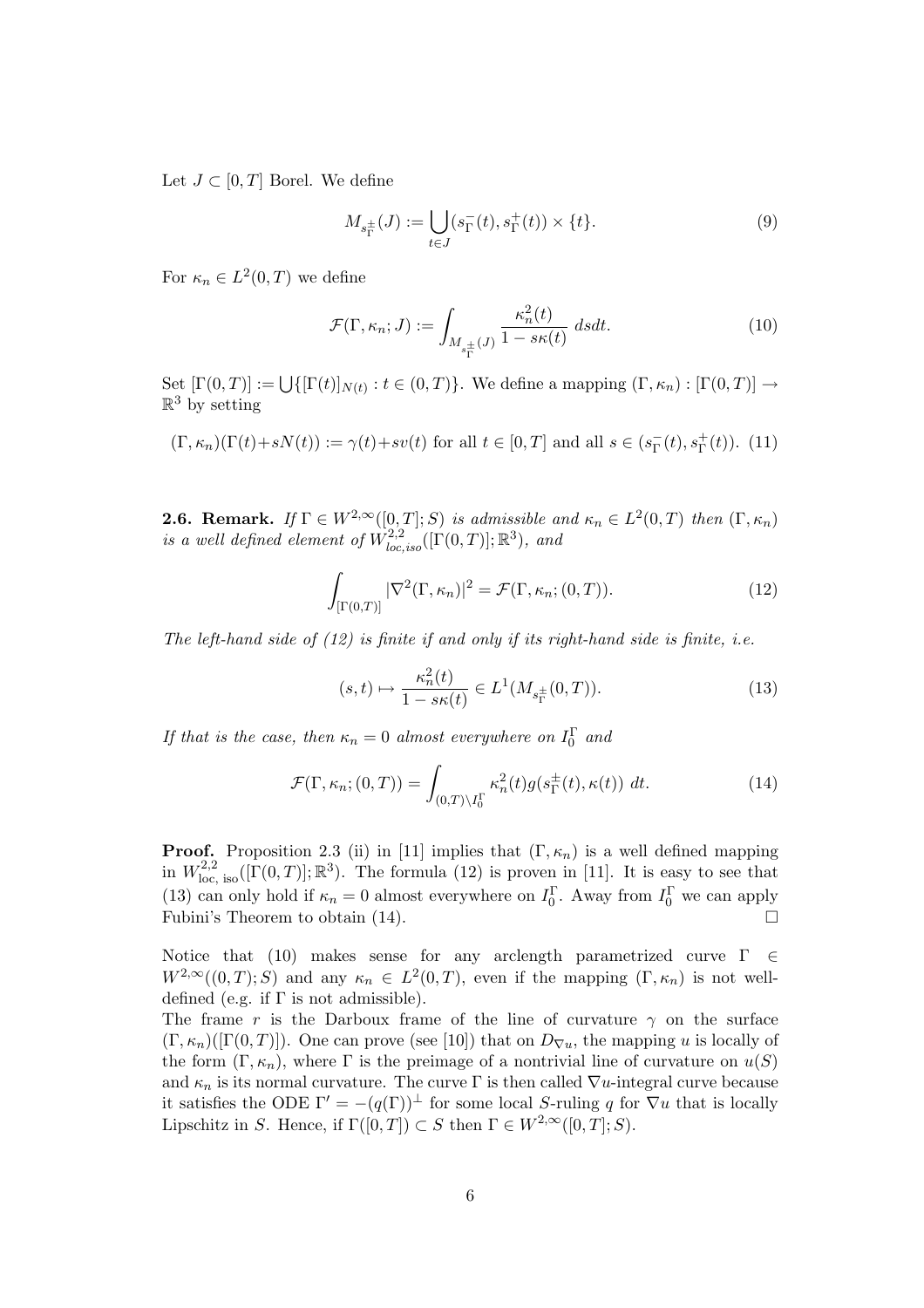Denote by  $\chi_*$  the characteristic function of the set where  $\kappa$  has sign  $*$  and set  $\sigma := \sum_{*} \chi_{*} s_{\Gamma}^{*}$ . If  $\Gamma$  is transversal, then we define:

$$
\bar{h} = \kappa \sum_{*} * \chi_{*} \nu_{1}(\Gamma, *N) \text{ and } h = \bar{h} \cdot \Gamma' \tag{15}
$$

$$
\bar{F}_1 = \sum_{\ast} \frac{\nu_1(\Gamma, \ast N)}{1 - s_{\Gamma}^{\ast} \kappa} + \bar{h}g_2(s_{\Gamma}^{\pm}, \kappa) \text{ and } F_1 = \bar{F}_1 \cdot \Gamma' \tag{16}
$$

$$
\bar{F}_2 = \sum_{*} \frac{s_{\Gamma}^* \nu_1(\Gamma, *N)}{1 - s_{\Gamma}^* \kappa} + \sigma \bar{h} g_2(s_{\Gamma}^{\pm}, \kappa) \text{ and } F_2 = \bar{F}_2 \cdot \Gamma'. \tag{17}
$$

**2.7.** Definition. A pair  $(\Gamma, \kappa_n)$  with  $\Gamma \in W^{2,\infty}((0,T); S)$  locally admissible and transversal, and  $\kappa_n \in L^2(0,T)$  is said to satisfy the Euler-Lagrange equations if there exist  $\lambda_1, \lambda_2 \in \mathbb{R}^3$  and  $\lambda_3, \lambda_4 \in \mathbb{R}$  such that the following equations are satisfied for almost every  $t \in (0, T)$ :

$$
2(1 - \chi_{I_0^{\Gamma}}(t))\kappa_n(t)g(s_{\Gamma}^{\pm}(t), \kappa(t)) = -v(t) \cdot (\lambda_2 - \lambda_1 \wedge \int_t^T \gamma') \tag{18}
$$

$$
(1 - \chi_{I_0^{\Gamma}}(t))\kappa_n^2(t)g_2(s_\Gamma^{\pm}(t), \kappa(t)) = (1 - \chi_{I_0^{\Gamma}}(t))\Omega_2(t)
$$
\n(19)

$$
(1 - \chi_{I_0^{\Gamma}}(t))\kappa_n^2(t)g_3(s_{\Gamma}^{\pm}(t), \kappa(t)) = \Omega_3(t) + \chi_{I_0^{\Gamma}}(t)\frac{\Omega_2(t)}{\kappa(t)}
$$
(20)

Here,  $\Omega_2$  and  $\Omega_3$  are the unique Lipschitz continuous solutions to the terminal value problems

$$
\Omega_2' = -h\Omega_2 + \kappa_n(\lambda_1 \cdot n) + \kappa_n^2 F_1 \text{ and } \Omega_2(T) = \lambda_3 + \lambda_1 \cdot \gamma'(T) \tag{21}
$$

$$
\Omega_3' = h\sigma \Omega_2 - \kappa_n \gamma' \cdot (\lambda_2 - \lambda_1 \wedge \int_t^T \gamma') - \kappa_n^2 F_2 \text{ and } \Omega_3(T) = \lambda_4 + \lambda_2 \cdot n(T). \tag{22}
$$

**2.8.** If  $\Gamma$  is admissible and transversal then  $S \cap \partial[\Gamma(0,T)] = [\Gamma(0)] \cup [\Gamma(T)]$  and one can define traces on  $[\Gamma(0)] \cup [\Gamma(T)]$  for functions in  $W^{1,2}([\Gamma(0,T)])$ , see Lemma 7.9. Therefore, the following space is well defined for such  $\Gamma$  and for  $\kappa_n \in L^2(0,T)$ satisfying (13):

$$
\mathcal{A}_{(\Gamma,\kappa_n)} := \left\{ u \in W_{\mathrm{iso}}^{2,2}([\Gamma(0,T)];\mathbb{R}^3) : (u,\nabla u) = ((\Gamma,\kappa_n),\nabla(\Gamma,\kappa_n)) \right\}
$$
  
on  $[\Gamma(0)] \cup [\Gamma(T)]$  (23)

(The equality of the gradients is understood in the sense of traces.) The main result of this article reads as follows.

**2.9.** Theorem. Let  $S \subset \mathbb{R}^2$  be a bounded  $C^1$  domain, let  $T > 0$ , let  $\Gamma \in$  $W^{2,\infty}([0,T];S)$  be S-admissible and let  $\kappa_n \in L^2(0,T)$  be such that (13) holds. Then  $(\Gamma, \kappa_n) \in W^{2,2}_{iso}([\Gamma(0,T)]; \mathbb{R}^3)$ . If, in addition,  $\Gamma$  is transversal and  $(\Gamma, \kappa_n)$ is a minimizer of  $\mathcal{E}(\cdot;[\Gamma(0,T)])$  within the class  $\mathcal{A}_{(\Gamma,\kappa_n)}$ , then  $(\Gamma,\kappa_n)$  solves the Euler-Lagrange equations in the sense of Definition 2.7.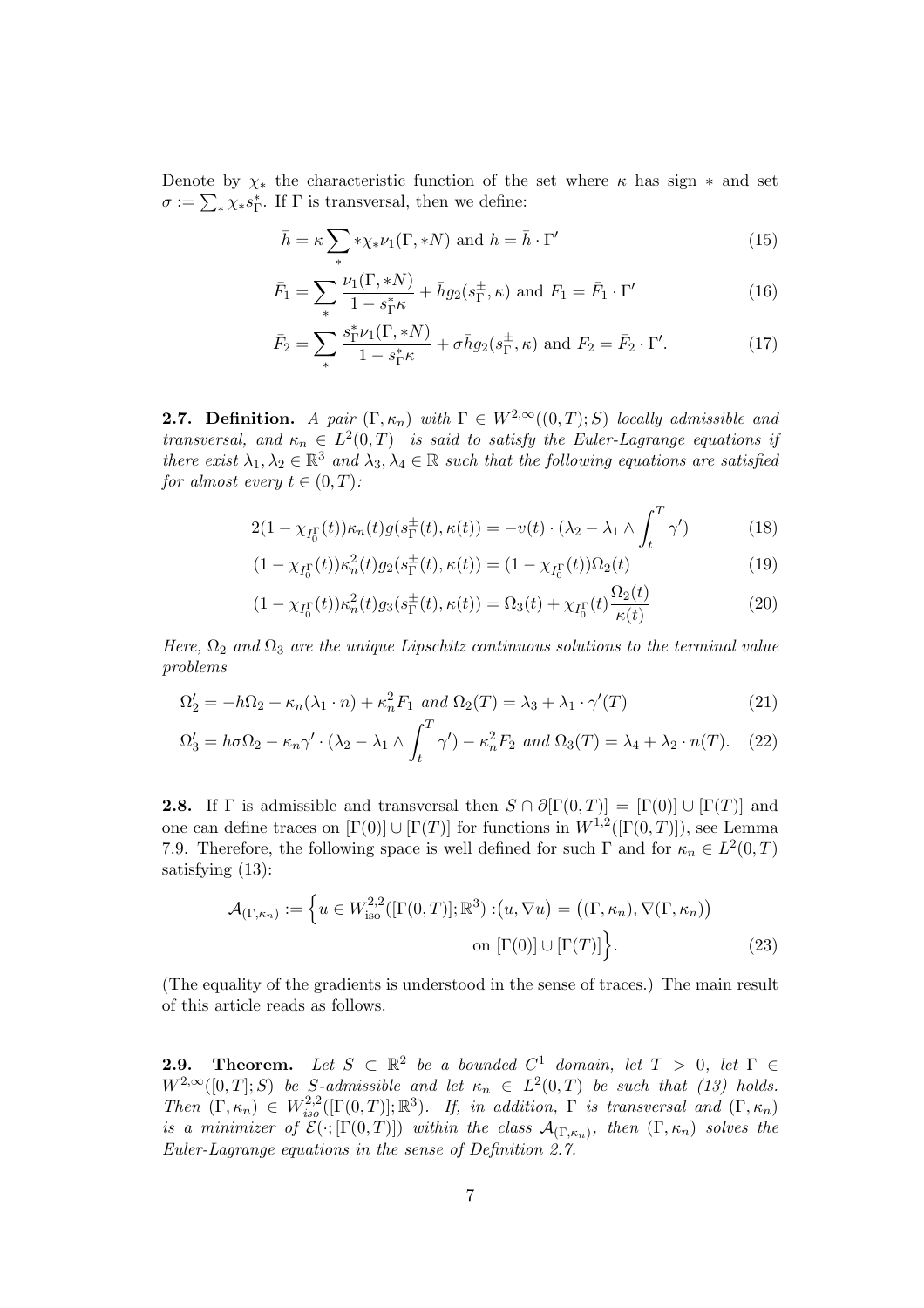The relevance of Theorem 2.9 is that if  $(\Gamma, \kappa_n)$  is a portion of a minimizer then it is minimizing under its own boundary conditions, i.e. within the class  $\mathcal{A}_{(\Gamma,\kappa_n)}$ . To state the main implications of Theorem 2.9 in terms of surfaces, for given  $u \in$  $W^{2,2}_{\text{iso}}(S;\mathbb{R}^3)$  we define

$$
\Sigma_{\tau} := \{ x \in D_{\nabla u} \setminus C_{\nabla u} : \overline{[x]}_{q_{\nabla u}(x)} \text{ intersects } \partial S \text{ tangentially} \}
$$
  

$$
\Sigma_c := \{ x \in D_{\nabla u} \setminus C_{\nabla u} : \overline{[x]}_{q_{\nabla u}(x)} \text{ intersects } \partial_c S \}.
$$

By §2.4 these sets are well defined because all S-rulings for  $\nabla u$  agree on  $S \setminus C_{\nabla u}$  up to identification of antipodal points. And swapping antipodal points does not affect the definition of  $\Sigma_{\tau}$  or  $\Sigma_c$ . Our main result in terms of surfaces reads as follows:

**2.10.** Theorem. Let  $S \subset \mathbb{R}^2$  be a bounded  $C^1$  domain, let  $\partial_c S \subset \partial S$  be closed and let  $u \in W^{2,2}_{iso}(S;\mathbb{R}^3)$ . If  $x_0 \in D_{\nabla u}$ , then there exist  $T > 0$  and an admissible curve  $\Gamma \in W^{2,\infty}([0,T];S)$  with  $\Gamma(\frac{T}{2}) = x_0$  and a function  $\kappa_n \in L^2(0,T)$  such that  $u = (\Gamma, \kappa_n)$  on  $[\Gamma(0,T)]$ . If u minimizes  $\mathcal{E}(\cdot; S)$  within  $\mathcal{A}_u(S, \partial_c S)$  and if  $x_0 \in$  $D_{\nabla u} \setminus (C_{\nabla u} \cup \Sigma_{\tau} \cup \Sigma_c)$  then one can choose T and  $(\Gamma, \kappa_n)$  such that, in addition,  $\Gamma$ is transversal on [0, T] and  $(\Gamma, \kappa_n)$  satisfy the Euler-Lagrange equations in the sense of Definition 2.7.

#### Remarks.

- (i) The Euler-Lagrange equations are the basis for the regularity analysis of minimizers of the constrained Willmore functional  $\mathcal{E}_K$  defined in the introduction. This analysis is carried out in [13], see also [12].
- (ii) The set  $\Sigma_{\tau} \cup \Sigma_c$  is relatively closed in  $D_{\nabla u} \setminus C_{\nabla u}$  (see the proof of Theorem 2.10). If S is convex then clearly  $\Sigma_{\tau} = \emptyset$ .
- (iii) On  $\Sigma_c$  the mapping u is fully determined by the condition  $u \in \mathcal{A}_u(S, \partial_c S)$ , i.e. by its prescribed boundary conditions. If  $\mathcal{H}^1(\partial_c S) = 0$  then minimizers are rigid motions and the Euler-Lagrange equations are trivially satisfied.
- (iv) In [13] the geometry of the set  $D_{\nabla u}$  is studied when u is a minimizer. The case of general  $u \in W^{2,2}_{\text{iso}}(S;\mathbb{R}^3)$  is analyzed in detail in [10].
- (v) The energy of  $(\Gamma, \kappa_n)$  is given by (12). Since  $g(s_{\Gamma}^{\pm})$  $_{\Gamma}^{\pm}$ ,  $\kappa$ ) =  $-g_2(s_{\Gamma}^{\pm})$  $_{\Gamma}^{\pm}$ ,  $\kappa$ ) –  $\kappa g_3(s_{\Gamma}^{\pm}$  $_{\Gamma}^{\pm},\kappa),$ the Euler-Lagrange equations show that the energy density agrees with

$$
(1 - \chi_{I_0^{\Gamma}}) \kappa_n^2 g(s_{\Gamma}^{\pm}, \kappa) = -\Omega_2 - \kappa \Omega_3. \tag{24}
$$

#### 3 The variations

**3.1.** In the whole article,  $\Gamma$  is a curve that is parametrized by arclength. Unless stated otherwise, in the whole article  $S \subset \mathbb{R}^2$  denotes a bounded  $C^1$  domain. Let  $\Gamma \in W^{2,\infty}([0,T];S)$  and let  $\kappa_n \in L^2(0,T)$ . Denote by  $\kappa := N \cdot \Gamma''$  the curvature of Γ. Let  $\varphi \in L^{\infty}((0,T);\mathbb{R}^3)$ . We define  $\tilde{\kappa}^{\varphi} := \kappa + \varphi_1$  and  $\tilde{\kappa}_n^{\varphi} := \kappa_n + \varphi_2$ . Further,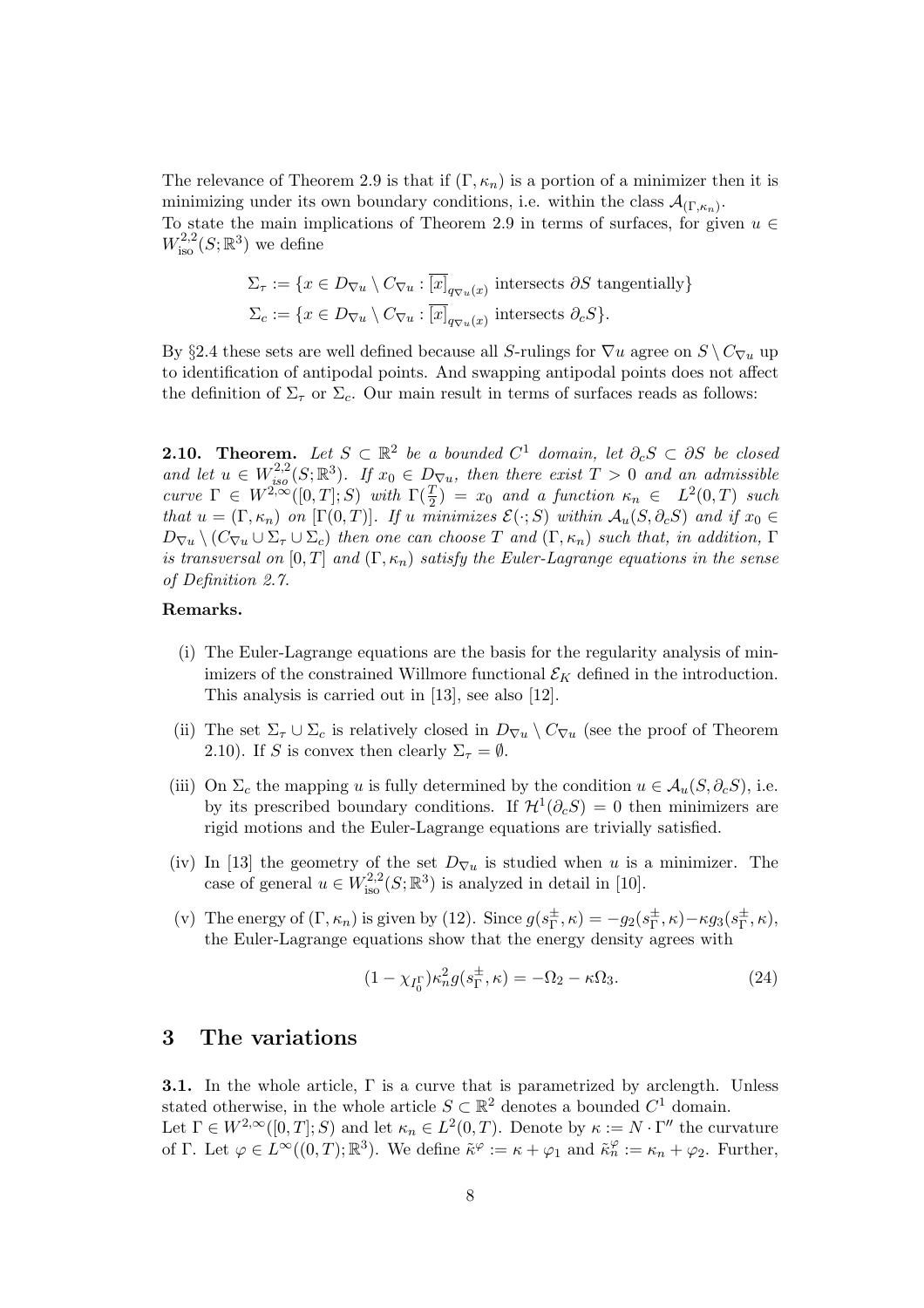we define the frames  $\tilde{R}_{\varphi} : (0,T) \to SO(2), \tilde{r}_{\varphi} : (0,T) \to SO(3)$  to be the solutions to the initial value problems

$$
\tilde{R}'_{\varphi} = (e_1 \otimes e_2 - e_2 \otimes e_1) \tilde{\kappa}^{\varphi} \tilde{R}_{\varphi} \text{ with } \tilde{R}_{\varphi}(0) = R(0)
$$
\n(25)

$$
\tilde{r}'_{\varphi} = ((e_1 \otimes e_2 - e_2 \otimes e_1)\tilde{\kappa}^{\varphi} + (e_1 \otimes e_3 - e_3 \otimes e_1)\tilde{\kappa}_n^{\varphi})\tilde{r}_{\varphi} \text{ with } \tilde{r}_{\varphi}(0) = r(0). \quad (26)
$$

Here the Frénet frame  $R(0) \in SO(2)$  is given by the original curve Γ. The choice of  $r(0) \in SO(3)$  is irrelevant; for convenience we take  $r(0) = R(0)$  (identifying  $SO(2)$ ) with  $\{R \in SO(3) : R_{33} = 1\}$ .

We define  $(\tilde{\gamma}'_{\varphi}, \tilde{v}_{\varphi}, \tilde{n}_{\varphi}) := \tilde{r}_{\varphi}^T$  and  $(\tilde{\Gamma}'_{\varphi}, \tilde{N}_{\varphi}) := \tilde{R}_{\varphi}^T$ . We define the curves  $\tilde{\Gamma}_{\varphi} : (0, T) \to$  $\mathbb{R}^2$ ,  $\tilde{\gamma}_{\varphi} : (0, T) \to \mathbb{R}^3$  by setting

$$
\tilde{\Gamma}_{\varphi}(t) = \Gamma(0) + \int_0^t \tilde{\Gamma}_{\varphi}'(s) \, ds \text{ and } \tilde{\gamma}_{\varphi}(t) = \gamma(0) + \int_0^t \tilde{\gamma}_{\varphi}'(s) \, ds. \tag{27}
$$

Again,  $\Gamma(0)$  is given by the original curve, and the choice of  $\gamma(0) \in \mathbb{R}^3$  is irrelevant; for simplicity we take  $\gamma(0) = \Gamma(0)$  (identifying  $\mathbb{R}^2$  with a subspace of  $\mathbb{R}^3$  in the natural way). Sometimes,  $r(0)$  and  $\gamma(0)$  will be given in advance by some given curve  $\gamma$  and its Darboux frame r.

If  $\Gamma$  is transversal on  $[0, T]$ , then by Proposition 3.1.11 in [10] the mapping  $\nu$  is  $C^1$ in a neighbourhood of  $\bigcup_{t\in[0,T]} (\Gamma(t), \pm N(t))$ . So if  $\|\varphi\|_{L^{\infty}((0,T);\mathbb{R}^3)}$  is small enough, then the ODE

$$
y'_{\varphi} = \left[\varphi_3 + \sum_{*\in\{-,+\}} \chi_*(*\nu(\tilde{\Gamma} + y_{\varphi}, *\tilde{N}_{\varphi})\tilde{\kappa}^{\varphi} - s_{\Gamma}^*\kappa)\right] \tilde{\Gamma}'_{\varphi} \text{ with } y_{\varphi}(0) = 0. \tag{28}
$$

has a unique Lipschitz continuous solution  $y_{\varphi}$ . For  $t \in [0, T]$  we set

$$
\rho_{\varphi}(t) := y_{\varphi}'(t) \cdot \tilde{\Gamma}_{\varphi}'(t) \text{ and } \tau_{\varphi}(t) := t + \int_0^t \rho_{\varphi}(s) ds. \tag{29}
$$

If  $\|\varphi\|_{L^{\infty}((0,T);\mathbb{R}^3)}$  is small enough,  $\tau_{\varphi}$  is a Bilipschitz homeomorphism of  $(0,T)$  onto  $\tau_{\varphi}(0,T) = (0,\tau_{\varphi}(T))$ . Therefore, it makes sense to define  $R_{\varphi}$  and  $r_{\varphi}$  by setting (recall our notation that  $R_{\varphi}(\tau_{\varphi}) = R_{\varphi} \circ \tau_{\varphi}$ )

$$
R_{\varphi}(\tau_{\varphi}) := \tilde{R}_{\varphi} \text{ and } r_{\varphi}(\tau_{\varphi}) := \tilde{r}_{\varphi} \text{ on } [0, T].
$$
\n(30)

With these definitions it is easy to verify that

$$
\kappa^{\varphi}(\tau_{\varphi}) = \frac{\tilde{\kappa}^{\varphi}}{\tau_{\varphi}'} \text{ and } \kappa_n^{\varphi}(\tau_{\varphi}) = \frac{\tilde{\kappa}_n^{\varphi}}{\tau_{\varphi}'} \text{ almost everywhere on } (0, T). \tag{31}
$$

We define  $(\gamma'_\varphi, v_\varphi, n_\varphi) := r_\varphi^T$  and  $(\Gamma'_\varphi, N_\varphi) := R_\varphi^T$ . We define the curves  $\Gamma_\varphi : (0, T) \to$  $\mathbb{R}^2$ ,  $\gamma_\varphi: (0, T) \to \mathbb{R}^3$  by setting

$$
\Gamma_{\varphi}(t) = \Gamma(0) + \int_0^t \Gamma_{\varphi}'(s) \, ds \text{ and } \gamma_{\varphi}(t) = \gamma(0) + \int_0^t \gamma_{\varphi}'(s) \, ds. \tag{32}
$$

with the same initial data as above.

With this somewhat implicit dependence of the varied frames  $R_{\varphi}$ ,  $r_{\varphi}$  on the variation  $\varphi$ , we reduce the uniform admissibility constraints  $1-s_{\Gamma}^{\pm}$  $\frac{\pm}{\Gamma_{\varphi}}\kappa^{\varphi} \geq c$  (needed later)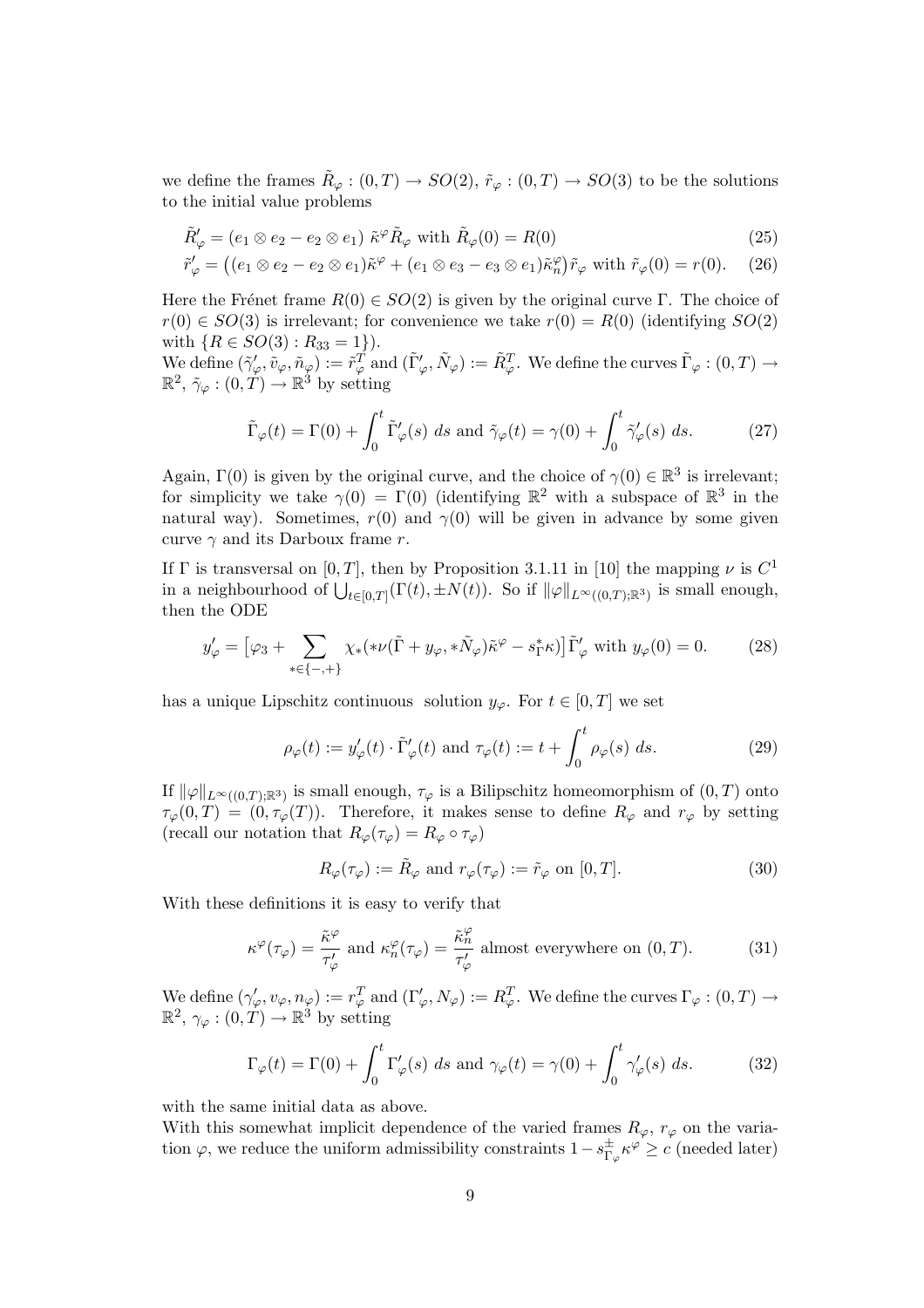to  $\varphi_3 \geq c'$ , where c and c' are positive numbers.

Later,  $\gamma$  will be a line of curvature on the original surface  $u(S)$ , where  $u \in$  $W^{2,2}_{\text{iso}}(S;\mathbb{R}^3)$ , and r will be its Darboux frame, see (6). The curve  $\gamma_{\varphi}$  will be a line of curvature on the modified surface and  $r_{\varphi}$  will be the Darboux frame along this curve.  $\Gamma_{\varphi}$  and  $R_{\varphi}$  are the corresponding pulled back quantities. This will yield variations of the original surface  $u(S)$ .

Notice that  $r_{\varphi}, R_{\varphi}, \Gamma_{\varphi}, \gamma_{\varphi}$  are defined on the interval  $\tau_{\varphi}(0,T)$ . Since all of the above curves are parametrized by arc-length, this allows us to change the length of the original curves Γ,  $\gamma$ . One can easily check that

$$
\Gamma_{\varphi}(\tau_{\varphi}) = \tilde{\Gamma}_{\varphi} + y_{\varphi}.
$$
\n(33)

Hence  $*\nu(\tilde{\Gamma}_{\varphi}+y_{\varphi},*\tilde{N}_{\varphi})=s^*_{\Gamma_{\varphi}}(\tau_{\varphi}),$  so from (28) we have

$$
y'_{\varphi} = \left[\varphi_3 + \sum_{*\in\{-,+\}} \chi_*(s^*_{\Gamma_{\varphi}}(\tau_{\varphi})\tilde{\kappa}^{\varphi} - s^*_{\Gamma}\kappa)\right]\tilde{\Gamma}'_{\varphi}.
$$
 (34)

For a given one-parameter family  $\varphi^{(\varepsilon)} \in L^{\infty}((0,T);\mathbb{R}^3)$  with  $\|\varphi^{(\varepsilon)}\|_{L^{\infty}((0,T);\mathbb{R}^3)} \leq C\varepsilon$ and  $\varepsilon \in [0,1]$ , we define  $\dot{\Gamma}(t) := \lim_{\varepsilon \downarrow 0} \frac{1}{\varepsilon} (\tilde{\Gamma}_{\varphi^{(\varepsilon)}}(t) - \Gamma(t))$  and so on. Define  $\dot{\Gamma}(t) :=$  $\lim_{\varepsilon \downarrow 0} \frac{1}{\varepsilon} (\Gamma_{\varphi^{(\varepsilon)}}(\tau_{\varphi^{(\varepsilon)}}(t)) - \Gamma(t)).$ 

**3.2.** Lemma. Let  $\Gamma \in W^{2,\infty}([0,T];S)$  be transversal and let  $\psi, \hat{\psi}^{(\varepsilon)} \in$  $L^{\infty}((0,T);\mathbb{R}^3)$  be such that  $\|\hat{\psi}^{(\varepsilon)}\|_{L^{\infty}((0,T);\mathbb{R}^3)} \to 0$  as  $\varepsilon \downarrow 0$ . Set  $\varphi^{(\varepsilon)} := \varepsilon(\psi + \hat{\psi}^{(\varepsilon)})$ and make the definitions from §3.1. Set  $\xi := \psi_1 n - \psi_2 v$  and  $\Xi(t) := \int_0^t \xi$ . Then we have

$$
\dot{\gamma'} = \Xi \wedge \gamma', \quad \dot{v} = \Xi \wedge v, \quad \dot{n} = \Xi \wedge n, \quad \text{and} \quad \dot{\gamma}(t) = \int_0^t \xi(s) \wedge (\gamma(t) - \gamma(s))ds, \quad (35)
$$

$$
\dot{N}(t) = -\Gamma'(t) \int_0^t \psi_1 \text{ and } \dot{\Gamma}(t) = \int_0^t N(s) \Big( \int_0^s \psi_1 \Big) ds,
$$
\n(36)

$$
\dot{y}' = (\Gamma' \otimes \bar{h})(\dot{y} + \dot{\Gamma}) + (\psi_3 + (\bar{h} \cdot \dot{N} + \psi_1)\sigma)\Gamma',\tag{37}
$$

$$
\dot{\Gamma}' = (\Gamma' \otimes \bar{h})(\dot{y} + \dot{\Gamma}) + (\psi_3 + (\bar{h} \cdot \dot{N} + \psi_1)\sigma)\Gamma' + \dot{\Gamma}.
$$
\n(38)

Proof. All except the last two equations follow readily from the variation of constants formula (see e.g. the appendix to  $[11]$ ). Equation (38) follows from (37) because  $\dot{\bar{\Gamma}} = \dot{y} + \dot{\Gamma}$ .

It remains to prove (37). We omit the index (*ε*). Since  $|y_{\varphi}|$ ,  $|\tilde{\Gamma}_{\varphi} - \Gamma|$  and  $|\tilde{N}_{\varphi} - N|$ are of order  $\varepsilon$ , we have

$$
s_{\Gamma_{\varphi}}^*(\tau_{\varphi}) - s_{\Gamma}^* = *(\nu(\tilde{\Gamma}_{\varphi} + y, * \tilde{N}_{\varphi}) - \nu(\tilde{\Gamma}_{\varphi} + y, * N)) + *(\nu(\tilde{\Gamma}_{\varphi} + y, * N) - \nu(\Gamma, * N))
$$
  
= 
$$
*s_{\Gamma}^*\nu_1(\Gamma, * N) \cdot (\tilde{N}_{\varphi} - N) + * \nu_1(\Gamma, * N) \cdot (y + \tilde{\Gamma}_{\varphi} - \Gamma) + o(\varepsilon).
$$
 (39)

(We used Lemma 7.1 (iii) and continuous differentiability of  $\nu$ .) Hence

$$
\frac{d}{d\varepsilon}\Big|_{\varepsilon=0} s_{\Gamma_{\varphi}}^*(\tau_{\varphi}) = * \nu_1(\Gamma, *N) \cdot (s_{\Gamma}^*\dot{N} + \dot{y} + \dot{\Gamma}).\tag{40}
$$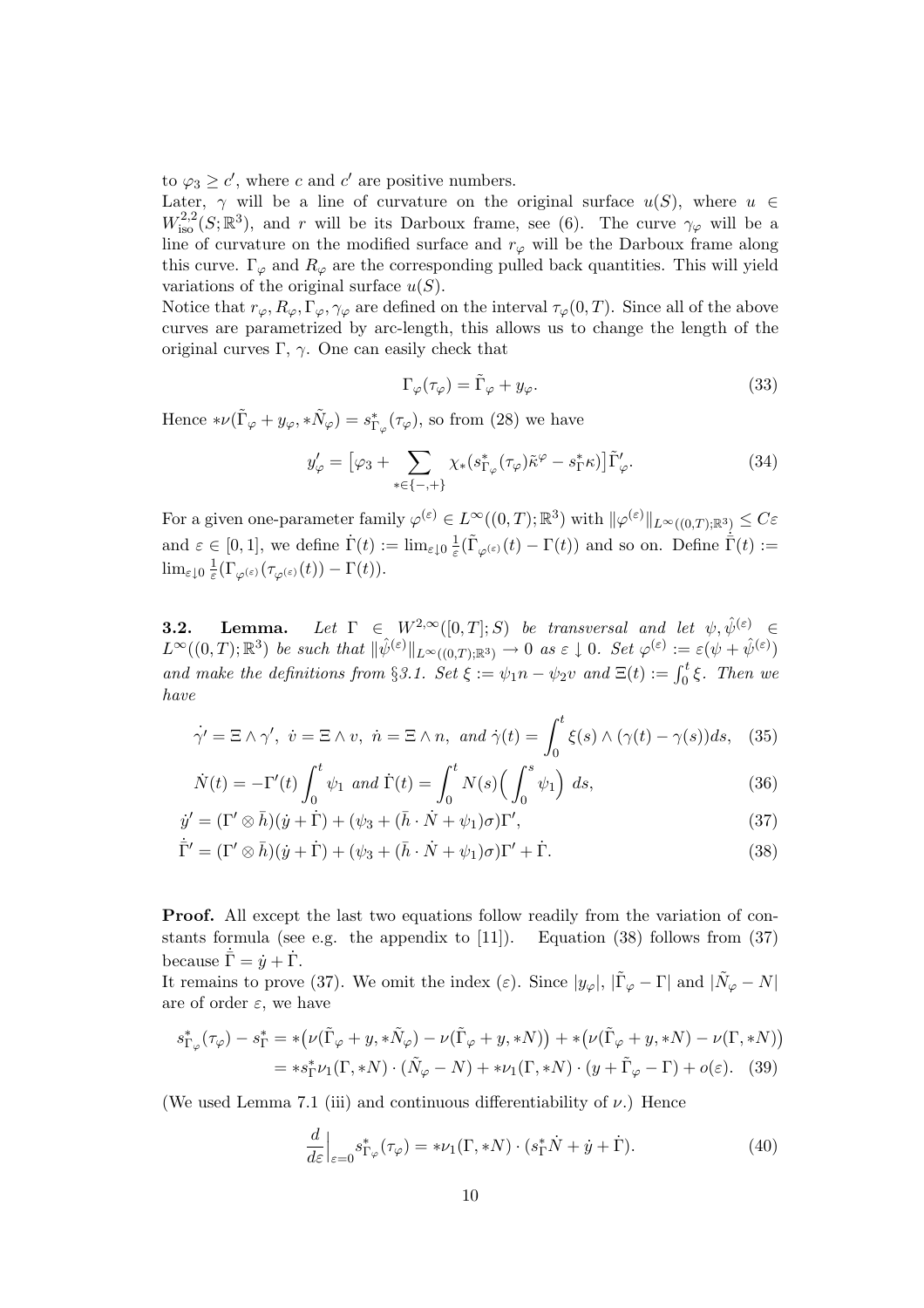So

$$
\dot{y}' = [\psi_3 + \kappa \sum * \chi_* \nu_1(\Gamma, *N) \cdot (s_{\Gamma}^* \dot{N} + \dot{y} + \dot{\Gamma}) + \psi_1 \sigma] \Gamma'.
$$

Now (37) follows from the trivial fact that  $\chi_* s_{\Gamma}^* = \chi_* \sigma$  almost everywhere on  $\{\kappa \neq \emptyset\}$ 0}, which implies that  $\kappa \chi_* s_{\Gamma}^* = \kappa \chi_* \sigma$  almost everywhere.

**3.3.** Denote by  $X : (0,T) \to \mathbb{R}^{2 \times 2}$  the fundamental solution to the homogeneous ordinary differential equation

$$
X' = (\Gamma' \otimes \bar{h}) X
$$

with initial value  $X(0) = Id$ . Applying the variation of constants formula to (37) we obtain

$$
\dot{y}(t) = X(t) \int_0^t X^{-1}(s) (\psi_3(s) + \sigma(s)\bar{h}(s) \cdot \dot{N}(s) + \sigma(s)\psi_1(s) + \bar{h}(s) \cdot \dot{\Gamma}(s)) \Gamma'(s) ds. (41)
$$

Let  $\mu$  be an  $\mathbb{R}^2$ -valued Radon measure on  $[0,T]$  with component measures  $\mu_1$  and  $\mu_2$ . We introduce the following functions on [0, T]:

$$
[\mu]_N(t) := -\int_{[t,T]} \Gamma' \cdot d\mu \tag{42}
$$

$$
[\mu]_{\Gamma}(t) := \int_{t}^{T} N(s) \cdot \mu([s,T]) ds \tag{43}
$$

$$
\hat{\mu}(t) := \sum_{i=1}^{2} X^{-T}(t) \int_{[t,T]} (X^{T}(s)e_i) d\mu_i(s)
$$
\n(44)

$$
[\mu]_y := [\mu + (\Gamma' \cdot \hat{\mu})\bar{h}]_{\Gamma} + [(\Gamma' \cdot \hat{\mu})\bar{h}\sigma]_{N} + (\Gamma' \cdot \hat{\mu})\sigma \tag{45}
$$

Here and in what follows we will frequently identify a Borel function  $f$  with the measure  $f\mathcal{L}^1$ . In (42, 43, 45) the subindices N,  $\Gamma$  and y are only used to label three different operators. They are not directly related to the mappings introduced earlier.

**3.4. Lemma.** Suppose that the hypotheses of Lemma 3.2 are satisfied. Let  $\mu$ be an  $\mathbb{R}^2$ -valued Radon measure on  $[0,T]$  of the form  $\mu = \mu^a \mathcal{L}^1 + \mu_0 \delta_{\lbrace T \rbrace}$ , where  $\mu^a \in L^{\infty}((0,T);\mathbb{R}^2)$  and  $\mu_0 \in \mathbb{R}^2$ . Then the following hold:

(i) We have

$$
\int_{[0,T]} \dot{N} \cdot d\mu = \int_0^T \psi_1(t) [\mu]_N(t) dt \tag{46}
$$

$$
\int_{[0,T]} \dot{\Gamma} \cdot d\mu = \int_0^T \psi_1(t) [\mu]_{\Gamma}(t) dt \qquad (47)
$$

$$
\int_{[0,T]} \dot{y} \cdot d\mu = \int_0^T \psi_3(t) \Gamma'(t) \cdot \hat{\mu}(t) dt + \int_0^T \psi_1(t) ([\mu]_y(t) - [\mu]_{\Gamma}(t)) dt \qquad (48)
$$

$$
\int_{[0,T]} \dot{\Gamma} \cdot d\mu = \int_{[0,T]} (\dot{\Gamma} + \dot{y}) \cdot d\mu = \int_0^T \psi_3(t) \Gamma'(t) \cdot \hat{\mu}(t) dt + \int_0^T \psi_1(t) [\mu]_y(t) dt.
$$
\n(49)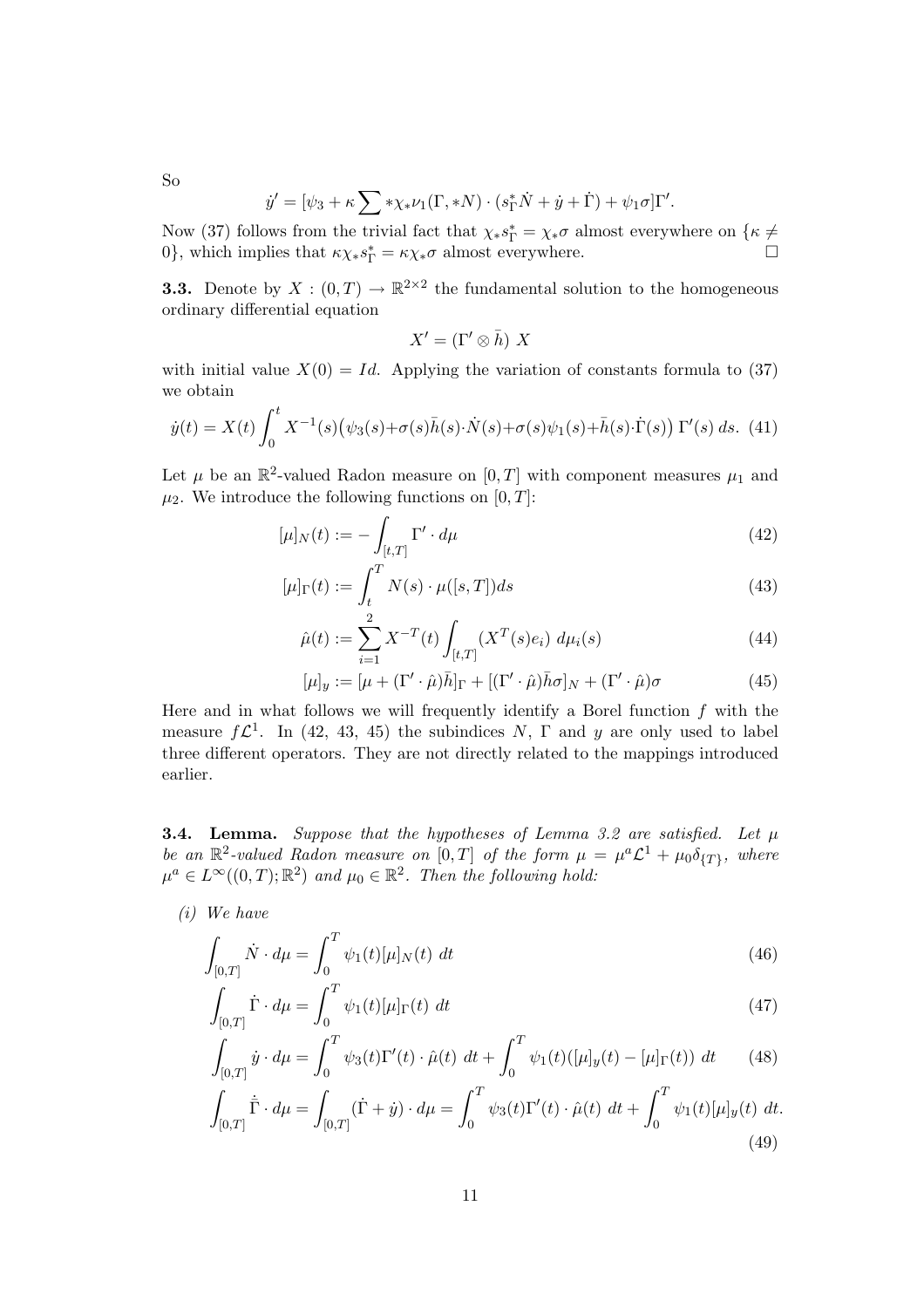(ii) We have  $\hat{\mu} \in W^{1,\infty}((0,T);\mathbb{R}^3)$  and

$$
\hat{\mu}(t) = X^{-T}(t) \Big( X^{T}(T) \mu(\{T\}) + \int_{t}^{T} X^{T}(s) \mu^{a}(s) \ ds \Big). \tag{50}
$$

Moreover,  $\hat{\mu}$  solves the terminal value problem

$$
\hat{\mu}' = -(\bar{h} \otimes \Gamma')\hat{\mu} - \mu^a \text{ with } \hat{\mu}(T) = \mu(\lbrace T \rbrace). \tag{51}
$$

If  $\mu^a(t) \parallel \Gamma'(t)$  for almost every  $t \in (0,T)$  then  $\hat{\mu} \cdot N$  is constant on  $(0,T)$ . In particular, if  $\mu({T}) \parallel \Gamma'(T)$ , then

$$
\hat{\mu}(t) \cdot N(t) = 0 \text{ for all } t \in (0, T). \tag{52}
$$

(iii) We have

$$
[\mu]_y(t) = \int_t^T N(s) \cdot \hat{\mu}(s) \ ds + [(\Gamma' \cdot \hat{\mu}) \sigma \bar{h}]_N(t) + (\Gamma'(t) \cdot \hat{\mu}(t)) \sigma(t) \tag{53}
$$

**Proof.** Set  $w(t) = (\psi_3(t) + (\bar{h}(t) \cdot \dot{N}(t) + \psi_1(t))\sigma(t) + \bar{h}(t) \cdot \dot{\Gamma}(t)) \Gamma'(t)$ . So  $\dot{y}' =$  $(\Gamma' \otimes \bar{h}) \dot{y} + w$ . Since all involved functions are bounded and since the measure  $\mathcal{L}^1 \otimes \mu$ is finite on  $[0, T]^2$  we can apply Fubini's Theorem. So from (41) and denoting the characteristic function of the set  $\{(t,s) \in [0,T] \times [0,T] : t \leq s\}$  by  $\chi_T$ , we find

$$
\int_{[0,T]} \dot{y} \cdot d\mu = \sum_{i=1}^{2} \int \left[ \int e_i \cdot X(s) X^{-1}(t) w(t) \chi_T(t, s) \, dt \right] \, d\mu_i(s)
$$
\n
$$
= \sum_{i=1}^{2} \int \left[ \int (X^{-T}(t) X^{T}(s) e_i) \cdot w(t) \chi_T(t, s) \, d\mu_i(s) \right] \, dt
$$
\n
$$
= \int \sum_{i=1}^{2} \left[ X^{-T}(t) \int (X^{T}(s) e_i) \chi_T(t, s) \, d\mu_i(s) \right] \cdot w(t) \, dt
$$
\n
$$
= \int_0^T w(t) \cdot \hat{\mu}(t) \, dt. \tag{54}
$$

By a similar calculation one proves (46, 47) using (36). To prove (48) we insert the definition of w into (54) to find (we omit the integration measure when it is  $\mathcal{L}^1$ ):

$$
\int_{[0,T]} \dot{y} \cdot d\mu = \int_0^T \psi_3 \Gamma' \cdot \hat{\mu} + \int_0^T (\bar{h} \cdot \dot{\Gamma} + \sigma \bar{h} \cdot \dot{N}) \Gamma' \cdot \hat{\mu} + \int_0^T \psi_1 \sigma \Gamma' \cdot \hat{\mu}
$$
  
= 
$$
\int_0^T \psi_3 \Gamma' \cdot \hat{\mu} + \int_0^T (\bar{h} \otimes \Gamma' \hat{\mu}) \cdot \dot{\Gamma} + (\sigma \bar{h} \otimes \Gamma' \hat{\mu}) \cdot \dot{N} + \int_0^T \psi_1 \sigma \Gamma' \cdot \hat{\mu}
$$
  
= 
$$
\int_0^T \psi_3 \Gamma' \cdot \hat{\mu} + \int_0^T \psi_1 \Big( [(\bar{h} \otimes \Gamma') \hat{\mu}]_{\Gamma} + [(\sigma \bar{h} \otimes \Gamma') \hat{\mu}]_{N} + \sigma \Gamma' \cdot \hat{\mu} \Big).
$$

This proves 48. The first equality in (49) follows from (33). The second one follows from  $(45)$  by adding  $(47)$  and  $(48)$ .

To prove (ii), notice that (50) follows directly from the hypothesis on  $\mu$ . By the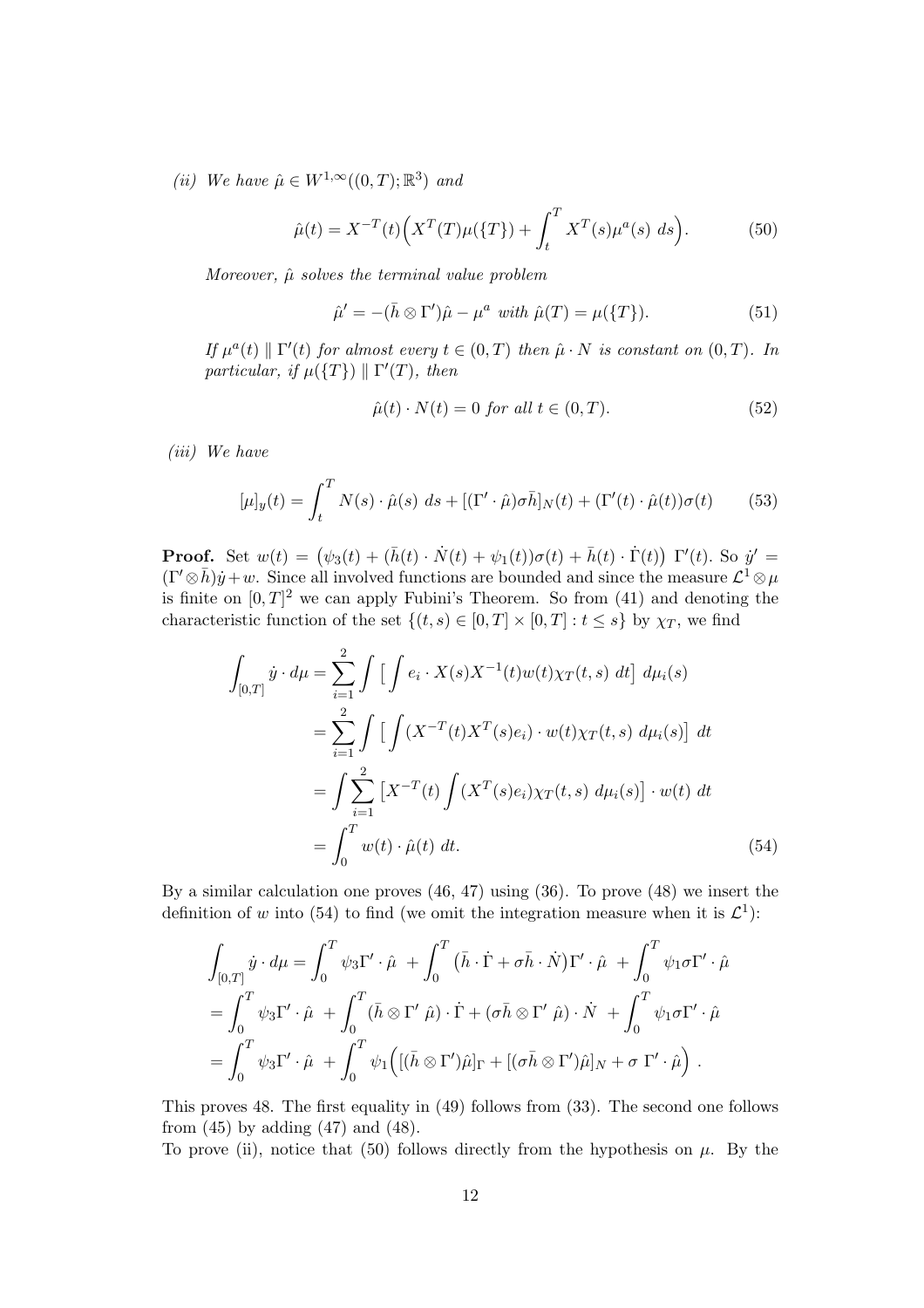definition of X we have  $(X^{-T})' = -(\bar{h} \otimes \Gamma')X^{-T}$ . So (51) follows from (50) by the product rule. Moreover, if  $\mu^{a}(t) \parallel \Gamma'(t)$  for almost every  $t \in (0, T)$  then by  $N' = -\kappa \Gamma'$ , by  $\bar{h} \cdot N = -\kappa$  (see Lemma 7.1), by (51) and by the product rule we have  $(\hat{\mu} \cdot N)' = -(\bar{h} \cdot N)(\Gamma' \cdot \hat{\mu}) - \mu^a \cdot N - \kappa \Gamma' \cdot \hat{\mu} = 0.$ 

To prove (53) notice that by (51) we have  $[\mu + (\bar{h} \otimes \Gamma')\hat{\mu}]_{\Gamma} = [-\hat{\mu}' + \mu_0 \delta_{\{T\}}]_{\Gamma}$ . This agrees with  $\int_t^T N \cdot \hat{\mu}$  because by  $\hat{\mu}(T) = \mu(\lbrace T \rbrace)$  both have derivative  $-N \cdot \hat{\mu}$ , and both are zero at  $T$ .

### 4 The energy functional

4.1. Let  $\Gamma \in W^{2,\infty}([0,T];S)$  be locally admissible. Since  $\Gamma$  is continuous, by compactness we have  $\tilde{\eta} := \inf \text{dist}_{\partial S}(\Gamma([0,T])) > 0$ . Define the open set

$$
M_{\tilde{\eta}} = \{ (s^-, s^+, \alpha, x) \in \mathbb{R}^4 : \alpha \in (-1, 1), s^- < -\frac{\tilde{\eta}}{2} < \frac{\tilde{\eta}}{2} < s^+ \text{ and } x \in (\frac{\alpha+1}{s^-}, \frac{\alpha+1}{s^+}) \}.
$$

By local admissibility we have  $\kappa \in \left[\frac{1}{\epsilon}\right]$  $\frac{1}{s_{\Gamma}^{-}}, \frac{1}{s_{\Gamma}^{+}}$  $\frac{1}{s_{\Gamma}^{+}}$  almost everywhere. Hence from the definition of  $\tilde{\eta}$  we have  $(s_{\Gamma}^+)$  $(\Gamma^+(t), s_\Gamma^-(t), 0, \kappa(t)) \in \bar{M}_{\tilde{\eta}}$  for almost every  $t \in (0, T)$ . For  $s^{-} < 0 < s^{+}$ ,  $\alpha \in (-1, 1)$  and  $x \in (\frac{\alpha+1}{s^{-}}, \frac{\alpha+1}{s^{+}})$  we define

$$
\tilde{g}(s^{\pm}, \alpha, x) := \int_{s^-}^{s^+} \frac{1}{\alpha + 1 - sx} \, ds = \begin{cases} -\sum_{\substack{s^+ = s^- \\ \alpha + 1}} \frac{1}{s^{\pm} - s^-} \\ \frac{s^+ - s^-}{\alpha + 1} \end{cases} \quad \text{if } x \neq 0 \text{ otherwise.}
$$
\n(55)

So  $\tilde{g}(s^{\pm},0,x) = g(s^{\pm},x)$  with g as defined in §2.5. With the definitions from Section §2.5, for  $s^- < 0 < s^+$  and for  $x \in (\frac{1}{s^-}, \frac{1}{s^+})$  we have  $g_*(s^{\pm}, x) = * \frac{1}{1-s^*x}$ ,

$$
xg_2(s^{\pm},x) = -\sum_{*\in\{+,-\}} \ast \frac{1}{1-s^*x} \text{ and } g_2(s^{\pm},x) + xg_3(s^{\pm},x) = -g(s^{\pm},x). \tag{56}
$$

The following facts are also easily verified: We have  $\tilde{g} \in C^{\infty}(M_{\tilde{n}})$ . In particular,  $g(s_\Gamma^\pm$  $T_{\Gamma}^{\pm}$ ,  $\kappa$ ) is uniformly bounded on  $I_{\eta}^{\Gamma}$  for each  $\eta > 0$ , with  $I_{\eta}^{\Gamma}$  as defined in (8). There is  $c > 0$  such that  $g(s_{\Gamma}^{\pm})$  $(\frac{\pm}{\Gamma}, \kappa) \geq c$  and  $g_2(s_{\Gamma}^{\pm})$  $(\frac{\pm}{\Gamma}, \kappa) \leq -c$  almost everywhere on  $(0, T)$ .

**4.2.** Let  $\varphi \in L^{\infty}((0,T);\mathbb{R}^3)$  and recall the definitions from §3.1. Then, with  $\tilde{g}$  as defined in §4.1,

$$
g(s_{\Gamma_{\varphi}}^{\pm}(\tau_{\varphi}), \kappa^{\varphi}(\tau_{\varphi})) = (\rho_{\varphi} + 1)\tilde{g}(s_{\Gamma_{\varphi}}^{\pm}(\tau_{\varphi}), \rho_{\varphi}, \tilde{\kappa}^{\varphi})
$$
(57)

because  $\tau'_{\varphi} = \rho_{\varphi} + 1$  and  $\kappa^{\varphi}(\tau_{\varphi}) = \frac{\tilde{\kappa}^{\varphi}}{\tilde{\tau}'_{\varphi}}$  $\frac{\tilde{\kappa}^{\varphi}}{\tau'_{\varphi}}$ . Since  $\kappa_n^{\varphi}(\tau_{\varphi}) = \frac{\tilde{\kappa}_n^{\varphi}}{\tau'_{\varphi}}$ , a change of variables shows that if  $\mathcal{L}^1(I_0^{\Gamma_{\varphi}})$  $\binom{1}{0}$  = 0, then

$$
\mathcal{F}(\Gamma_{\varphi}, \kappa_n^{\varphi}; \tau_{\varphi}(0, T)) = \int_0^T (\tilde{\kappa}_n^{\varphi})^2(t) \tilde{g}\big(s_{\Gamma_{\varphi}}^{\pm}(\tau_{\varphi}(t)), \rho_{\varphi}(t), \tilde{\kappa}^{\varphi}(t)\big) dt. \tag{58}
$$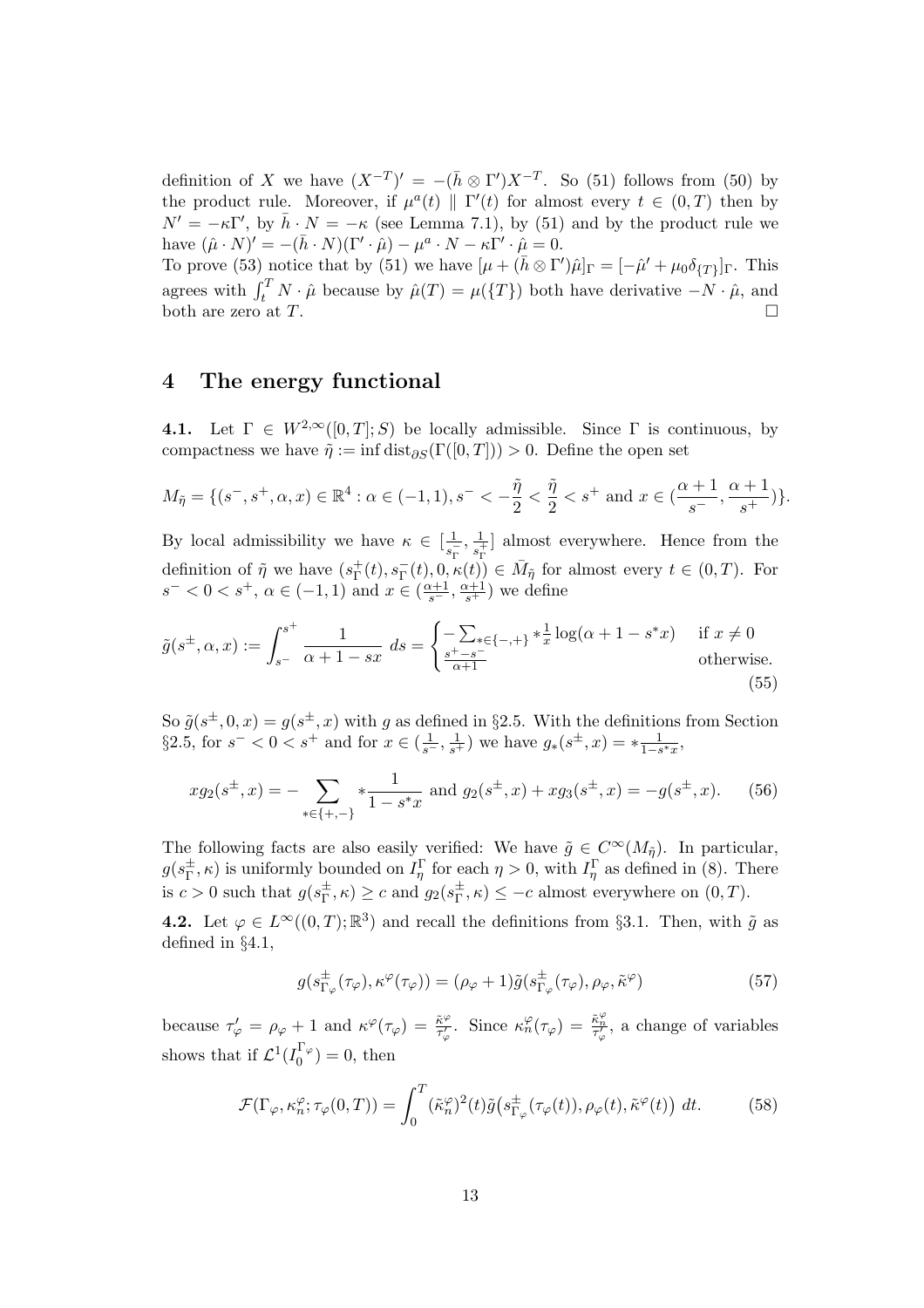**4.3.** Let Γ be locally admissible and transversal, and recall the definitions of  $F_1$  and  $F_2$  from (16, 17) in Section 2. It is an important fact that  $F_1, F_2 \in L^{\infty}(0,T)$ . This is a consequence of the equalities

$$
F_1 = \left(\chi_{\{\kappa=0\}} + \sum_{*} \frac{\chi_*}{1 - s_{\Gamma}^* \kappa}\right) (\nu_1(\Gamma, N) + \nu_1(\Gamma, -N)) \cdot \Gamma',\tag{59}
$$

$$
F_2 = \left(\chi_{\{\kappa=0\}} + \sum_{*} \frac{\chi_*}{1 - s_{\Gamma}^{\bar{*}} \kappa}\right) \left(s_{\Gamma}^+ \nu_1(\Gamma, N) + s_{\Gamma}^- \nu_1(\Gamma, -N)\right) \cdot \Gamma'.\tag{60}
$$

To check these equalities, notice that by (15) and by (56) we have  $hg_2(s^{\pm}_{\Gamma})$  $_{\Gamma}^{\pm},\kappa)$  =  $-(\sum_{*}*(1-s_{\Gamma}^{*}\kappa)^{-1})\cdot(\sum_{*}*\chi_{*}\nu_{1}(\Gamma,*N)\cdot\Gamma').$  Using this and (16, 17) it is easy to verify (59, 60).

**4.4. Lemma.** Let  $\Gamma \in W^{2,\infty}([0,T]; S)$  be locally admissible and transversal and let  $\kappa_n \in L^2(0,T)$  be such that (13) holds. Then, for all  $\eta > 0$ , there is  $\varepsilon_\eta > 0$  such that the following holds: If  $\varphi \in L^{\infty}((0,T);\mathbb{R}^3)$  satisfies

$$
\|\varphi\|_{L^{\infty}((0,T);\mathbb{R}^3)} < \varepsilon_{\eta},\tag{61}
$$

$$
\varphi = 0 \text{ almost everywhere on } \bigcup_{\ast} \{0 < 1 - s_{\Gamma}^{\ast} \kappa \le \eta\},\tag{62}
$$

there is  $c > 0$  such that  $\varphi_3 \geq c$  a.e. on  $I_0^{\Gamma}$  $(63)$ 

then  $\Gamma_{\varphi}$  is locally admissible and transversal on  $[0, \tau_{\varphi}(T)],$  and  $\mathcal{F}(\Gamma_{\varphi}, \kappa_n^{\varphi}; 0, \tau_{\varphi}(T))$  <  $\infty$ . More precisely, for  $* = +, -$  we have the following estimates:

$$
1 - s_{\Gamma_{\varphi}}^*(\tau_{\varphi})\kappa^{\varphi}(\tau_{\varphi}) \ge \begin{cases} \frac{c}{2} & a.e. \text{ on } \{1 - s_{\Gamma}^*\kappa = 0\} \\ \frac{1}{2}(1 - s_{\Gamma}^*\kappa) & a.e. \text{ on } \{0 < 1 - s_{\Gamma}^*\kappa \le \eta\} \\ \frac{\eta}{4} & a.e. \text{ on } \{1 - s_{\Gamma}^*\kappa > \eta\}. \end{cases} \tag{64}
$$

In particular,  $\mathcal{L}^1(I_0^{\Gamma_{\varphi}})$  $j_0^{\mu\varphi})=0.$ 

**Proof.** By (13) we have  $\mathcal{F}(\Gamma,\kappa_n;0,T) < \infty$ . Transversality of  $\Gamma_{\varphi}$  on  $[0,\tau_{\varphi}(T)]$ for small enough  $\varepsilon_n$  is clear from transversality of Γ on [0, T] (see e.g. the proof of Lemma 3.2 in [11]). Let us prove local admissibility of  $\Gamma_{\varphi}$ . Recall that  $\kappa^{\varphi}(\tau_{\varphi}) = \frac{\tilde{\kappa}^{\varphi}}{\tau'}$  $\frac{\kappa^\varphi}{\tau_\varphi^\prime}.$ Hence by (29) and (34), on  $\{\chi_* = 1\}$  we can estimate:

$$
1 - s_{\Gamma_{\varphi}}^*(\tau_{\varphi})\kappa^{\varphi}(\tau_{\varphi}) = \frac{1}{\tau_{\varphi}'}(y_{\varphi}' \cdot \tilde{\Gamma}_{\varphi}' + 1 - s_{\Gamma_{\varphi}}^*(\tau_{\varphi})\tilde{\kappa}^{\varphi}) \ge \frac{1}{2}(\varphi_3 + 1 - s_{\Gamma}^*\kappa),\tag{65}
$$

because  $\tau_{\varphi}' \in (\frac{1}{2})$  $(\frac{1}{2},2)$  for small  $\varepsilon_{\eta}$ . For small enough  $\varepsilon_{\eta}$  we have  $1-s_{\Gamma}^*\kappa \geq \frac{\eta}{2}$  $\frac{\eta}{2}$  on  $\{\kappa = 0\}$  and  $|\varphi_3| \leq \frac{\eta}{2}$  almost everywhere. Since by hypothesis  $\varphi_3 \geq c$  on  $I_0^{\Gamma}$  and  $\varphi_3 = 0$  on  $\{0 < 1 - s_\Gamma^* \kappa < \eta\}$ , we see that (65) implies (64). In particular,  $\Gamma_\varphi$  is locally admissible since so is Γ. Finally, since  $s_{\Gamma}^{\pm}$  $\frac{\pm}{\Gamma_{\varphi}} \kappa^{\varphi}$  is obviously uniformly bounded, the estimates (64) imply that  $\mathcal{F}(\Gamma_{\varphi}, \kappa_n^{\varphi}; \tau_{\varphi}(0, T)) < \infty$ .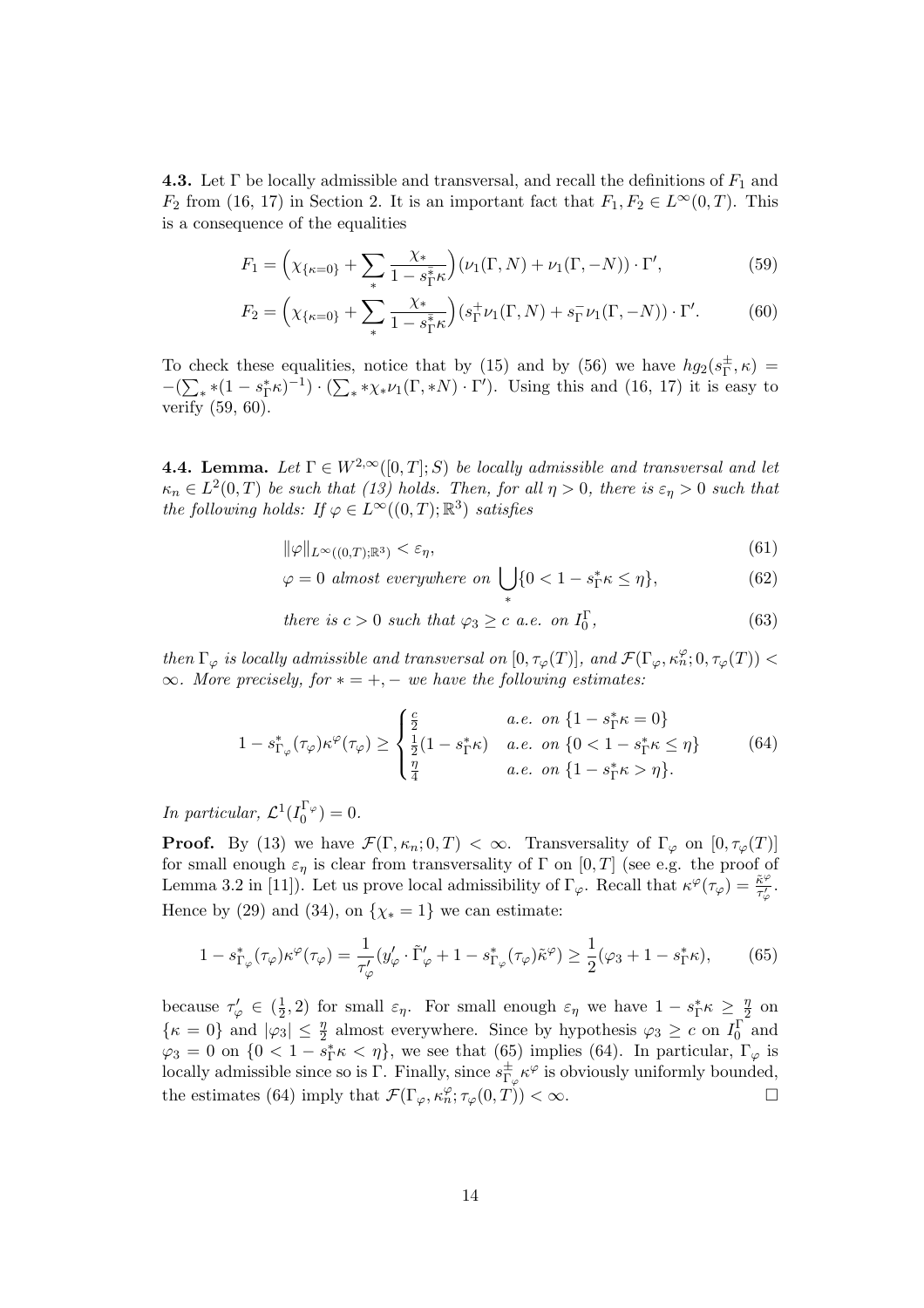**4.5. Proposition.** Let  $\Gamma \in W^{2,\infty}([0,T];S)$  be locally admissible and transversal, and let  $\kappa_n \in L^2(0,T)$  be such that (13) holds. Let  $\hat{\psi}^{(\varepsilon)}, \psi \in L^{\infty}((0,T);\mathbb{R}^3)$  be such that  $\|\hat{\psi}^{(\varepsilon)}\|_{L^{\infty}((0,T);\mathbb{R}^3)} \to 0$  as  $\varepsilon \downarrow 0$ . Set  $\varphi^{(\varepsilon)} = \varepsilon(\psi + \hat{\psi}^{(\varepsilon)})$ . Let  $\eta > 0$  be small and assume that  $\psi = \hat{\psi}^{(\varepsilon)} = 0$  almost everywhere on  $(0,T) \setminus (I_0^{\Gamma} \cup I_{\eta}^{\Gamma}) = \bigcup_{*} \{0 \leq \eta \leq \varepsilon \}$  $1-s_{\Gamma}^*\kappa \leq \eta$  for all  $\varepsilon > 0$  and that there is  $c > 0$  such that  $\psi_3 \geq c$  on  $I_0^{\Gamma}$ . Then, for all  $\epsilon$  small enough,  $\Gamma_{\varphi^{(\varepsilon)}}$  is locally admissible and transversal on  $[0, \tau_{\varphi^{(\varepsilon)}}(T)]$ , and  $\mathcal{F}(\Gamma_{\varphi^{(\varepsilon)}}, \kappa_n^{\varphi^{(\varepsilon)}}; 0, \tau_{\varphi^{(\varepsilon)}}(T)) < \infty \text{ and } \mathcal{L}^1(I_0^{\Gamma_{\varphi^{(\varepsilon)}}})$  $\binom{\varphi^{(e)}}{0} = 0$ . Moreover,

$$
\lim_{\varepsilon \downarrow 0} \frac{1}{\varepsilon} \Big( \mathcal{F}(\Gamma_{\varphi^{(\varepsilon)}}, \kappa_n^{\varphi^{(\varepsilon)}}; \tau_{\varphi^{(\varepsilon)}}(0, T)) - \mathcal{F}(\Gamma, \kappa_n; (0, T)) \Big) \n= \int_{I_{\eta}^{\Gamma}} 2\psi_2 \kappa_n g(s_{\Gamma}^{\pm}, \kappa) \n+ \int_{I_{\eta}^{\Gamma}} \psi_1 \kappa_n^2 \Big( g_3(s_{\Gamma}^{\pm}, \kappa) + g_2(s_{\Gamma}^{\pm}, \kappa) \sigma \Big) + \int \psi_1 \Big( [\kappa_n^2 \bar{F}_1]_y + [\kappa_n^2 \bar{F}_2]_N \Big) \n+ \int_{I_{\eta}^{\Gamma}} \psi_3 \kappa_n^2 g_2(s_{\Gamma}^{\pm}, \kappa) + \int \psi_3 [\kappa_n^2 \bar{F}_1]^{\wedge} \cdot \Gamma'. \tag{66}
$$

The functions  $\bar{F}_1$  and  $\bar{F}_2$  were introduced in (16, 17).

**Proof.** To avoid heavy notation we write  $\varphi$  instead of  $\varphi^{(\varepsilon)}$ . By the assumptions on  $\psi$  and on  $\hat{\psi}^{(\varepsilon)}$ , we have that, for  $\varepsilon$  small enough,  $\varphi$  satisfies the hypotheses of Lemma 4.4 with  $\varphi_3 \geq \frac{c\varepsilon}{2}$  $\frac{2\varepsilon}{2}$  on  $I_0^{\Gamma}$ . In particular,  $\mathcal{F}(\Gamma_{\varphi}, \kappa_n^{\varphi}; \tau_{\varphi}(0,T)) + \mathcal{F}(\Gamma, \kappa_n; 0, T) < \infty$ , and the curve  $\Gamma_{\varphi}$  is transversal and locally admissible with

$$
1 - s_{\Gamma_{\varphi}}^*(\tau_{\varphi})\kappa^{\varphi}(\tau_{\varphi}) \ge \begin{cases} \frac{c\varepsilon}{4} & \text{on } \{1 - s_{\Gamma}^*\kappa = 0\} \\ \frac{1}{2}(1 - s_{\Gamma}^*\kappa) & \text{on } \{0 < 1 - s_{\Gamma}^*\kappa \le \eta\} \\ \frac{\eta}{4} & \text{on } \{1 - s_{\Gamma}^*\kappa > \eta\}. \end{cases} \tag{67}
$$

Since  $s_{\Gamma}^{\pm}$  $\frac{1}{\Gamma_{\varphi}}\kappa^{\varphi}$  is obviously uniformly bounded, this implies the following estimates:

$$
g(s_{\Gamma_{\varphi}}^{\pm}(\tau_{\varphi}), \kappa^{\varphi}(\tau_{\varphi})) \leq \begin{cases} C|\log \varepsilon| & \text{on } I_0^{\Gamma} \\ C(g(s_{\Gamma}^{\pm}, \kappa) + 1) & \text{on } (0, T) \setminus (I_0^{\Gamma} \cup I_{\eta}^{\Gamma}) \\ C & \text{on } I_{\eta}^{\Gamma}. \end{cases}
$$
(68)

Here and in the rest of this proof C denotes a constant that does not depend on  $\varepsilon$ or t but might depend on  $\eta$ ; as usual, its value can change from line to line. Since  $|s_{\Gamma}^{\pm}|$  $_{\Gamma_\varphi}^{\pm}(\tau_\varphi)-s_\Gamma^{\pm}$  $\frac{\pm}{\Gamma}$   $\leq C\varepsilon$ , we have  $\rho_{\varphi} + 1 - s\tilde{\kappa}^{\varphi} \geq \frac{\eta}{2}$  $\frac{\eta}{2}$  on  $I_{\eta}^{\Gamma}$  for small  $\varepsilon$  and for all  $s \in [\min\{s_{\Gamma}^-]$  $^{-}_{\Gamma_{\varphi}}(\tau_{\varphi}),s^{-}_{\Gamma}\},\max\{s^{+}_{\Gamma_{\varphi}}$  ${}_{\Gamma_{\varphi}}^{+}(\tau_{\varphi}), s_{\Gamma}^{+}$ ]. From this one readily deduces that

$$
|\tilde{g}(s_{\Gamma_{\varphi}}^{\pm}(\tau_{\varphi}), \rho_{\varphi}, \tilde{\kappa}^{\varphi}) - g(s_{\Gamma}^{\pm}, \kappa)| \le C\varepsilon \text{ on } I_{\eta}^{\Gamma}.
$$
 (69)

By (13) and by Remark 2.6, we have  $\kappa_n = 0$  on  $I_0^{\Gamma}$  and  $\mathcal{F}(\Gamma, \kappa_n; (0,T)) =$  $\mathcal{F}(\Gamma,\kappa_n;(0,T)\setminus I_0^{\Gamma})$ . Since  $\tilde{\kappa}_n^{\varphi} = \kappa_n$  on  $\{0 < 1 - s_{\Gamma}^*\kappa \leq \eta\}$  and  $\tilde{\kappa}_n^{\varphi} = \varphi_2$  on  $I_0^{\Gamma}$ ,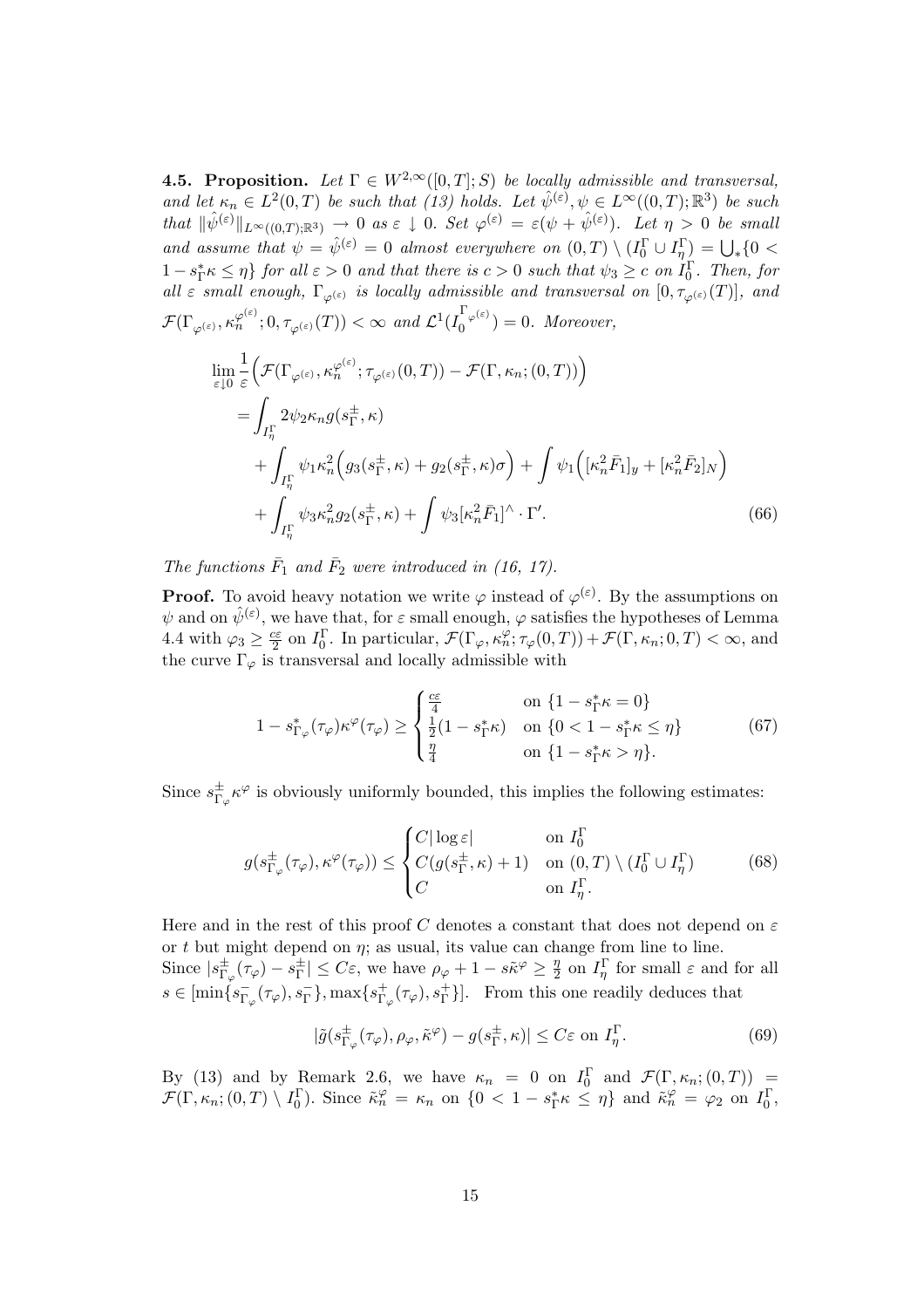we have

$$
\mathcal{F}(\Gamma_{\varphi}, \kappa_n^{\varphi}; \tau_{\varphi}(0, T)) - \mathcal{F}(\Gamma, \kappa_n; (0, T) \setminus I_0^{\Gamma})
$$
\n
$$
= \int_{I_0^{\Gamma}} (\tilde{\kappa}_n^{\varphi})^2 \tilde{g} + \int_{(0, T) \setminus I_0^{\Gamma}} \left( ((\tilde{\kappa}_n^{\varphi})^2 - \kappa_n^2) \tilde{g} + \kappa_n^2 (\tilde{g} - g) \right)
$$
\n
$$
= \int_{I_0^{\Gamma}} \varphi_2^2 \tilde{g} + \int_{I_{\eta}^{\Gamma}} ((\tilde{\kappa}_n^{\varphi})^2 - \kappa_n^2) \tilde{g} + \int_{(0, T) \setminus I_0^{\Gamma}} \kappa_n^2 (\tilde{g} - g). \tag{70}
$$

(Here and below we write  $\tilde{g}$  instead of  $\tilde{g}(s_{\Gamma}^{\pm})$  $^{\pm}_{\Gamma_{\varphi}}(\tau_{\varphi}), \rho_{\varphi}, \tilde{\kappa}^{\varphi})$  and g instead of  $g(s^{\pm}, \kappa)$ .) To estimate the first term in (70) we use  $\varphi_2^2 \leq C \varepsilon^2$  and that  $\tilde{g} \leq C |\log \varepsilon|$  on  $I_0^{\Gamma}$  for small  $\varepsilon$  by (57, 68). Thus  $\int_{I_0^{\Gamma}} \varphi_2^2 \tilde{g} \leq C \varepsilon^2 |\log \varepsilon|$ , and this is  $o(\varepsilon)$  as  $\varepsilon \downarrow 0$ . The second term in (70) equals  $\int_{I_{\eta}^{\Gamma}} 2\varphi_2 \kappa_n g + O(\varepsilon^2)$  by (68, 69).

Now consider the third term in (70). On  $(0,T) \setminus I_0^{\Gamma}$ , the expression  $\frac{1}{\varepsilon} \kappa_n^2 \big( \tilde{g} (s_{\Gamma_\delta}^\pm$  $_{\Gamma_\varphi}^{\pm}(\tau_\varphi),\rho_\varphi,\tilde{\kappa}^\varphi)-g(s_\Gamma^{\pm}% )\sqrt{\frac{\pi}{\pi}}\int_{0}^{\Gamma_\varphi}f(\tau,\zeta)G(\tau)d\zeta, \label{eq:3.14}%$  $(\pm, \kappa)$  converges pointwise to (compare (40)):

$$
\kappa_n^2 \left( \sum_* *g_*(s_\Gamma^\pm, \kappa)\nu_1(\Gamma, *N) \cdot \left( \dot{y} + \dot{\Gamma} + s_\Gamma^* \dot{N} \right) + g_2(s_\Gamma^\pm, \kappa)\dot{\rho} + g_3(s_\Gamma^\pm, \kappa)\psi_1 \right) \tag{71}
$$

as  $\varepsilon \downarrow 0$ . Here  $\dot{\rho}(t) := \lim_{\varepsilon \downarrow 0} \rho_{\varphi}(t)$  for all t. We claim that

$$
|\tilde{g}(s_{\Gamma_{\varphi}}^{\pm}(\tau_{\varphi}), \rho_{\varphi}, \tilde{\kappa}^{\varphi}) - g(s_{\Gamma}^{\pm}, \kappa)| \le C\varepsilon \text{ on } (0, T) \setminus (I_0^{\Gamma} \cup I_{\eta}^{\Gamma}). \tag{72}
$$

Using (69, 72) we can apply Lebesgue's dominated convergence theorem to conclude that (71) lies in  $L^1((0,T)\setminus I_0^{\Gamma})$  and that  $\frac{1}{\varepsilon} \kappa_n^2(\tilde{g}(s_{\Gamma_0}^{\pm})$  $_{\Gamma_\varphi}^{\pm}(\tau_\varphi),\rho_\varphi,\tilde{\kappa}^\varphi)$  —  $g(s_\Gamma^{\pm}$  $(\frac{\pm}{\Gamma}, \kappa)$  converges to (71) in  $L^1((0,T) \setminus I_0^{\Gamma})$ .

To prove (72) let  $* \in \{+, -\}$ . On  $(0, T) \setminus (I_0^{\Gamma} \cup I_{\eta}^{\Gamma}) = \{0 < 1 - s_{\Gamma}^* \kappa \leq \eta\}$  we have  $\chi_* = 1$  (if  $\eta < \frac{1}{2}$ ) and  $\rho_\varphi = s_{\Gamma_\varphi}^*(\tau_\varphi)\tilde{\kappa}^\varphi - s_{\Gamma}^*\kappa$  because  $\varphi_3 = 0$  on this set. Hence  $\rho_{\varphi} + 1 - s_{\Gamma_{\varphi}}^*(\tau_{\varphi})\tilde{\kappa}^{\varphi} = 1 - s_{\Gamma}^*\kappa > 0.$  Since also  $\rho_{\varphi} + 1 - s_{\Gamma_{\varphi}}^*(\tau_{\varphi})\tilde{\kappa}^{\varphi} > 0$  on this set (because  $\tilde{\kappa}^{\varphi} = \kappa$ , so  $s_{\Gamma_{\varphi}}^{\bar{*}}(\tau_{\varphi})\tilde{\kappa}^{\varphi} < 0$  provided that  $\varepsilon$  is small with respect to  $\eta$ ) we have:

$$
\begin{split} |\tilde{\kappa}^{\varphi}\tilde{g}(s^{\pm}_{\Gamma_{\varphi}}(\tau_{\varphi}),\rho_{\varphi},\tilde{\kappa}^{\varphi}) - \kappa g(s^{\pm}_{\Gamma},\kappa)| &= \big|\sum_{\ast'} \ast' \big[\log(\rho_{\varphi}+1-s^{\ast'}_{\Gamma_{\varphi}}(\tau_{\varphi})\tilde{\kappa}^{\varphi}) - \log(1-s^{\ast'}_{\Gamma}\kappa)\big]\big| \\ &= \big| \ast \log\Big(\frac{\rho_{\varphi}+1-s^{\ast}_{\Gamma_{\varphi}}(\tau_{\varphi})\tilde{\kappa}^{\varphi}}{1-s^{\ast}_{\Gamma}\kappa}\Big) - \ast \log\Big(\frac{\rho_{\varphi}+1-s^{\ast}_{\Gamma_{\varphi}}(\tau_{\varphi})\tilde{\kappa}^{\varphi}}{1-s^{\ast}_{\Gamma}\kappa}\Big) \big| \\ &= \big|\log\Big(1+\frac{(s^{\ast}_{\Gamma}\kappa-s^{\ast}_{\Gamma_{\varphi}}(\tau_{\varphi})\tilde{\kappa}^{\varphi}) + (s^{\ast}_{\Gamma_{\varphi}}(\tau_{\varphi})\tilde{\kappa}^{\varphi}-s^{\ast}_{\Gamma}\kappa)}{1-s^{\ast}_{\Gamma}\kappa}\Big)\big|. \end{split}
$$

The second term in the argument of the logarithm is uniformly bounded by  $C\varepsilon$  because  $1-s_{\Gamma}^{\bar{*}}\kappa\geq 1$  on  $\{\chi_*=1\}.$  We conclude that  $|\tilde{\kappa}^{\varphi}\tilde{g}(s_{\Gamma}^{\pm}% s_{\Gamma}^{\pm})|<\delta\}$  $\frac{\pm}{\Gamma_\varphi}(\tau_\varphi),\rho_\varphi,\tilde{\kappa}^\varphi)$  —  $\kappa g(s_\Gamma^\pm$  $\frac{1}{\Gamma}, \kappa)| \leq$ C $\varepsilon$ , and this implies (72) because  $\tilde{\kappa}^{\varphi} = \kappa$  is uniformly bounded from below by a positive constant on  $\{0 < 1 - s_{\Gamma}^* \kappa \leq \eta\}.$ 

To conclude the proof of the lemma we use  $\dot{\rho} = \dot{y}' \cdot \Gamma' = \psi_3 + \bar{h} \cdot (\dot{\Gamma} + \dot{y}) + (\bar{h} \cdot \dot{N} + \psi_1) \sigma$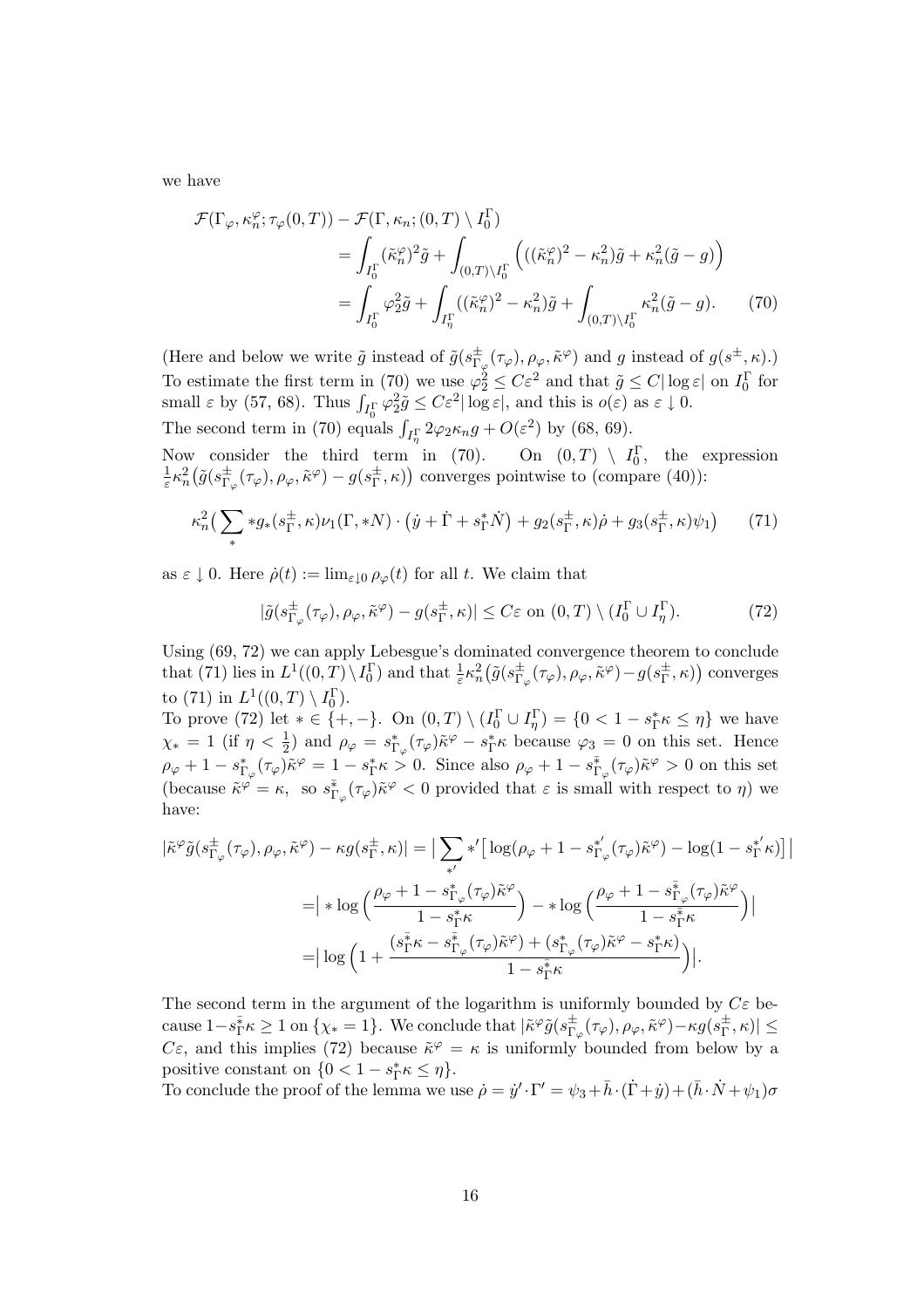by (37). So the integral of (71) over  $(0, T) \setminus I_0^{\Gamma}$  equals

$$
\int_{(0,T)\backslash I_{0}^{\Gamma}} \kappa_{n}^{2} \Big[ \sum_{\ast} g_{\ast}(s_{\Gamma}^{\pm},\kappa)(\ast \nu_{1}(\Gamma,\ast N) \cdot (\dot{y}+\dot{\Gamma}) + \ast s_{\Gamma}^{\ast} \nu_{1}(\Gamma,\ast N) \cdot \dot{N}) \n+ g_{2}(s_{\Gamma}^{\pm},\kappa) \Big( \psi_{3} + \bar{h} \cdot (\dot{y}+\dot{\Gamma}) + (\bar{h} \cdot \dot{N} + \psi_{1})\sigma \Big) + g_{3}(s_{\Gamma}^{\pm},\kappa) \psi_{1} \Big] \n= \int_{(0,T)\backslash I_{0}^{\Gamma}} \kappa_{n}^{2} \bar{F}_{1} \cdot (\dot{y}+\dot{\Gamma}) + \kappa_{n}^{2} \bar{F}_{2} \cdot \dot{N} + \kappa_{n}^{2} \psi_{3} g_{2}(s_{\Gamma}^{\pm},\kappa) + \kappa_{n}^{2} \psi_{1} \Big( g_{3}(s_{\Gamma}^{\pm},\kappa) + g_{2}(s_{\Gamma}^{\pm},\kappa) \sigma \Big) \n= \int_{0}^{T} \psi_{1} \Big\{ \big[ \kappa_{n}^{2} \bar{F}_{1} \big]_{y} + \big[ \kappa_{n}^{2} \bar{F}_{2} \big]_{N} + \chi_{(0,T)\backslash I_{0}^{\Gamma}} \kappa_{n}^{2} (g_{3}(s_{\Gamma}^{\pm},\kappa) + g_{2}(s_{\Gamma}^{\pm},\kappa) \sigma) \Big\} \n+ \int \psi_{3} \Big\{ \big[ \kappa_{n}^{2} \bar{F}_{1} \big]^{\wedge} \cdot \Gamma' + \chi_{(0,T)\backslash I_{0}^{\Gamma}} \kappa_{n}^{2} g_{2}(s_{\Gamma}^{\pm},\kappa) \Big\}.
$$

We have used that  $\kappa_n \psi_1 = \kappa_n \psi_3 = 0$  outside  $I_{\eta}^{\Gamma}$ 

$$
\mathcal{L} = \{ \mathcal{L} \mid \mathcal{L} \in \mathcal{L} \mid \mathcal{L} \in \mathcal{L} \} \cup \{ \mathcal{L} \in \mathcal{L} \}
$$

### 5 The constraint functionals

In this section we fix an arclength parametrized curve  $\Gamma \in W^{2,\infty}([0,T];S)$  that is transversal. It defines the Frénet frame R. We also fix  $\kappa_n \in L^2(0,T)$  and the solution r to (6) with initial values  $\gamma'(0) = \Gamma'(0)$ ,  $v(0) = N(0)$ ,  $n(0) = e_3$  and  $\gamma(0) = \Gamma(0).$ 

**5.1.** For given  $\lambda_1, \lambda_2 \in \mathbb{R}^3$ , and  $\lambda_3, \lambda_4 \in \mathbb{R}$  we define the functions  $\Lambda_1(t) :=$  $\gamma'(t) \, \cdot \, \left(\lambda_2 \, - \, \lambda_1 \, \wedge \, \int_t^T \gamma'(s) \, ds\right) \; \text{and} \; \Lambda_2(t) \; = \; v(t) \, \cdot \, \left(\lambda_2 \, - \, \lambda_1 \, \wedge \, \int_t^T \gamma'(s) \, ds\right) \; \text{and}$  $\Lambda_3(t) = n(t) \cdot \left(\lambda_2 - \lambda_1 \wedge \int_t^T \gamma'(s) \ ds\right)$ . The following equalities are obtained directly from the definitions and using the ODEs (6):

$$
\Lambda_1' = \kappa \Lambda_2 + \kappa_n \Lambda_3 \tag{73}
$$

$$
\Lambda_2' = -\kappa \Lambda_1 + \lambda_1 \cdot n \tag{74}
$$

$$
\Lambda_3' = -\kappa_n \Lambda_1 - \lambda_1 \cdot v \tag{75}
$$

**5.2.** We introduce the  $\mathbb{R}^2$ -valued Radon measure

$$
H = (\lambda_3 + \lambda_1 \cdot \gamma'(T)) \Gamma'(T) \delta_{\{T\}} - \kappa_n (\lambda_1 \cdot n) \Gamma'.
$$
 (76)

(As before, we identify a locally  $\mathcal{L}^1$ -integrable function f with the measure  $f\mathcal{L}^1$ .) For  $i = 1, 2, 3$  we introduce the  $\mathbb{R}^2$ -valued Radon measures

$$
H_i^{(1)} = \gamma_i'(T)\Gamma'(T)\delta_{\{T\}} - \kappa_n n_i \Gamma'
$$
\n(77)

$$
H^{(3)} = \Gamma'(T)\delta_{\{T\}}.\tag{78}
$$

So  $H = \sum_{i=1}^{3} (\lambda_1)_i \cdot H_i^{(1)} + \lambda_3 H^{(3)}$ . From (51) we deduce that  $\hat{H}$  is the unique Lipschitz continuous solution to the terminal value problem

$$
\hat{H}' = -(\bar{h} \otimes \Gamma')\hat{H} + \kappa_n(\lambda_1 \cdot n)\Gamma' \text{ and } \hat{H}(T) = (\lambda_3 + \lambda_1 \cdot \gamma'(T))\Gamma'(T). \tag{79}
$$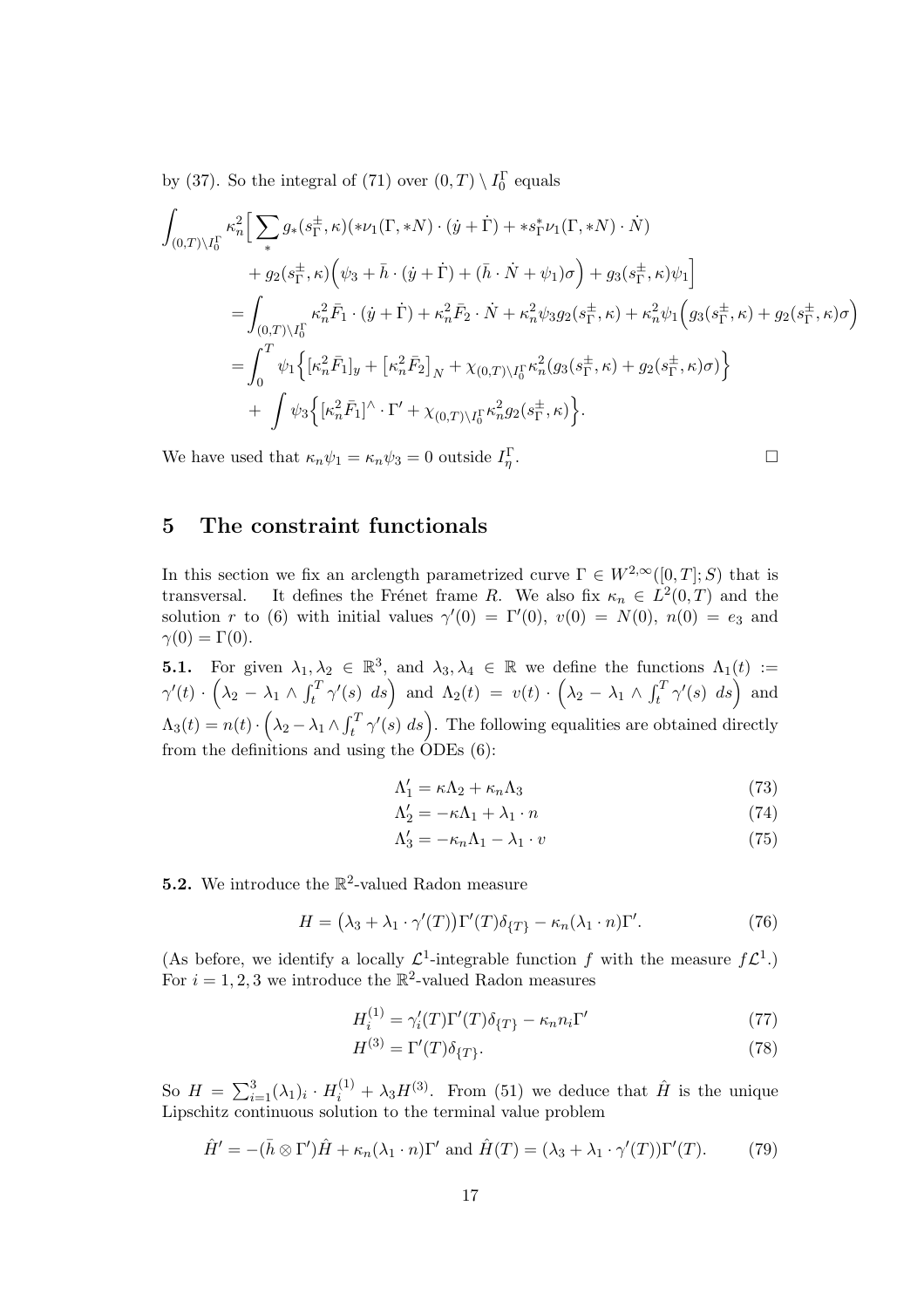We claim that

$$
\hat{H} \cdot N = 0 \text{ and } [H - \kappa_n^2 \bar{F}_1]^\wedge \cdot N = 0. \tag{80}
$$

To prove  $\hat{H} \cdot N = 0$  we apply formula (52) to H, using that its absolutely continuous part equals  $-\kappa_n(\lambda_1 \cdot n) \Gamma'$ . One can easily check that  $\bar{F}_1 \cdot N = 0$ , so  $[H - \kappa_n^2 \bar{F}_1]^{\wedge} \cdot N = 0$ follows from (52) as well.

**5.3.** We introduce the following functionals on  $L^{\infty}((0,T);\mathbb{R}^{3})$ :

$$
\mathcal{G}_1(\varphi) = \int_0^T (\tilde{\gamma}'_{\varphi}(t) \otimes \tilde{\Gamma}'_{\varphi}(t) + \tilde{v}_{\varphi}(t) \otimes \tilde{N}_{\varphi}(t) - v(T) \otimes N(T)) (\tilde{\Gamma}'_{\varphi}(t) + y'_{\varphi}(t)) dt \n- \left( \gamma(T) - (v(T) \otimes N(T)) \Gamma(T) \right) \n\mathcal{G}_2(\varphi) = \begin{pmatrix} \tilde{\gamma}'_{\varphi} \cdot v \\ -\tilde{\gamma}'_{\varphi} \cdot v \\ \tilde{n}_{\varphi} \cdot v \end{pmatrix} (T) \n\mathcal{G}_3(\varphi) = \int_0^T \tilde{\Gamma}'_{\varphi}(t) dt \cdot \Gamma'(T) + (y_{\varphi}(T) - \Gamma(T)) \cdot \Gamma'(T) \n\mathcal{G}_4(\varphi) = \int_0^T \varphi_1(t) dt.
$$

For  $i \in \{1, 2, 3, 4\}$  and  $\psi \in L^{\infty}((0, T); \mathbb{R}^3)$  we define  $\dot{\mathcal{G}}_i(\psi) = \lim_{\varepsilon \downarrow 0} \frac{1}{\varepsilon} (\mathcal{G}_i(\varepsilon \psi) - \mathcal{G}_i(0)).$ Comparing the definitions of the  $\mathcal{G}_i$  with the definitions of  $\Gamma_{\varphi}, \tau_{\varphi}$  and so on leads to the following observation:

**5.4. Remark.** Setting  $(a_{ij})_{i,j=1,2,3} := r(T)(\tilde{r}_{\varphi}(T))^T = r(T)\Big(r_{\varphi}(\tau_{\varphi}(T))\Big)^T$ , we have:

$$
G_1(\varphi) = \gamma_{\varphi}(\tau_{\varphi}(T)) - (v(T) \otimes N(T))\Gamma_{\varphi}(\tau_{\varphi}(T)) - (\gamma(T) - (v(T) \otimes N(T))\Gamma(T))
$$
  
\n
$$
G_2(\varphi) = \begin{pmatrix} a_{21} \\ -a_{31} \\ a_{23} \end{pmatrix}
$$
  
\n
$$
G_3(\varphi) = \left(\Gamma_{\varphi}(\tau_{\varphi}(T)) - \Gamma(T)\right) \cdot \Gamma'(T).
$$

**5.5. Lemma.** Let  $\psi \in L^{\infty}((0,T);\mathbb{R}^3)$  and set  $\xi = \psi_1 n - \psi_2 v$  and  $\Xi(t) = \int_0^t \xi$ . Then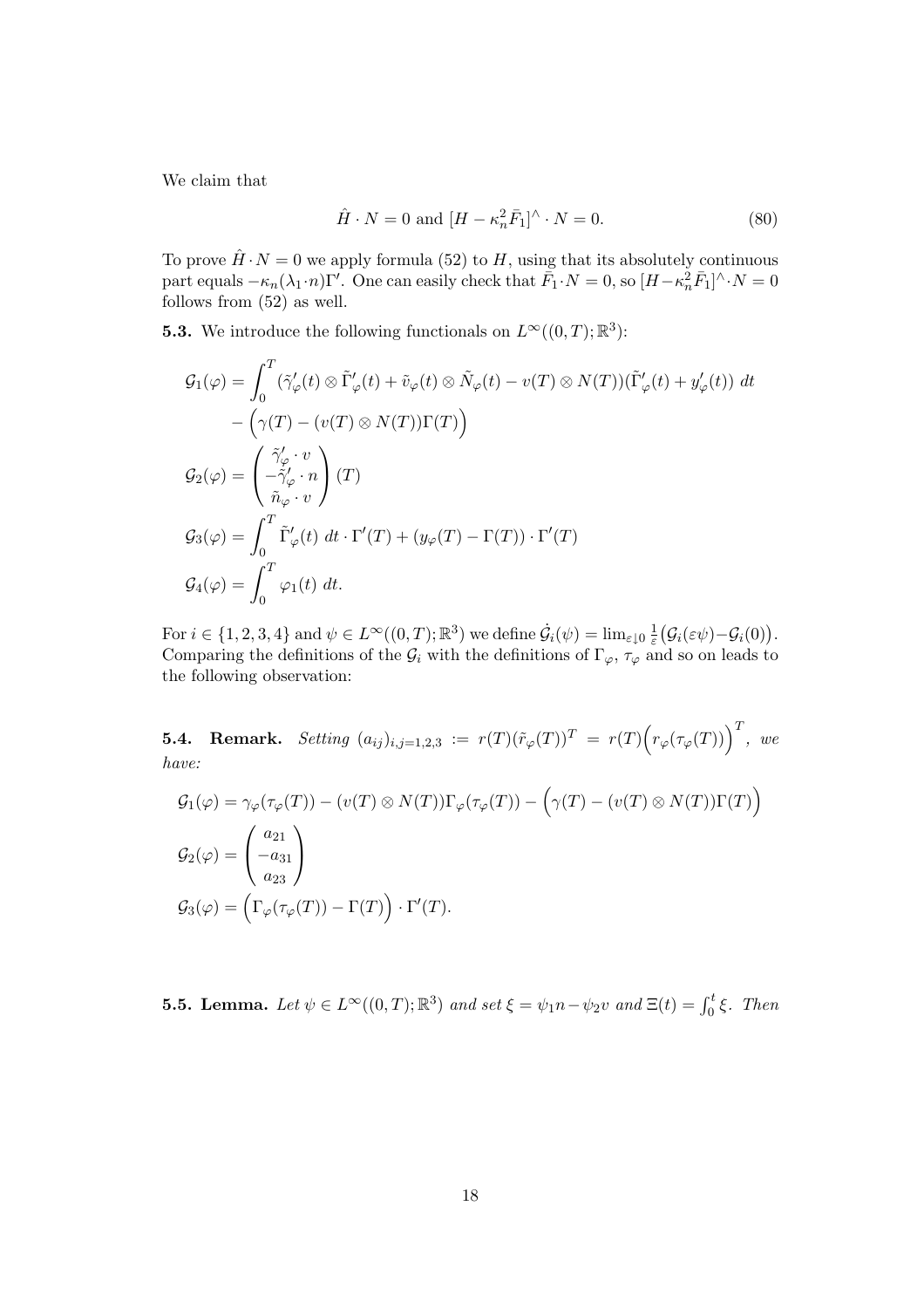we have

$$
\dot{\mathcal{G}}_1(\psi) = -\sum_{i=1}^3 e_i \int_0^T \psi_2(t) e_i \cdot v(t) \wedge \left(\int_t^T \gamma'\right) dt \n+ \sum_{i=1}^3 e_i \int_0^T \psi_1(t) \Big\{ e_i \cdot n(t) \wedge \left(\int_t^T \gamma'\right) - \left(\int_t^T v_i\right) + [H_i^{(1)}]_y(t) \Big\} dt \n+ \sum_{i=1}^3 e_i \int_0^T \psi_3(t) \Gamma'(t) \cdot [H_i^{(1)}]^\wedge(t) dt
$$
\n(81)

$$
\dot{\mathcal{G}}_2(\psi) = \int_0^T \xi(t) dt
$$
\n(82)

$$
\dot{\mathcal{G}}_3(\psi) = \int_0^T \psi_1(t) [H^{(3)}]_y(t) + \psi_3(t) \Gamma'(t) \cdot [H^{(3)}]^\wedge(t) dt \tag{83}
$$

$$
\dot{\mathcal{G}}_4(\psi) = \int_0^T \psi_1(t) dt. \tag{84}
$$

In particular, for  $\lambda_1, \lambda_2 \in \mathbb{R}^3$  and  $\lambda_3, \lambda_4 \in \mathbb{R}$ , with the definitions from §5.1 we have

$$
\lambda_1 \cdot \dot{\mathcal{G}}_1(\psi) + \lambda_2 \cdot \dot{\mathcal{G}}_2(\psi) + \lambda_3 \dot{\mathcal{G}}_3(\psi) + \lambda_4 \dot{\mathcal{G}}_4(\psi)
$$
\n
$$
= \int_0^T \psi_1(t) \left\{ \lambda_4 + \Lambda_3(t) - \left( \int_t^T \lambda_1 \cdot v \right) + [H]_y(t) \right\} dt \tag{85}
$$
\n
$$
- \int_0^T \psi_2(t) \Lambda_2(t) dt + \int_0^T \psi_3(t) \Gamma'(t) \cdot \hat{H}(t) dt.
$$

Proof. Formula (84) is obvious. Formula (82) is an immediate consequence of Lemma 3.2. Recalling (78) we have  $\dot{G}_3(\psi) = \int_{[0,T]} (\dot{\Gamma} + \dot{y}) \cdot dH^{(3)}$ , so (83) follows from (49).

To prove (81) we set  $\Phi(t) := \int_0^t \psi_1$  and for  $\varphi \in L^\infty((0,T);\mathbb{R}^3)$  we introduce

$$
\tilde{G}_{\varphi} := \tilde{\gamma}_{\varphi}' \otimes \tilde{\Gamma}_{\varphi}' + \tilde{v}_{\varphi} \otimes \tilde{N}_{\varphi} \text{ and } G := \gamma' \otimes \Gamma' + v \otimes N. \tag{86}
$$

Set  $\dot{G}(t) := \lim_{\varepsilon \downarrow 0} \left( \tilde{G}_{\varepsilon \psi}(t) - G(t) \right)$  for all t. We claim that

$$
\dot{G}\Gamma' = \dot{\gamma}' - \Phi v \text{ and } G' = \kappa_n n \otimes \Gamma'. \tag{87}
$$

 $(88)$ 

Indeed, the first equation in (87) follows from  $\dot{G} = \dot{\gamma}' \otimes \Gamma' + \gamma' \otimes \dot{\Gamma}' + \dot{v} \otimes N + v \otimes \dot{N}$ and from Lemma 3.2. The second one is a straightforward differentiation of the definition in (86), making use of (6). Now we can write

> $\mathcal{G}_1(\varphi) = \int^T$  $\boldsymbol{0}$  $(\tilde{G}_{\varphi}-v(T)\otimes N(T))(\tilde{\Gamma}'_{\varphi}+y'_{\varphi})$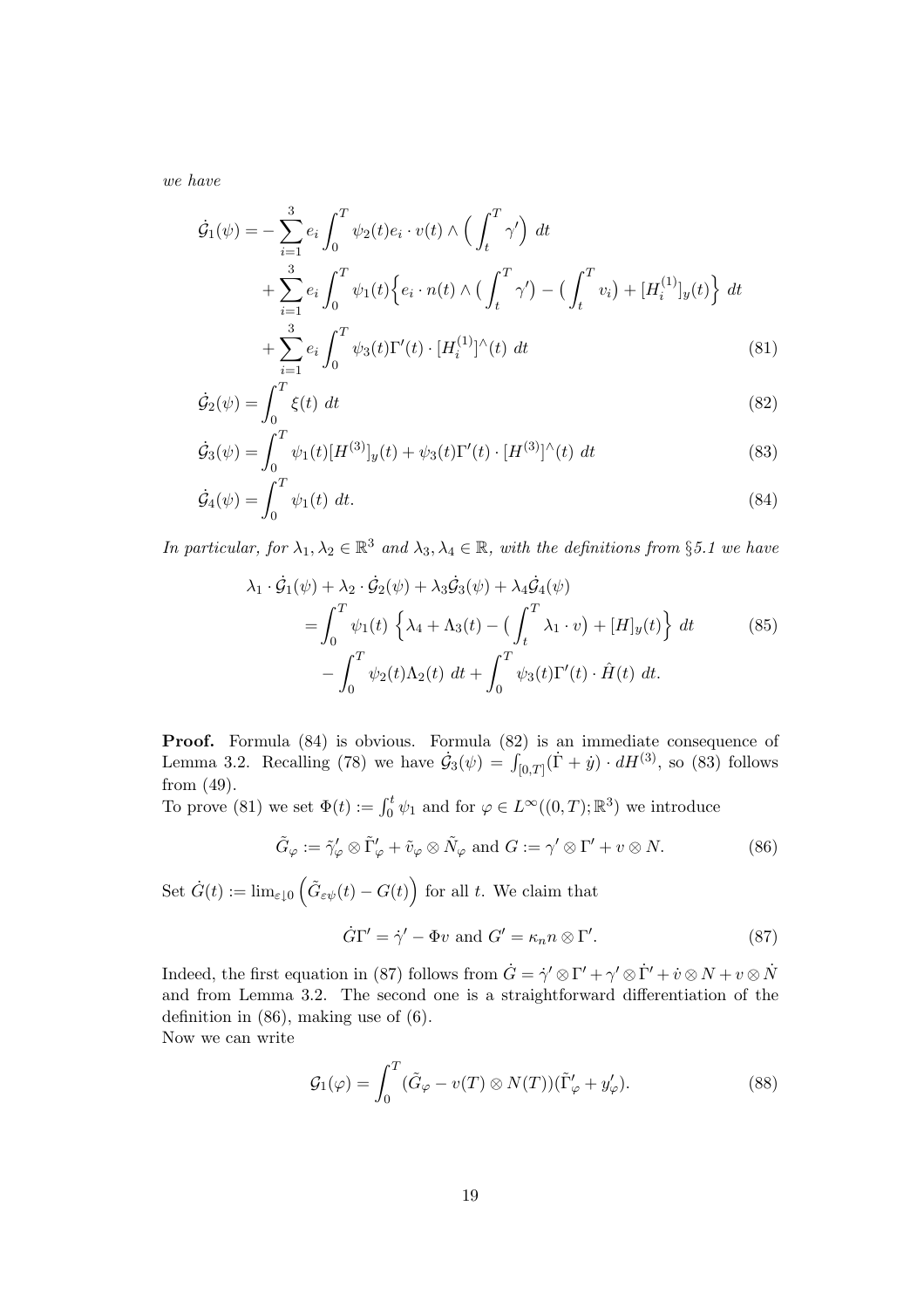Therefore,

$$
\dot{\mathcal{G}}_1(\psi) = \int_0^T \dot{G}(t) \Gamma'(t) \, dt + \int_0^T (G(t) - v(T) \otimes N(T)) (\dot{\Gamma}(t) + \dot{y}(t))' \, dt \n= \int_0^T \dot{G}(t) \Gamma'(t) \, dt - \int_0^T G'(t) (\dot{\Gamma}(t) + \dot{y}(t)) \, dt + (\gamma'(T) \otimes \Gamma'(T)) (\dot{\Gamma}(T) + \dot{y}(T)) \n= \int_0^T \Xi(t) \wedge \gamma'(t) - \Phi(t) v(t) \, dt + \sum_{i=1}^3 e_i \int_{[0,T]} (\dot{\Gamma} + \dot{y}) \cdot dH_i^{(1)}.
$$

In the last step we used (77) and the fact that  $\dot{G}\Gamma' = \Xi \wedge \gamma' - \Phi v$  by (87) and by (35). Therefore, by the definitions of  $\Xi$  and  $\Phi$ , and using (49) with  $\mu = H_i^{(1)}$  $i^{(1)}$ , we have

$$
\dot{\mathcal{G}}_1(\psi) = \int_0^T (\psi_1(t)n(t) - \psi_2(t)v(t)) \wedge \left(\int_t^T \gamma'\right) dt - \int_0^T \psi_1(t) \left(\int_t^T v\right) dt \n+ \sum_{i=1}^3 e_i \int_0^T \psi_1(t) [H_i^{(1)}]_y(t) dt + \sum_{i=1}^3 e_i \int_0^T \psi_3(t) \Gamma'(t) \cdot \hat{H}_i^{(1)}(t) dt.
$$

Rearranging terms we arrive at  $(81)$ .

We define  $\mathcal{G} = (\mathcal{G}_1, \mathcal{G}_2, \mathcal{G}_3, \mathcal{G}_4)$ , which takes values in  $\mathbb{R}^8$ . The next proposition gives the crucial information that the constraints are not redundant and that we have found a rich enough class of variations. It is based on the following lemma.

**5.6. Lemma.** Suppose that there is a Borel set  $I \subset \{t \in (0,T) : \kappa_n(t) \neq 0\}$  with  $\mathcal{L}^1(I) \neq 0$  and that there are  $\lambda_1, \lambda_2 \in \mathbb{R}^3$  and  $\lambda_3, \lambda_4 \in \mathbb{R}$  such that

$$
\Lambda_2(t) = 0 \text{ for all } t \in I \tag{89}
$$

$$
[H]_y(t) + \lambda_4 + \Lambda_3(t) - \int_t^T \lambda_1 \cdot v = 0 \text{ for all } t \in I
$$
\n(90)

$$
\Gamma'(t) \cdot \hat{H}(t) = 0 \text{ for all } t \in I. \tag{91}
$$

(Here, H is as in (76) and  $\Lambda_i$  are as in §5.1 with the  $\lambda_i$  from the hypothesis.) Then  $\lambda_1 = \lambda_2 = 0$  and  $\lambda_3 = \lambda_4 = 0$ .

**Proof.** From (91) and (80) we deduce that  $\hat{H} = 0$  on *I*. Together with (79) and the fact that  $\kappa_n \neq 0$  on *I*, this implies that

$$
\lambda_1 \cdot n = 0 \text{ almost everywhere on } I. \tag{92}
$$

By (53) and (80, 91) we have  $[H]_y = [(\Gamma' \cdot \hat{H}) \sigma \bar{h}]_N$  on *I*. Thus almost everywhere on I we have  $([H]_y)' = 0$ . Taking derivatives in (90) and using (75) we thus find

$$
\Lambda_1 = 0 \text{ almost everywhere on } I. \tag{93}
$$

But by (73), almost everywhere on  $\{\Lambda_1 = 0\}$  we have  $\kappa_n \Lambda_3 + \kappa \Lambda_2 = \Lambda'_1 = 0$ . By (89) this implies that

$$
\Lambda_3 = 0 \text{ almost everywhere on } I. \tag{94}
$$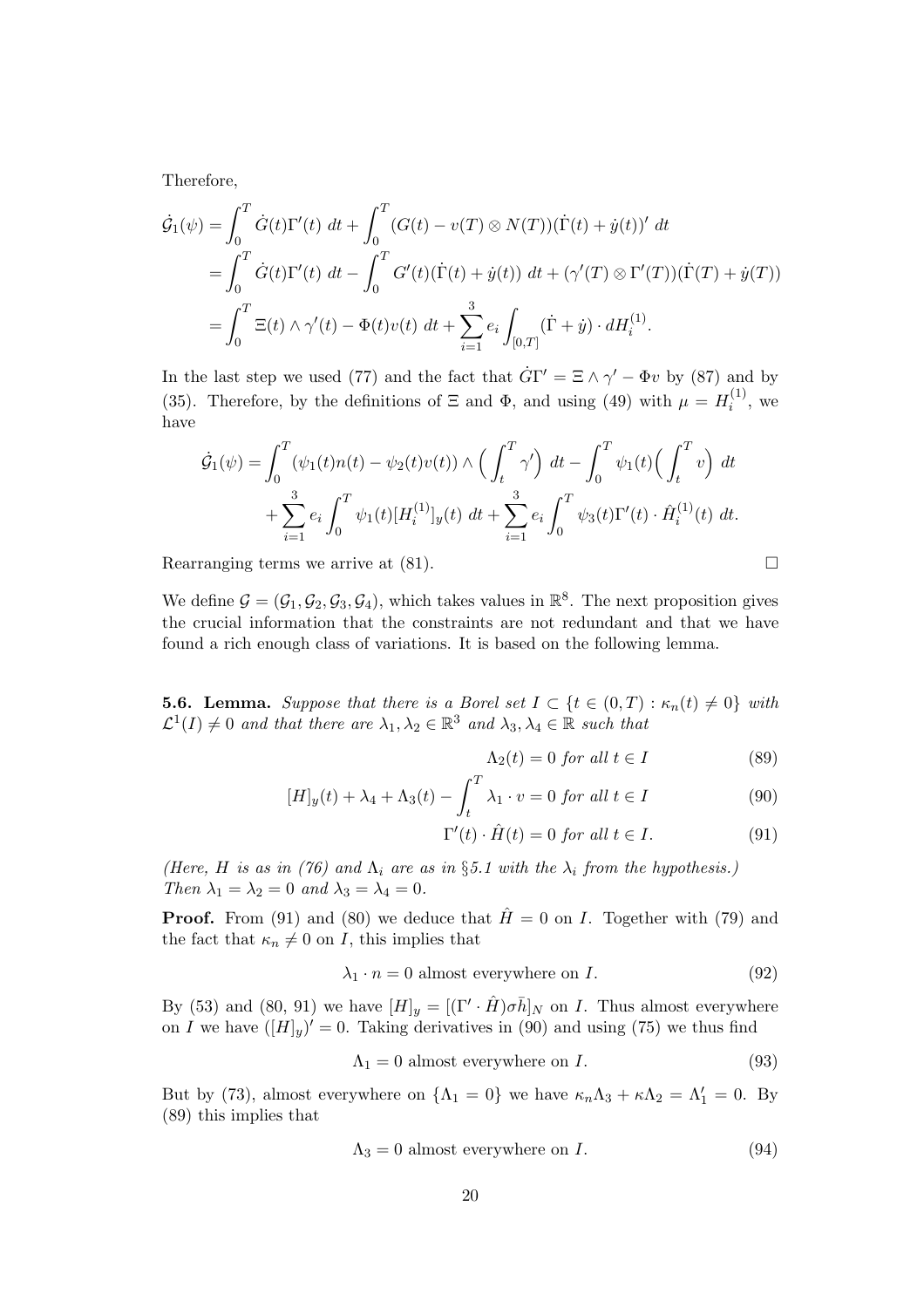By (92) we have  $0 = -(\lambda_1 \cdot n)' = \kappa_n(\lambda_1 \cdot \gamma')$  almost everywhere on *I*. Hence  $\lambda_1 \cdot \gamma' = 0$ almost everywhere on I. Since also  $0 = \Lambda'_3 = -\lambda_1 \cdot v$  almost everywhere on I, we conclude that  $\lambda_1 = 0$  because  $\mathcal{L}^1(I) > 0$ . Since  $\Lambda_1 = \Lambda_2 = \Lambda_3 = 0$  on *I*, this implies that  $\lambda_2 = 0$ . By (79), the vanishing of  $\lambda_1$  implies that  $\hat{H}' = -(\bar{h} \otimes \Gamma')\hat{H}$  almost everywhere on  $(0,T)$ . Since  $\hat{H} = 0$  on I, we conclude that  $\hat{H} = 0$  everywhere on (0,T). Since  $\hat{H}$  is Lipschitz by (79), we find  $\lambda_3 \Gamma'(T) = \hat{H}(T) = \lim_{t \uparrow T} \hat{H}(t) = 0$ . Thus  $\lambda_3 = 0$ . Since  $\hat{H} = 0$  everywhere on  $(0, T)$  we conclude from (53) that in fact  $[H]_y = 0$  on  $(0, T)$ . By (90) this implies that  $\lambda_4 = 0$ .

**5.7. Proposition.** Assume that  $I \subset (0,T)$  is a Borel set with  $\mathcal{L}^1(\{t \in I : \kappa_n(t) \neq \emptyset\})$  $0\}) > 0.$  Then

$$
\dot{\mathcal{G}}\Big(\{\psi\in L^\infty((0,T);\mathbb{R}^3):\psi=0\ \ on\ (0,T)\setminus I\}\Big)=\mathbb{R}^8.
$$

**Proof.** If the statement were false then there would exist  $\lambda_1, \lambda_2 \in \mathbb{R}^3$  and  $\lambda_3, \lambda_4 \in \mathbb{R}$ such that  $\sum_{i=1}^{4} |\lambda_i|^2 = 1$  and such that

$$
\sum_{i=1}^{4} \lambda_i \cdot \dot{\mathcal{G}}_i(\psi) = 0 \text{ for all } \psi \in L^{\infty}((0,T); \mathbb{R}^3) \text{ with } \psi = 0 \text{ on } (0,T) \setminus I. \tag{95}
$$

Hence, recalling (85) from Lemma 5.5, we would have

$$
-\int \psi_2 \Lambda_2 + \int \psi_1 \left\{ \lambda_4 + \Lambda_3 - \int_t^T \lambda_1 \cdot v + [H]_y \right\} + \int \psi_3 \Gamma' \cdot \hat{H} = 0 \tag{96}
$$

for all  $\psi$  as in (95). Thus (89, 90, 91) would hold on I (and in particular on  $\{t \in I : \kappa_n(t) \neq 0\}$ . Hence by Lemma 5.6 we would conclude that all  $\lambda_i$  vanish, contradicting  $\sum_{i=1}^{4} |\lambda_i|^2 = 1$ .

**5.8. Lemma.** Let  $\varphi \in L^{\infty}((0,T);\mathbb{R}^3)$  and assume that  $\Gamma$  and  $\Gamma_{\varphi}$  are admissible and transversal, and that the following equations are satisfied:

$$
\gamma_{\varphi}(\tau_{\varphi}(T)) - \gamma(T) = (v(T) \otimes N(T))(\Gamma_{\varphi}(\tau_{\varphi}(T)) - \Gamma(T))
$$
\n(97)

 $r_{\varphi}(\tau_{\varphi}(T)) = r(T)$  (98)

$$
\Gamma_{\varphi}(\tau_{\varphi}(T)) - \Gamma(T) \parallel N(T) \tag{99}
$$

$$
R_{\varphi}(\tau_{\varphi}(T)) = R(T). \tag{100}
$$

Then  $[\Gamma_{\varphi}(0, \tau_{\varphi}(T))] = [\Gamma(0, T)]$  and  $(\Gamma, \kappa_n), (\Gamma_{\varphi}, \kappa_n^{\varphi}) \in C^1(S \cap [\overline{\Gamma(0, T)}]; \mathbb{R}^3)$  with  $(\Gamma_{\varphi}, \kappa_n^{\varphi}) = (\Gamma, \kappa_n)$  and  $\nabla(\Gamma_{\varphi}, \kappa_n^{\varphi}) = \nabla(\Gamma, \kappa_n)$  on  $S \cap \partial[\Gamma(0, T)] = [\Gamma(0)] \cup [\Gamma(T)]$ . In particular, if  $\mathcal{F}(\Gamma,\kappa_n;0,T) < \infty$  and  $\mathcal{F}(\Gamma_{\varphi},\kappa_n^{\varphi};0,\tau_{\varphi}(T)) < \infty$  then  $(\Gamma_{\varphi},\kappa_n^{\varphi}) \in$  $\mathcal{A}_{(\Gamma,\kappa_n)}$ 

**Proof.** It is easy to see that (99, 100) imply that  $[\Gamma_{\varphi}(\tau_{\varphi}(T))] = [\Gamma(T)]$ , and by the initial data clearly  $[\Gamma_{\varphi}(0)] = [\Gamma(0)].$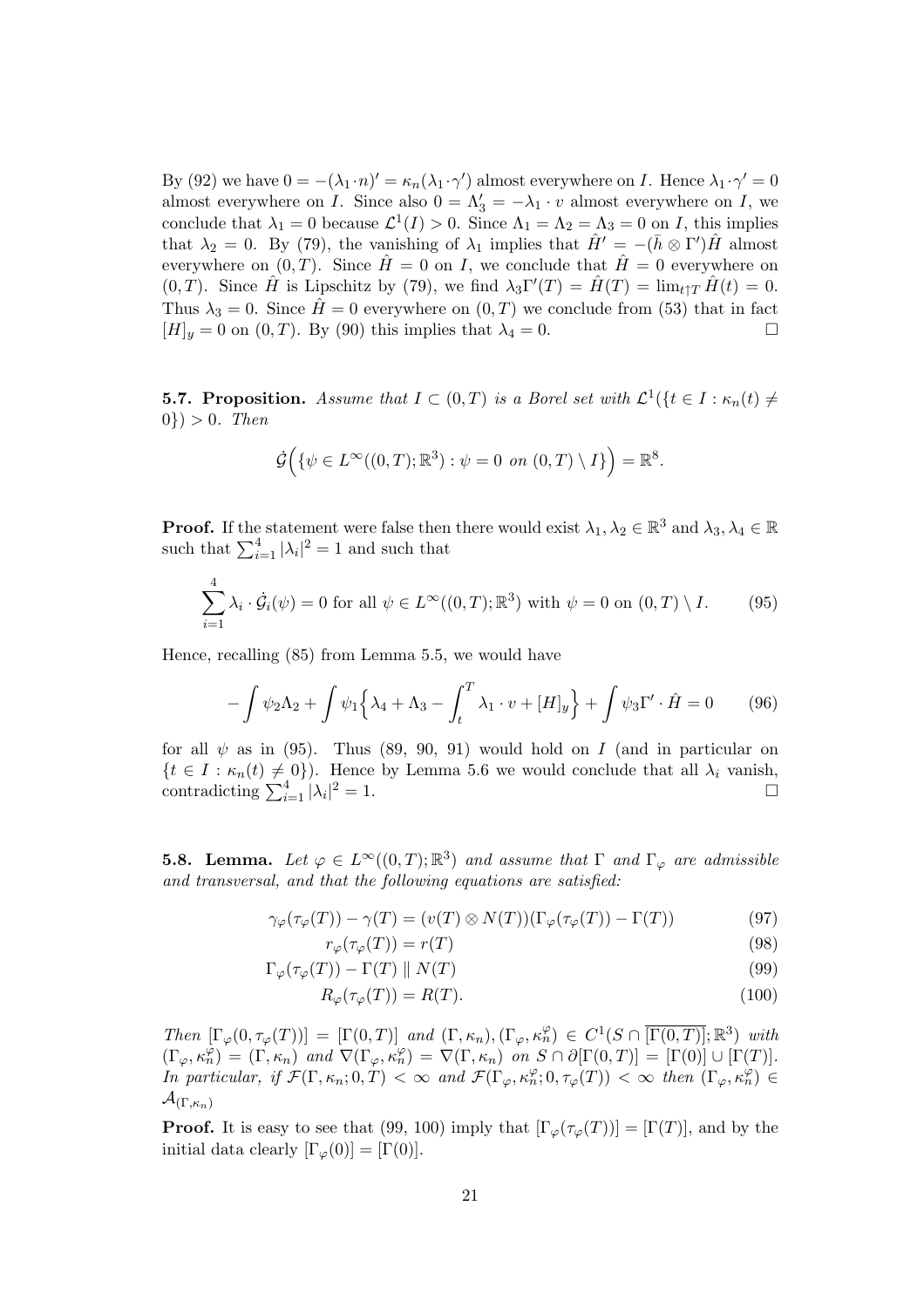By transversality  $s_{\Gamma}^{\pm}$  $_{\Gamma_\varphi}^{\pm}$  and  $s_{\Gamma}^{\pm}$  $_{\Gamma}^{\pm}$  are continuous by Proposition 3.1.11 in [10]. Hence Proposition 3.1.4 (iii) in [10] implies that

$$
[\Gamma(0,T)] = \mathcal{C}\Big(S \setminus ([\Gamma(0)] \cup [\Gamma(T)]); \Gamma(0,T)\Big)
$$
  
=  $\mathcal{C}\Big(S \setminus ([\Gamma_{\varphi}(0)] \cup [\Gamma_{\varphi}(\tau_{\varphi}(T))]); \Gamma_{\varphi}(0, \tau_{\varphi}(T))\Big) = [\Gamma_{\varphi}(0, \tau_{\varphi}(T))].$ 

We used that  $[\Gamma_{\varphi}(\tau_{\varphi}(T))] = [\Gamma(T)]$  and  $[\Gamma_{\varphi}(0)] = [\Gamma(0)]$ , and that  $\Gamma(0,T)$  and  $\Gamma_{\varphi}(0,\tau_{\varphi}(T))$  intersect (hence by admissibility and connectedness are contained in) the same connected component of  $S \setminus ([\Gamma(0)] \cup [\Gamma(T)])$  because  $\Gamma_{\varphi}(0) = \Gamma(0)$  and  $\Gamma_{\varphi}'(0) = \Gamma'(0).$ 

Lemma 7.7 implies that  $(\Gamma, \kappa_n), (\Gamma_\varphi, \kappa_n^{\varphi}) \in C^1(S \cap \overline{[\Gamma(0,T)]}; \mathbb{R}^3)$ . There it is also shown that  $S \cap \partial [\Gamma(0,T)] = [\Gamma(0)] \cup [\Gamma(T)]$  and that the expression (137) holds for the gradient. From this one deduces the boundary conditions on  $S \cap \partial [\Gamma(0,T)]$  as in the proof of Proposition 3.2 in [11].  $\Box$ 

**5.9. Lemma.** There is  $\varepsilon_0 > 0$  such that the following holds: If  $\varphi \in L^{\infty}((0,T);\mathbb{R}^3)$ is such that  $\|\varphi\|_{L^{\infty}((0,T);\mathbb{R}^3)} < \varepsilon_0$  and such that  $\mathcal{G}(\varphi) = 0$ , then (97, 98, 99, 100) are satisfied.

**Proof.** By Remark 5.4, the condition  $\mathcal{G}(\varphi) = 0$  has the following implications: Equation (97) holds because  $\mathcal{G}_1(\varphi) = 0$ . Equation (99) holds because  $\mathcal{G}_3(\varphi) = 0$ . Since  $\mathcal{G}_2(\varphi) = 0$ , the matrix  $a := r(T)(r_{\varphi}(\tau_{\varphi}(T)))^T$  satisfies  $a_{21} = a_{31} = a_{23} = 0$ . From this and the fact that  $a \in SO(3)$  is close enough to the identity matrix (by choosing  $\varepsilon_0$  is small enough), we conclude that  $a = I$ . Thus (98) holds. By a similar argument,  $\mathcal{G}_4(\varphi) = 0$  implies that (100) holds.

**5.10. Lemma.** Let  $I \subset (0,T)$  be a Borel set with  $\mathcal{L}^1(\lbrace t \in I : \kappa_n(t) \neq 0 \rbrace) > 0$ , and let  $\psi \in L^{\infty}((0,T);\mathbb{R}^3)$  satisfy  $\dot{\mathcal{G}}(\psi) = 0$ . Then there exists a one-parameter family  $\hat\psi^{(\varepsilon)}\in L^\infty((0,T);\mathbb{R}^3)$  such that the following are satisfied:

- (i)  $\|\hat{\psi}^{(\varepsilon)}\|_{L^{\infty}((0,T);\mathbb{R}^3)} \to 0 \text{ as } \varepsilon \downarrow 0$
- (ii)  $\hat{\psi}^{(\varepsilon)} = 0$  on  $(0,T) \setminus I$  for all  $\varepsilon$  small enough,
- (iii)  $\mathcal{G}\big(\varepsilon(\psi+\hat{\psi}^{(\varepsilon)})\big)=0$  for all  $\varepsilon$  small enough.

**Proof.** One can easily check that the functionals  $\mathcal{G}_i : L^{\infty}((0,T);\mathbb{R}^3) \to \mathbb{R}^3$  (or  $\rightarrow \mathbb{R}$ ) are continuously Fréchet differentiable in an  $L^{\infty}((0,T);\mathbb{R}^{3})$ -neighbourhood of 0. By Proposition 5.7, the restriction of  $\dot{\mathcal{G}}$  to the subspace of all  $\psi \in L^{\infty}((0,T);\mathbb{R}^3)$ with  $\psi = 0$  on  $(0,T) \setminus I$  is surjective. Since the range of  $\dot{\mathcal{G}}$  is a linear space and since the target space is finite dimensional, there exist  $\hat{\psi}_k^c \in L^{\infty}((0,T);\mathbb{R}^3)$  with  $\hat{\psi}_k^c = 0$  everywhere on  $(0, T) \setminus I$ ,  $k = 1, ..., 8$ , such that the matrix  $(\dot{\mathcal{G}}_j(\hat{\psi}_i^c))_{i,j=1,...,8}$ is invertible. Recall from §5.3 that  $\dot{\mathcal{G}}_i = D\mathcal{G}_i(0)$ . (Here and below  $D\mathcal{G}_i$  denotes the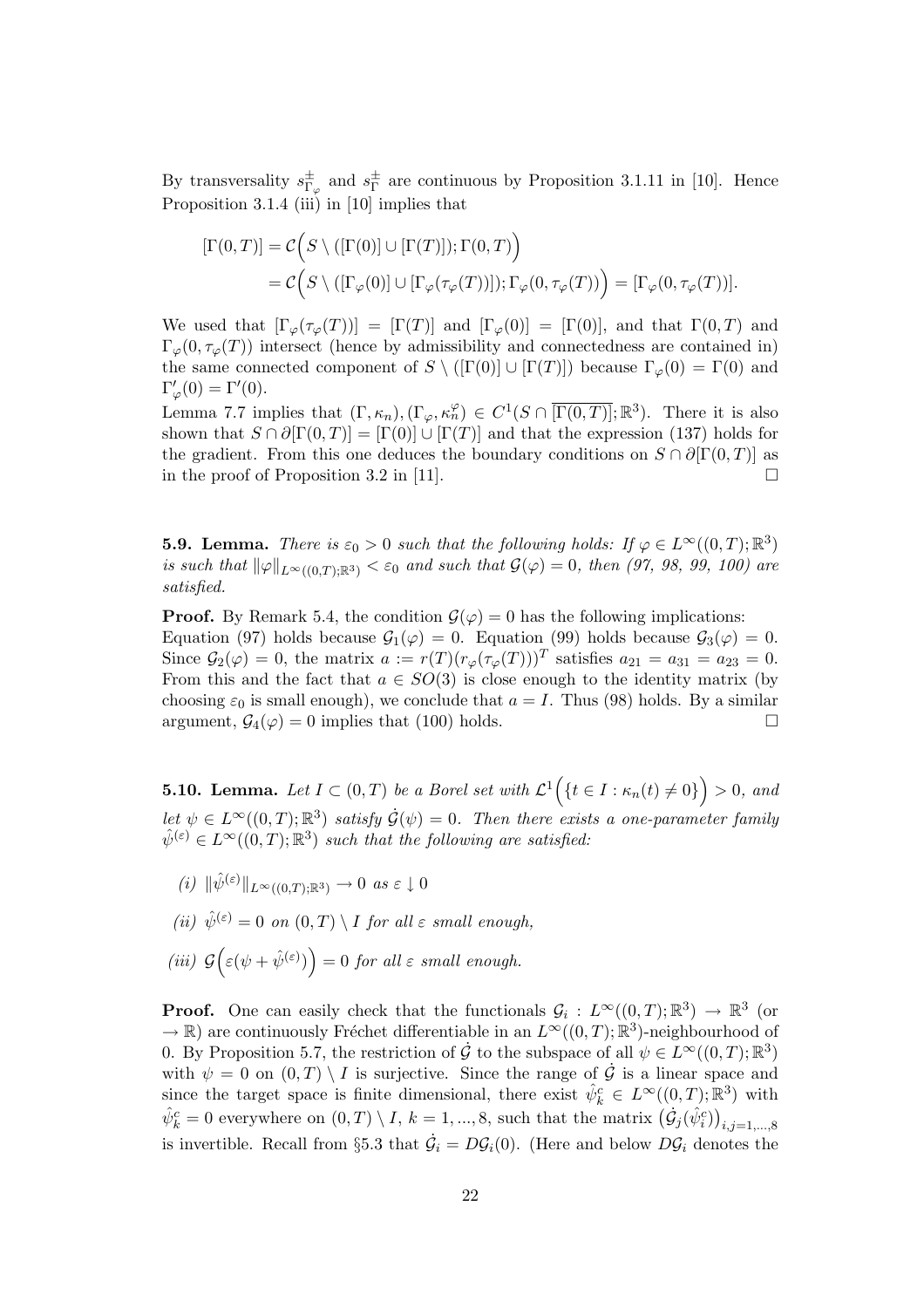Fréchet derivative of  $\mathcal{G}_i$ .) We define the  $C^1$  function  $F : \mathbb{R} \times \mathbb{R}^8 \to \mathbb{R}^8$  by

$$
F(\varepsilon,\delta) = \mathcal{G}\big(\varepsilon\psi + \sum_{k=1}^8 \delta_k \hat{\psi}_k^c\big).
$$

The partial derivatives  $\frac{\partial}{\partial \delta_k} F$ ,  $k = 1, ..., 8$ , exist and are continuous in a neighbourhood of zero. And for  $i, j = 1, ..., 8$  we have

$$
\frac{\partial F_j}{\partial \delta_i}(\varepsilon, \delta) = D\mathcal{G}_j(\varepsilon \psi + \sum_{k=1}^8 \delta_k \hat{\psi}_k^c)(\hat{\psi}_i^c).
$$

So  $\frac{\partial F_j}{\partial \delta_i}(0,0) = \dot{\mathcal{G}}_j(\hat{\psi}_i^c)$ . Hence the matrix-valued function  $\left(\frac{\partial F_j}{\partial \delta_i}\right)$  $\frac{\partial F_j}{\partial \delta_i}\bigg)$  $i,j=1,\ldots,8$  is invertible in a neighbourhood of  $(0, 0)$ . Hence by the implicit function theorem there is  $r > 0$ and  $\hat{\delta} \in C^1((-r,r);\mathbb{R}^8)$  with  $\hat{\delta}(0,0) = 0$  and such that  $F(\varepsilon,\hat{\delta}(\varepsilon)) = 0$  for all  $\varepsilon \in$  $(-r, r)$ . Taking derivatives with respect to  $\varepsilon$  in this equation and evaluating at  $\varepsilon = 0$ we obtain  $\hat{\delta}'(0) = 0$  because by definition we have  $\frac{\partial F}{\partial \varepsilon}(0,0) = \dot{\mathcal{G}}(\psi)$ , which is zero by the hypothesis. Since  $\hat{\delta} \in C^1$  this implies  $\frac{1}{\varepsilon} \hat{\delta}(\varepsilon) \to 0$  as  $\varepsilon \downarrow 0$ . Setting

$$
\hat{\psi}^{(\varepsilon)} := \frac{1}{\varepsilon} \sum_{k=1}^8 \hat{\delta}_k(\varepsilon) \hat{\psi}_k^c,
$$

we obtain the desired functions.  $\Box$ 

The contribution of the next lemma is its part (ii). Without this condition one could simply take  $\hat{\psi}^{(\delta)} = \psi - \psi^{(\delta)}$ . We omit the proof since it is analogous to the one of Lemma 5.10.

**5.11.** Lemma. Let  $\psi \in L^{\infty}((0,T);\mathbb{R}^{3})$  be such that  $\dot{\mathcal{G}}(\psi) = 0$  and let  $\psi^{(\delta)} \in$  $L^{\infty}((0,T);\mathbb{R}^3)$  satisfy  $\|\psi^{(\delta)} - \psi\|_{L^{\infty}((0,T);\mathbb{R}^3)} \to 0$  as  $\delta \downarrow 0$ . Let  $I \subset (0,T)$  be a Borel set with  $\mathcal{L}^1(\lbrace t \in I : \kappa_n(t) \neq 0 \rbrace) > 0$ . Then there exist  $\hat{\psi}^{(\delta)} \in L^{\infty}((0,T);\mathbb{R}^3)$  such that the following hold:

- $(i) \|\hat{\psi}^{(\delta)}\|_{L^{\infty}((0,T);\mathbb{R}^3)} \to 0 \text{ as } \delta \downarrow 0$
- (ii)  $\hat{\psi}^{(\delta)} = 0$  on  $(0,T) \setminus I$  for all  $\delta$  small enough,
- (iii)  $\dot{\mathcal{G}}(\psi^{(\delta)} + \hat{\psi}^{(\delta)}) = 0$  for all  $\delta$  small enough.

#### 6 The Euler-Lagrange equations

**6.1.** Proposition. Let  $S \subset \mathbb{R}^2$  be a bounded  $C^1$ -domain. Let  $\Gamma \in$  $W^{2,\infty}([0,T];S)$  be transversal and locally admissible, and let  $\kappa_n \in L^2(0,T)$  be such that  $\mathcal{F}(\Gamma,\kappa_n;(0,T)) < \infty$ . Assume that for all  $\eta > 0$  there is  $\varepsilon > 0$  such that

$$
\mathcal{F}(\Gamma,\kappa_n;(0,T)) \le \mathcal{F}(\Gamma_\varphi,\kappa_n^\varphi;\tau_\varphi(0,T))
$$
\n(101)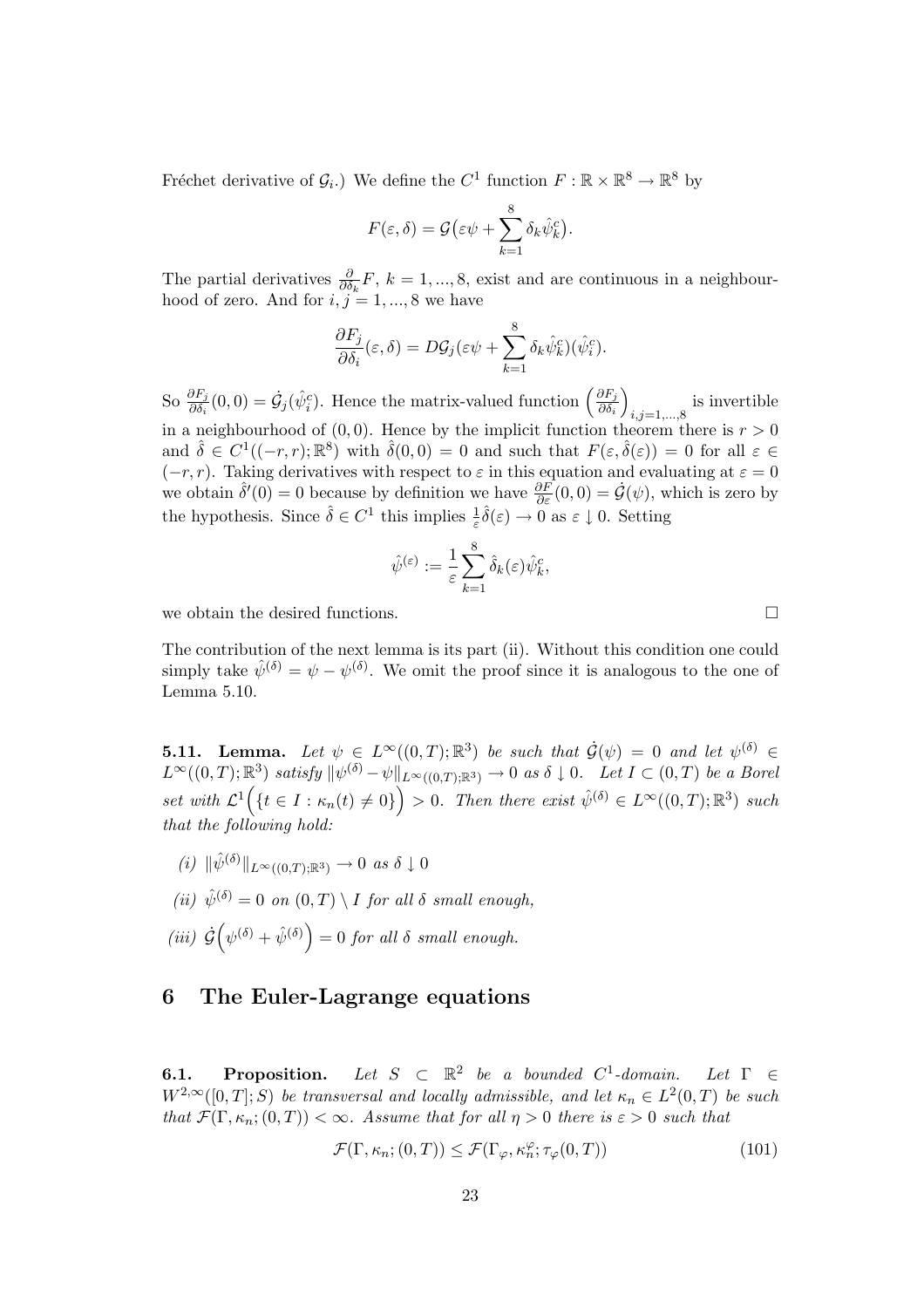holds for all  $\varphi \in L^{\infty}((0,T);\mathbb{R}^3)$  satisfying the following conditions:

$$
\|\varphi\|_{L^{\infty}((0,T);\mathbb{R}^3)} < \varepsilon,\tag{102}
$$

$$
\varphi = 0 \ a.e. \ on \ (0, T) \setminus (I_0^{\Gamma} \cup I_{\eta}^{\Gamma}), \tag{103}
$$

there is 
$$
c > 0
$$
 such that  $\varphi_3 \ge c$  a.e. on  $I_0^{\Gamma}$ ,  $(104)$ 

$$
\mathcal{G}(\varphi) = 0. \tag{105}
$$

Then  $\kappa_n = 0$  almost everywhere on  $I_0^{\Gamma}$  and  $(\Gamma, \kappa_n)$  satisfy the Euler-Lagrange equations in the sense of Definition 2.7.

Proposition 6.1 will be a consequence of the following lemma.

**6.2. Lemma.** If the hypotheses of Proposition 6.1 are satisfied, then  $\kappa_n = 0$  almost everywhere on  $I_0^{\Gamma}$  and

$$
\int \psi_1 \left\{ \left[ \kappa_n^2 \bar{F}_2 \right]_N + \left[ \kappa_n^2 \bar{F}_1 \right]_y + (1 - \chi_{I_0^{\Gamma}}) \kappa_n^2 \left( g_3(s_{\Gamma}^{\pm}, \kappa) + g_2(s_{\Gamma}^{\pm}, \kappa) \sigma \right) \right\} \n+ \int \psi_3 \left\{ \left[ \kappa_n^2 \bar{F}_1 \right]^\wedge \cdot \Gamma' + (1 - \chi_{I_0^{\Gamma}}) \kappa_n^2 g_2(s_{\Gamma}^{\pm}, \kappa) \right\} \n+ \int \psi_2 \left\{ 2(1 - \chi_{I_0^{\Gamma}}) \kappa_n g(s_{\Gamma}^{\pm}, \kappa) \right\} \ge 0
$$
\n(106)

for all  $\psi \in L^{\infty}((0,T);\mathbb{R}^{3})$  with the following properties:

There is 
$$
\eta > 0
$$
 such that  $\psi = 0$  a.e. on  $(0, T) \setminus (I_0^{\Gamma} \cup I_{\eta}^{\Gamma})$  (107)

$$
\psi_3 \ge 0 \ a.e. \ on \ I_0^{\Gamma} \tag{108}
$$

$$
\dot{\mathcal{G}}(\psi) = 0. \tag{109}
$$

**Proof.** If  $\kappa_n = 0$  almost everywhere on  $(0, T)$  then  $(106)$  is trivially satisfied. So let us assume that  $\kappa_n$  differs from zero on a set of positive measure. Since  $\mathcal{F}(\Gamma,\kappa_n;(0,T)) < \infty$ , Remark 2.6 implies that  $\kappa_n = 0$  almost everywhere on  $I_0^{\Gamma}$ . Let  $\psi \in L^{\infty}((0,T);\mathbb{R}^3)$  satisfy (107, 108, 109). Since  $\kappa_n = 0$  on  $I_0^{\Gamma}$ , there is  $\eta_0 > 0$ such that  $\mathcal{L}^1(\lbrace t \in I_{\eta_0} : \kappa_n(t) \neq 0 \rbrace) > 0$ . Clearly, we may assume without loss of generality that  $\eta < \eta_0$ .

**Claim #1.** If, in addition,  $\psi_3 \geq c > 0$  almost everywhere on  $I_0^{\Gamma}$ , then inequality (106) is satisfied.

In fact, let  $\psi$  be as in Claim #1. Applying Lemma 5.10 with  $I := \{t \in I_{\eta}^{\Gamma} :$  $\kappa_n(t) \neq 0$ , we obtain  $\hat{\psi}^{(\varepsilon)}$  satisfying  $\|\hat{\psi}^{(\varepsilon)}\|_{L^{\infty}((0,T);\mathbb{R}^3)} \to 0$  as  $\varepsilon \downarrow 0$  and  $\hat{\psi}^{(\varepsilon)} = 0$ almost everywhere on  $(0,T) \setminus I$  and such that, setting  $\varphi^{(\varepsilon)} := \varepsilon(\psi + \hat{\psi}^{(\varepsilon)})$ , we have  $\mathcal{G}(\varphi^{(\varepsilon)}) = 0$  for small  $\varepsilon$ . Clearly  $\varphi^{(\varepsilon)} \geq c\varepsilon$  on  $I_0^{\Gamma}$ .

Hence by the hypothesis of the lemma we have

$$
\mathcal{F}(\Gamma^{(\varphi^{(\varepsilon)})}, \kappa_n^{(\varphi^{(\varepsilon)})}; \tau_{(\varphi^{(\varepsilon)})}(0,T)) \ge \mathcal{F}(\Gamma, \kappa_n; (0,T)) \text{ for all } \varepsilon > 0 \text{ small enough.}
$$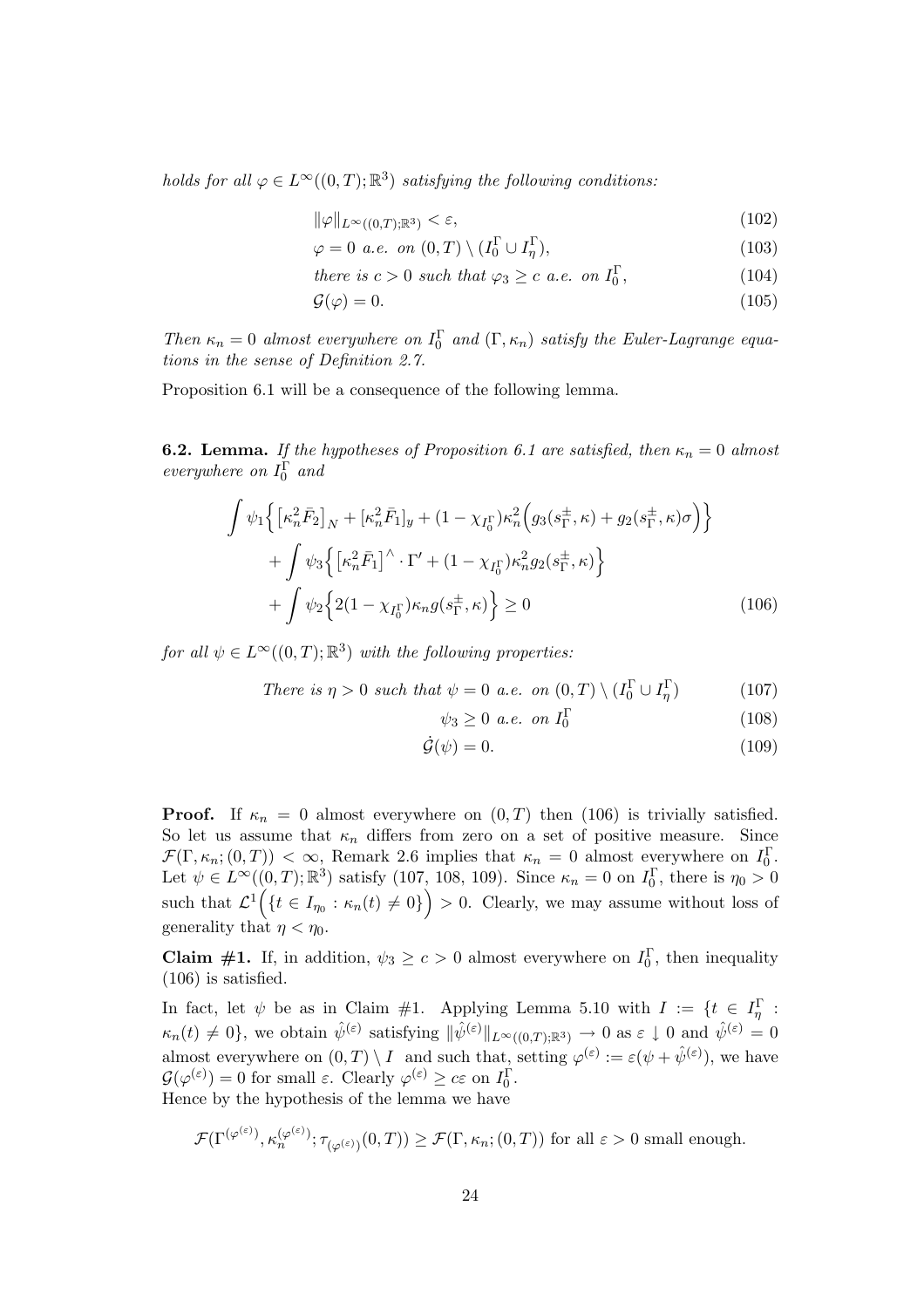Thus  $\lim_{\varepsilon\downarrow0}\frac{1}{\varepsilon}\big(\mathcal{F}(\Gamma^{(\varphi^{(\varepsilon)})},\kappa_n^{(\varphi^{(\varepsilon)})};\tau_{(\varphi^{(\varepsilon)})}(0,T))-\mathcal{F}(\Gamma,\kappa_n;(0,T))\big)\geq 0.$  The inequality (106) therefore follows from Proposition 4.5. This finishes the proof of Claim  $#1$ .

Now let  $\psi$  be as in the assumption of Lemma 6.2, i.e. in contrast to Claim #1 we only have  $\psi_3 \geq 0$  on  $I_0^{\Gamma}$ . By Lemma 5.11, for  $\delta > 0$  small there exist  $\hat{\psi}^{(\delta)}$  which vanish outside  $I_{\eta}^{\Gamma}$ , which satisfy  $\|\hat{\psi}^{(\delta)}\|_{L^{\infty}((0,T);\mathbb{R}^3)} \to 0$  as  $\delta \downarrow 0$  and which are such that

$$
\tilde{\psi}_1^{(\delta)} = \psi_1 + \hat{\psi}_1^{(\delta)}, \tilde{\psi}_2^{(\delta)} = \psi_2 + \hat{\psi}_2^{(\delta)} \text{ and } \tilde{\psi}_3^{(\delta)} = \psi_3 + \delta \chi_{I_0^{\Gamma}} + \hat{\psi}_3^{(\delta)} \tag{110}
$$

satisfy  $\dot{\mathcal{G}}(\tilde{\psi}^{(\delta)}) = 0$  for all  $\delta > 0$ . Since  $\|\tilde{\psi}^{(\delta)} - \psi\|_{L^2((0,T);\mathbb{R}^3)}$  converges to zero as  $\delta$  | 0, we conclude that

$$
\int \tilde{\psi}_1^{(\delta)} \Big\{ \left[ \kappa_n^2 \bar{F}_2 \right]_N + \left[ \kappa_n^2 \bar{F}_1 \right]_y + \chi_{I_\eta^{\Gamma}} \kappa_n^2 (g_3(s_\Gamma^{\pm}, \kappa) + g_2(s_\Gamma^{\pm}, \kappa) \sigma) \Big\} + + \int \tilde{\psi}_3^{(\delta)} \Big\{ \left[ \kappa_n^2 \bar{F}_1 \right]^\wedge \cdot \Gamma' + \chi_{I_\eta^{\Gamma}} \kappa_n^2 g_2(s_\Gamma^{\pm}, \kappa) \Big\} + \int \tilde{\psi}_2^{(\delta)} 2\chi_{I_\eta^{\Gamma}} \kappa_n g(s_\Gamma^{\pm}, \kappa) \tag{111}
$$

converges to the left-hand side of (106) as  $\delta \downarrow 0$ . (Notice that  $\chi_{I_{\eta}^{\Gamma}} g(s_{\Gamma}^{\pm})$  $_{\Gamma}^{\pm},\kappa),$  $\chi_{I_{\eta}^{\Gamma}}g_2(s_{\Gamma}^{\pm}% ,\gamma_{\sigma}^{\pm})=i\omega_{I_{\eta}}\omega_{I_{\eta}}\omega_{I_{\eta}}\omega_{I_{\eta}}\omega_{I_{\eta}}\omega_{I_{\eta}}\omega_{I_{\eta}}\omega_{I_{\eta}}\omega_{I_{\eta}}\omega_{I_{\eta}}\omega_{I_{\eta}}\omega_{I_{\eta}}$  $_{\Gamma}^{\pm},\kappa),\,\chi_{I_{\eta}^{\Gamma}}g_{3}(s_{\Gamma}^{\pm}% ,\kappa),\,\lambda_{I_{\eta}^{\Gamma}}g_{3}(s_{\Gamma}^{\pm},\kappa))$  $(\frac{\pm}{\Gamma}, \kappa)$  are in  $L^{\infty}(0,T)$  when  $\eta > 0$ .) On the other hand,  $\tilde{\psi}_3^{(\delta)} \ge \delta$ on  $I_0^{\Gamma}$  by (110) and because  $\hat{\psi}_3^{(\delta)} = 0$  on  $I_0^{\Gamma}$ . Hence by applying Claim #1 with  $\psi = \tilde{\psi}^{(\delta)}$ , we conclude that (111) is nonnegative for each  $\delta > 0$ . Thus (106) follows by passing to the limit  $\delta \perp 0$ .

**6.3.** If  $\Gamma \in W^{2,\infty}([0,T]; S)$  is transversal, we introduce the following two functions on  $[0,T]$ :

$$
\Omega_2(t) := \Gamma'(t) \cdot [H - \kappa_n^2 \bar{F}_1]^\wedge(t) \tag{112}
$$

$$
\Omega_3(t) := \Lambda_3(t) + \lambda_4 + [\Omega_2 \bar{h}\sigma - \kappa_n^2 \bar{F}_2]_N(t) - \int_t^T \lambda_1 \cdot v(s) \ ds.
$$
 (113)

Clearly they are Lipschitz continuous. Recalling (51, 80, 76) as well as (75) and  $[\Omega_2 \bar{h}\sigma - \kappa_n^2 \bar{F}_2]'_N = (\Omega_2 \bar{h}\sigma - \kappa_n^2 \bar{F}_2) \cdot \Gamma'$ , we see that  $\Omega_2$  and  $\Omega_3$  satisfy the terminal value problems (21, 22). (Recall that  $\Lambda_1(t) = \gamma'(t) \cdot (\lambda_2 - \lambda_1 \wedge \int_t^T \gamma')$ .)

**Proof of Proposition 6.1.** If  $\kappa_n = 0$  almost everywhere on  $(0, T)$  then  $(18, T)$ 19, 20) hold with  $\lambda_1 = \lambda_2 = 0$  and  $\lambda_3 = \lambda_4 = 0$ , since then  $H = \Lambda_i = 0$ , and so  $\Omega_2 = \Omega_3 = 0$ , and the left-hand sides vanish identically as well. Let us therefore assume that  $\kappa_n$  differs from zero on a set of positive measure.

Let  $\eta > 0$  and  $\varphi \in L^{\infty}((0,T);\mathbb{R}^3)$  such that (102, 103, 104, 105) hold. Clearly, we may assume without loss of generality that  $\mathcal{L}^1(\{t \in I_n^{\Gamma} : \kappa_n(t) \neq 0\}) > 0$ , since by Lemma 6.2 we have  $\kappa_n = 0$  almost everywhere on  $I_0^{\Gamma}$ . By Lemma 6.2 the inequality (106) holds for all  $\psi \in L^{\infty}((0,T);\mathbb{R}^3)$  which satisfy  $\dot{\mathcal{G}}(\psi) = 0, \psi_3 \geq 0$  on  $I_0^{\Gamma}$  and  $\psi = 0$  outside  $I_0^{\Gamma} \cup I_{\eta}^{\Gamma}$ . Set  $J := I_0^{\Gamma} \cup I_{\eta}^{\Gamma}$ . Denoting the terms in curly brackets on the left-hand side of (106) by  $h_1$ ,  $h_2$  and  $h_3$  (i.e.  $h_2 := 2(1 - \chi_{I_0}^{\Gamma})\kappa_n g(s_{\Gamma}^{\pm})$  $^{\pm}_{\Gamma}$ ,  $\kappa$ ) and so on), inequality (106) has the form

$$
\sum_{j=1}^{3} \int_{J} h_j \psi_j \ge 0.
$$
 (114)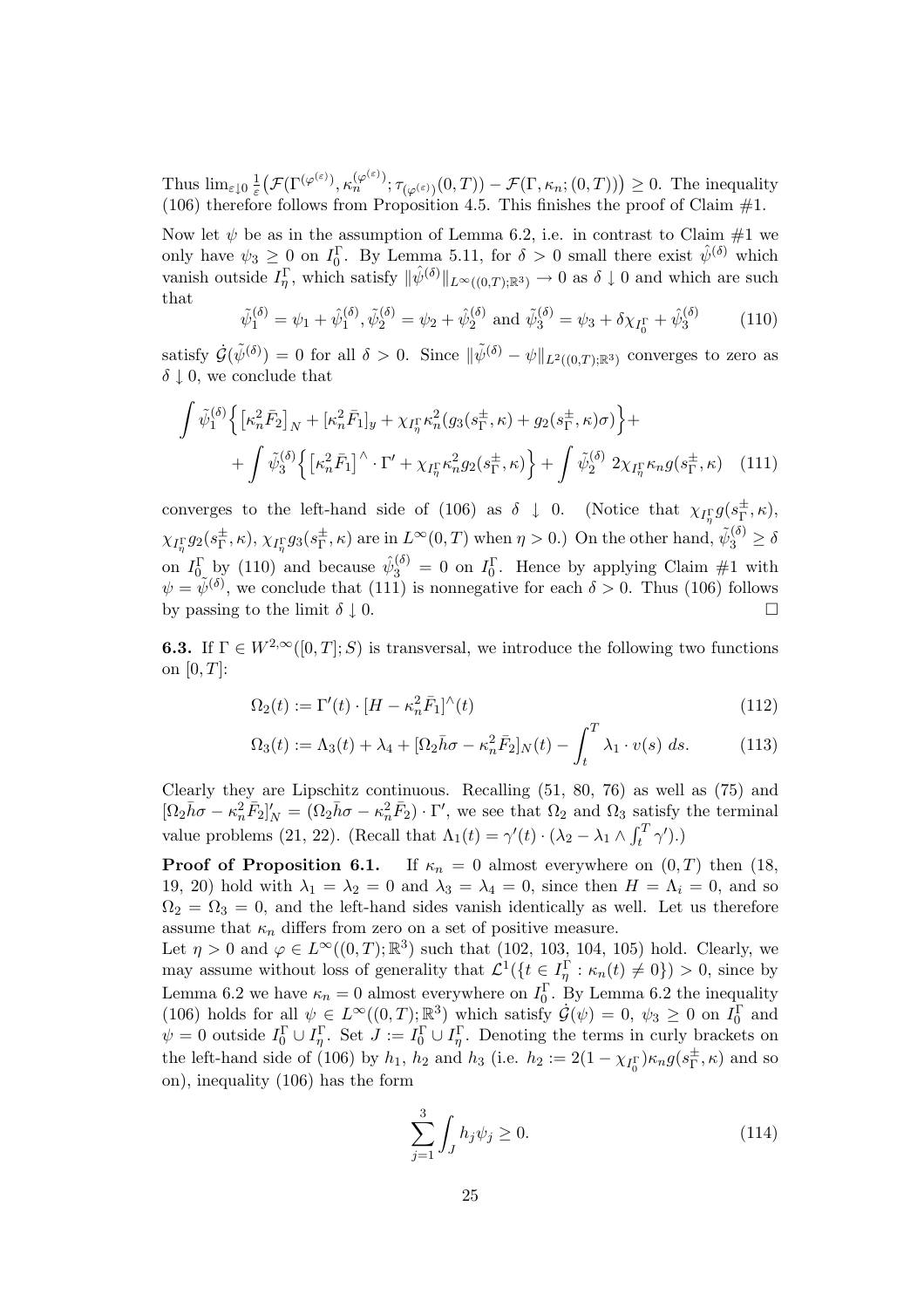Notice that  $h_j \in L^{\infty}(J)$ , since  $(1 - \chi_{I_0^{\Gamma}})g(s_{\Gamma}^{\pm})$  $_{\Gamma}^{\pm}$ ,  $\kappa$ ) etc. are essentially bounded on J. Similarly, the system  $\dot{\mathcal{G}}(\psi) = 0$  has the form

$$
\sum_{j=1}^{3} \int_{J} g_{ij} \psi_j = 0 \text{ for all } i = 1, ..., 8
$$
 (115)

for functions  $g_{ij} \in L^{\infty}(0,T)$ ,  $i = 1,...,8$  and  $j = 1,2,3$ . The integration domain is *J* because  $\psi = 0$  on  $(0, T) \setminus J$ .

By Proposition 5.7, for all  $\mu \in \mathbb{R}^8 \setminus \{0\}$  there is  $\psi \in L^{\infty}(J;\mathbb{R}^3)$  such that  $\psi = 0$ on  $I_0^{\Gamma}$  but  $0 \neq \sum_{i,j} \int_J \mu_i g_{ij} \psi_j$ . Combining this nondegeneracy with (114, 115), we see that the hypotheses of Lemma 7.11 are satisfied (with  $\psi_3$  instead of  $\psi_1$  and with  $J_0 = I_0^{\Gamma}$ . Thus there exist  $\lambda_1^{(\eta)}$  $\lambda_1^{(\eta)}, \lambda_2^{(\eta)} \in \mathbb{R}^3$  and  $\lambda_3^{(\eta)}$  $J_0 = I_0^{\Gamma}$ ). Thus there exist  $\lambda_1^{(\eta)}, \lambda_2^{(\eta)} \in \mathbb{R}^3$  and  $\lambda_3^{(\eta)}, \lambda_4^{(\eta)} \in \mathbb{R}$  such that, writing  $\Lambda_2^{(\eta)}$  and  $H^{(\eta)}$  instead of  $\Lambda_2$  and  $H$  to make the  $\eta$ -dependence explicit and using (85) from Lemma 5.5, we find that almost everywhere on  $I_{\eta}^{\Gamma} \cup I_{0}^{\Gamma}$  the following equations are satisfied:

$$
2(1 - \chi_{I_0^{\Gamma}})\kappa_n g(s_{\Gamma}^{\pm}, \kappa) = -\Lambda_2^{(\eta)} \tag{116}
$$

$$
\left[\kappa_n^2 \bar{F}_1\right]^\wedge \cdot \Gamma' + (1 - \chi_{I_0^{\Gamma}}) \kappa_n^2 g_2(s_\Gamma^{\pm}, \kappa) \ge \Gamma' \cdot \hat{H}^{(\eta)} \text{ with equality on } I_\eta^{\Gamma} \tag{117}
$$

$$
\left[\kappa_n^2 \bar{F}_2\right]_N + \left[\kappa_n^2 \bar{F}_1\right]_y + (1 - \chi_{I_0^{\Gamma}}) \kappa_n^2 \left(g_3(s_{\Gamma}^{\pm}, \kappa) + g_2(s_{\Gamma}^{\pm}, \kappa)\sigma\right)
$$

$$
= \lambda_4^{(\eta)} + \Lambda_3^{(\eta)} - \left(\int_t^T \lambda_1^{(\eta)} \cdot v\right) + [H^{(\eta)}]_y. \tag{118}
$$

**Claim** #1. If  $\eta' \in (0, \eta]$  then  $\lambda_i^{(\eta)} = \lambda_i^{(\eta')}$  $i^{(\eta)}$  for all  $i = 1, 2, 3, 4$ . In fact, we have  $\mathcal{L}^1(\{t \in I_{\eta}^{\Gamma} : \kappa_n(t) \neq 0\}) > 0$ . Let  $0 < \eta' \leq \eta$  and set  $\tilde{\lambda}_i = \lambda_i^{(\eta)} - \lambda_i^{(\eta')}$  $\binom{n}{i}$  $i = 1, 2, 3, 4$ . Defining  $\tilde{\Lambda}_j$  and  $\tilde{H}$  in analogy to  $\Lambda_j$  and H, we find (notice that  $I_{\eta}^{\Gamma} \subset I_{\eta'}$ 

$$
\tilde{\Lambda}_2 = 0 \text{ on } I_{\eta}^{\Gamma}
$$

$$
[\tilde{H}]_y + \tilde{\lambda}_4 + \tilde{\Lambda}_3 - \int_t^T \tilde{\lambda}_1 \cdot v = 0 \text{ on } I_{\eta}^{\Gamma}
$$

$$
\Gamma' \cdot \tilde{H}^{\wedge} = 0 \text{ on } I_{\eta}^{\Gamma}.
$$

But these are just the equations (89, 90, 91). Therefore, Lemma 5.6 implies that  $\tilde{\lambda}_i = 0$  for  $i = 1, 2, 3, 4$ , which proves the claim.

Set  $\lambda_i := \lambda_i^{(\eta)}$  $\lambda_i^{(1)}$  and define  $\Lambda_j$  and H with these  $\lambda_i$ ,  $i = 1, 2, 3, 4$ . In view of Claim  $\#1$ , the equations (116, 117, 118) hold without the index  $(\eta)$  almost everywhere on  $(0,T) = I_0^{\Gamma} \cup \bigcup_{\eta>0} I_{\eta}^{\Gamma}.$ 

By (53) and by (80) we have  $[H - \kappa_n^2 \bar{F}_1]_y = [\Omega_2 \sigma \bar{h}]_N + \Omega_2 \sigma$ . So equation (118) can be simplified to become (20), since by (117) we know that  $\Omega_2 - \kappa_n^2 g_2(s_\Gamma^{\pm})$  $_{\Gamma}^{\pm},\kappa) = 0$ outside  $I_0^{\Gamma}$ , and since  $\sigma = \frac{1}{\kappa}$  on  $I_0^{\Gamma}$ . ¤

**Remark.** We do not include the inequality (117) on  $I_0^{\Gamma}$  into the Euler-Lagrange equations because it is trivially satisfied by continuity of  $\Omega_2$  and since  $\Omega'_2 = -h\Omega_2$ on  $I_0^{\Gamma}$  and  $g_2(s_{\Gamma}^{\pm}$  $_{\Gamma}^{\pm}$ ,  $\kappa$ )  $< 0$ .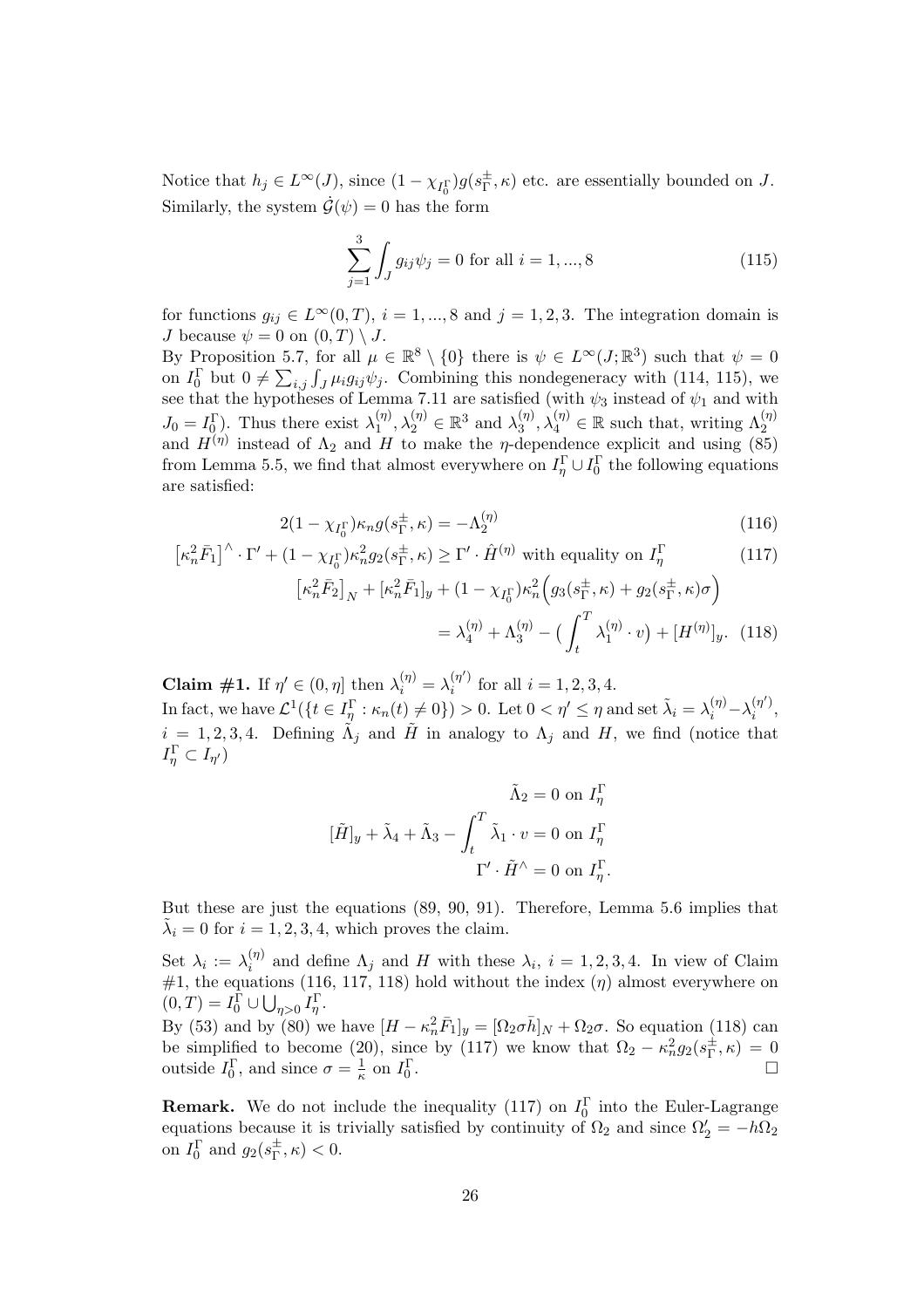**Proof of Theorem 2.9.** Let  $\Gamma \in W^{2,\infty}([0,T];S)$  be admissible and let  $\kappa_n \in$  $L^2(0,T)$  be such that (13) holds. Then by Remark 2.6 the mapping  $(\Gamma,\kappa_n)$  is welldefined and belongs to  $W_{\text{iso}}^{2,2}([\Gamma(0,T)];\mathbb{R}^3)$ . And  $\kappa_n=0$  almost everywhere on  $I_0^{\Gamma}$ . Now assume, in addition, that  $\Gamma$  is transversal. Then  $\mathcal{A}_{(\Gamma,\kappa_n)}$  is well defined, see §2.8. Assume that  $\mathcal{E}((\Gamma,\kappa_n); [\Gamma(0,T)]) \leq \mathcal{E}(u; [\Gamma(0,T)])$  for all  $u \in \mathcal{A}_{(\Gamma,\kappa_n)}$ . It suffices to show that  $(\Gamma, \kappa_n)$  satisfies the hypothesis of Proposition 6.1. By (12) in Remark 2.6 we must therefore show that for all  $\eta > 0$  there is  $\varepsilon > 0$  such that  $(\Gamma_{\varphi}, \kappa_n^{\varphi}) \in \mathcal{A}_{(\Gamma,\kappa_n)}$ for all  $\varphi \in L^{\infty}((0,T);\mathbb{R}^3)$  satisfying (102, 103, 104, 105).

Let  $\varepsilon < \frac{1}{2} \min{\varepsilon_{\eta}, \varepsilon_0}$  (to be specified later), where  $\varepsilon_{\eta}$  is as in Lemma 4.4 and  $\varepsilon_0$  is as in Lemma 5.9. By Lemma 4.4 we have that  $\Gamma_{\varphi}$  is locally admissible and transversal, and that  $\mathcal{F}(\Gamma_{\varphi}, \kappa_n^{\varphi}; 0, \tau_{\varphi}(T)) < \infty$ . To prove that

$$
(\Gamma_{\varphi}, \kappa_n^{\varphi}) \in W_{\text{iso}}^{2,2}([\Gamma_{\varphi}(0, \tau_{\varphi}(T))]; \mathbb{R}^3), \tag{119}
$$

by Remark 2.6 it remains to prove that  $\Gamma_{\varphi}$  is admissible.

To prove this, notice that by Lemma 5.9 the formulae (97, 98, 99, 100) are satisfied. By the initial conditions we have  $[\Gamma_{\varphi}(0)] = [\Gamma(0)]$  and by (99, 100) we have  $[\Gamma_{\varphi}(\tau_{\varphi}(T))] = [\Gamma(T)]$ . Since  $\Gamma$  is admissible, this implies that

$$
[\Gamma_{\varphi}(0)] \cap [\Gamma_{\varphi}(\tau_{\varphi}(T))] = \emptyset. \tag{120}
$$

On the other hand,  $\beta_{\Gamma}^+$  $\Gamma_{\Gamma}^{+}([0,T]) \cap \beta_{\Gamma}^{-}$  $\Gamma_{\Gamma}([0,T]) = \emptyset$  by Lemma 7.8. Since Γ, Γ<sub>φ</sub> are transversal on [0, T], the mappings  $\beta_{\Gamma}^{\pm}$  $_{\Gamma}^{\pm},~\beta_{\Gamma}^{\pm}$  $T_{\varphi}^{\pm}$  are Lipschitz (see Proposition 3.1.11) in [10]). So  $\beta_{\Gamma}^{\pm}$  $\int_{\Gamma}^{\pm}([0,T])$  and  $\beta_{\Gamma,\zeta}^{\pm}$  $\mathcal{L}_{\Gamma_{\varphi}}([0,\tau_{\varphi}(T)])$  are compact. Moreover, using transversality of  $\Gamma$  on  $[0, T]$ , one readily checks that  $\beta_{\Gamma}^{\pm}$  $\frac{d\pm}{d\Gamma_{\varphi}}(\tau_{\varphi})$  converge uniformly to  $\beta_{\Gamma}^{\pm}$  $T^{\pm}$  as  $\|\varphi\|_{L^{\infty}((0,T);\mathbb{R}^3)} \to 0$ . Hence, choosing  $\varepsilon$  small enough, we also have

$$
\beta_{\Gamma_{\varphi}}^{+}([0, \tau_{\varphi}(T)]) \cap \beta_{\Gamma_{\varphi}}^{-}([0, \tau_{\varphi}(T)]) = \emptyset.
$$
\n(121)

Let us assume for the moment that  $\beta_{\Gamma}^{\pm}$  $q_{\Gamma}^{\pm}(0) \neq \beta_{\Gamma}^{\pm}$  $T^{\pm}_{\Gamma}(T)$ . Hence for both  $* = +, -,$ Lemma 3.1.9 in [10] (together with the remark following it) implies that  $\beta_{\Gamma}^*([0,T]) \neq$  $\mathcal{C}(\partial S; \beta_{\Gamma}^{*}(0))$ . But  $\beta_{\Gamma}^{*}([0,T])$  is a connected compact subset of the closed Jordan curve  $\mathcal{C}(\partial S;\beta_{\Gamma}^*(0))$ . Hence by the uniform convergence  $\beta_{\Gamma_{\varphi}}^*(\tau_{\varphi}) \to \beta_{\Gamma}^*$ , we conclude that, choosing  $\varepsilon$  small enough, we have

$$
\beta_{\Gamma_{\varphi}}^*([0, \tau_{\varphi}(T)]) \neq \mathcal{C}\big(\partial S; \beta_{\Gamma_{\varphi}}^*(0)\big) \text{ for any } * = +, -.
$$
 (122)

Combining (120, 121, 122) with local admissibility, Lemma 7.5 implies that indeed  $\Gamma_{\varphi}$  is admissible. In particular, (119) holds.

Since  $\Gamma_{\varphi}$  is admissible and transversal, Lemma 5.8 implies that  $[\Gamma_{\varphi}(0, \tau_{\varphi}(T))]$  =  $[\Gamma(0,T)]$  and that  $(\Gamma,\kappa_n),(\Gamma_\varphi,\kappa_n^{\varphi})\in C^1(S\cap\overline{[\Gamma(0,T)]};\mathbb{R}^3)$  with  $(\Gamma_\varphi,\kappa_n^{\varphi})=(\Gamma,\kappa_n)$ and  $\nabla(\Gamma_{\varphi}, \kappa_n^{\varphi}) = \nabla(\Gamma, \kappa_n)$  on  $S \cap \partial[\Gamma(0,T)]$ . Together with (119) this proves that  $(\Gamma_{\varphi}, \kappa_n^{\varphi}) \in \mathcal{A}_{(\Gamma,\kappa_n)}$ . This concludes the proof for the case that  $\beta_{\Gamma}^{\pm}$  $_{\Gamma}^{\pm}(0) \neq \beta_{\Gamma}^{\pm}$  $_{\Gamma}^{\pm}(T).$ 

Now consider the case when this is not satisfied. Then  $\beta_{\Gamma}^*(0) \neq \beta_{\Gamma}^*(T)$  either for  $* = +$  or for  $* = -$ . (If it were true for both  $* = +$  and  $* = -$  then  $[\Gamma(0)] = [\Gamma(T)],$ contradicting admissibility.) Assume without loss of generality that  $\beta_{\Gamma}^+$  $f_{\Gamma}^{+}(0) = \beta_{\Gamma}^{+}$  $\Gamma^+_\Gamma(T).$ Two cases can occur: Either  $\beta_{\Gamma}^+$  $_{\Gamma}^+$  is constant on  $[0, T]$  or it is not. In the former case, it is easy to see that  $\kappa = \frac{1}{\epsilon^4}$  $\frac{1}{s_{\Gamma}^{\perp}}$  almost everywhere on  $(0,T)$  (this follows e.g. from

$$
(\beta_{\Gamma}^{+})' = (1 - s_{\Gamma}^{+}\kappa)\Gamma' + (s^{+})'N,
$$
\n(123)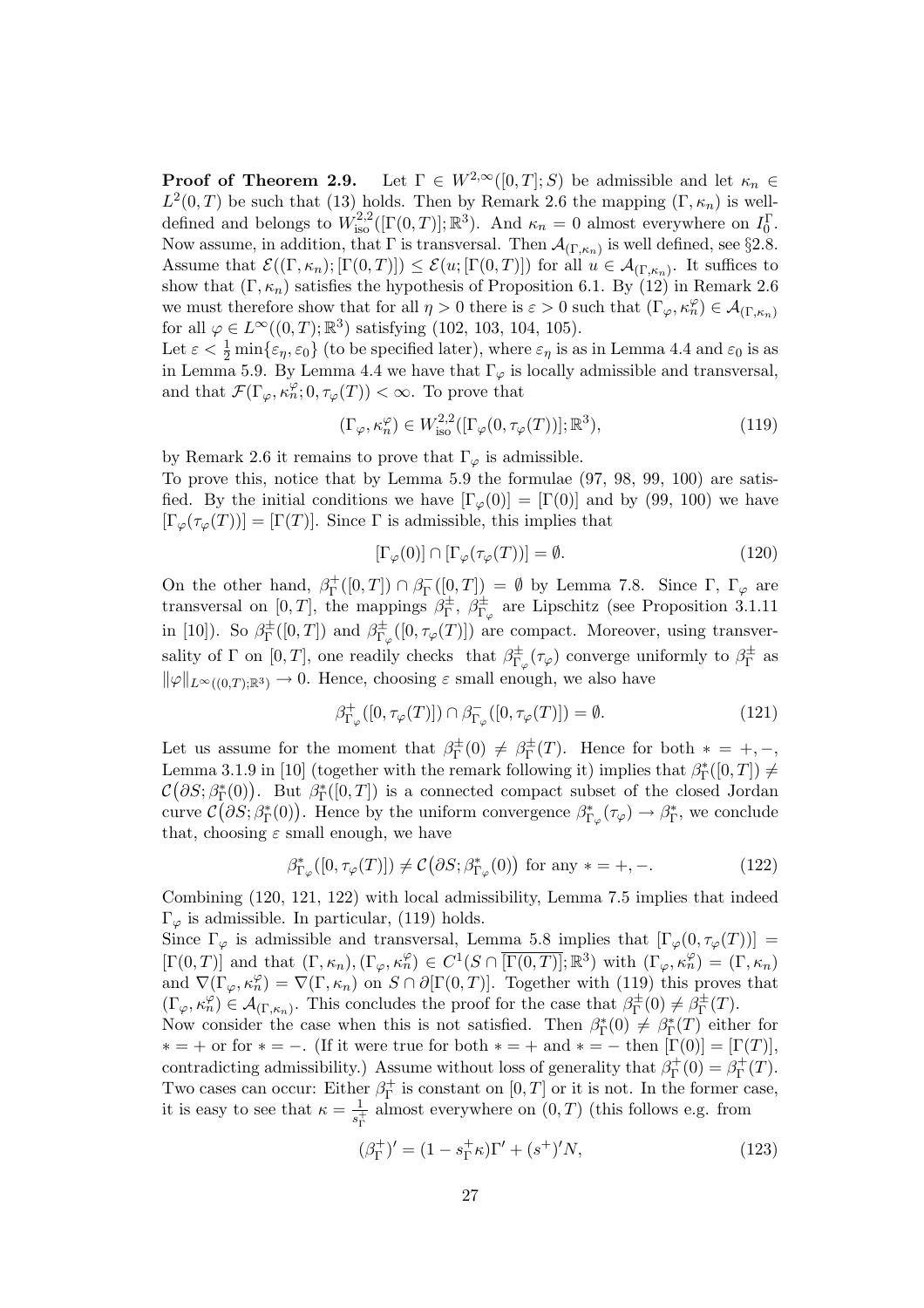which is formula (82) in [10]). By (13) this implies that  $\kappa_n = 0$  almost everywhere on  $(0,T)$ . Then the Euler-Lagrange equations are trivially satisfied (see e.g. the proof of Proposition 6.1).

Now consider the case that  $\beta_{\Gamma}^+$  $f_{\Gamma}^{+}(0) = \beta_{\Gamma}^{+}$  $\int_{\Gamma}^{+}(T)$  but  $\beta_{\Gamma}^{+}$ Γ is not constant. Then there is  $T_1 \in (0,T)$  with  $\beta_{\Gamma}^+$  $\Gamma^+_\Gamma(T_1) \neq \beta^+_\Gamma$  $\Gamma_{\Gamma}^{+}(0) = \beta_{\Gamma}^{+}$  $\mathcal{L}^1(\mathcal{T})$ . Since  $\mathcal{L}^1(\{\kappa_n \neq 0\}) > 0$ , we may assume that  $\mathcal{L}^1(\{t \in (T_1,T) : \kappa_n(t) \neq 0\}) > 0$ . (The case where only  $\mathcal{L}^1(\{t \in (0,T_1) :$  $\kappa_n(t) \neq 0$ }) > 0 is similar.) Set

$$
T' := \min\{t' \in (T_1, T] : \beta_{\Gamma}^+ \equiv \beta_{\Gamma}^+(T) \text{ on } [t', T] \}.
$$

The minimum is attained by continuity of  $\beta_{\Gamma}^+$ <sup>+</sup><sub>Γ</sub>. By (123) we have  $\kappa_n = 0$  almost everywhere on  $[T',T]$ . Hence  $\mathcal{L}^1(\{t \in [T_1,T'] : \kappa_n(t) \neq 0\}) > 0$  (in particular  $T' > T_1$ ). Thus by minimality of T' there is  $T_2 \in (T_1, T')$  such that

$$
\mathcal{L}^1(\{t \in (T_1, T_2) : \kappa_n(t) \neq 0\}) > 0 \text{ and } \beta_\Gamma^+(T_2) \neq \beta_\Gamma^+(T) = \beta_\Gamma^+(0). \tag{124}
$$

It is easy to see (e.g. using an extension argument as in the proof of Theorem 2.10) that

$$
\mathcal{E}((\Gamma|_J,\kappa_n|_J); [\Gamma(J)]) \leq \mathcal{E}(\tilde{u}; [\Gamma(J)])
$$

for all open subintervals  $J \subset (0,T)$  and for all  $\tilde{u} \in \mathcal{A}_{(\Gamma|_J,\kappa_n|_J)}$ . Hence we can apply the first part of this proof to  $(\Gamma|_{(0,T_2)}, \kappa_n|_{(0,T_2)})$  and to  $(\Gamma|_{(T_1,T)}, \kappa_n|_{(T_1,T)})$ . Thus there are multipliers  $\lambda_i^0$ ,  $i = 1, ..., 4$  such that the Euler-Lagrange equations hold on  $(0, T_2)$  and multipliers  $\lambda_i^1$  such that they hold on  $(T_1, T)$ . Thus the Euler-Lagrange equations hold on  $(T_1, T_2)$  both with  $\lambda_i^0$  and with  $\lambda_i^1$ . The functions  $\Omega_i^0$ and  $\Omega_i^1$ ,  $i = 2, 3$ , are defined by (21, 22) with their respective multipliers and the corresponding terminal points (T<sub>2</sub> and T, respectively). Setting  $\tilde{\Omega}_2 := \Omega_2^1 - \Omega_2^0$  and recalling the definitions from §6.3, we have  $\tilde{\Omega}_2 = \Gamma' \cdot \tilde{H}^{\wedge}$ . Here,  $\tilde{H}$  is defined in analogy to (76) with  $\tilde{\lambda}_i := \lambda_i^1 - \lambda_i^0$ . Define the functions  $\tilde{\Lambda}_i$  as in §5.1 with these  $\tilde{\lambda}_i$ . We conclude that (89, 90, 91) are satisfied. Hence by (124) Lemma 5.6 implies that  $\lambda_i^0 = \lambda_i^1$  for all  $i = 1, ..., 4$ . Hence  $\tilde{H} = 0$  everywhere on  $(0, T)$ , and so  $\Omega_i^0 = \Omega_i^1$ for  $i = 2, 3$  on  $(T_1, T_2)$ . Since, moreover,  $\Omega_2^1$  and  $\Omega_3^1$  satisfy  $(21, 22)$ , respectively, we conclude that the Euler-Lagrange equations hold on  $(0,T)$  with  $\lambda_i := \lambda_i^0$  and with

$$
\Omega_{2,3}:=\begin{cases}\Omega_{2,3}^0 & \text{on } [0,T_1) \\ \Omega_{2,3}^1 & \text{on } [T_1,T].\end{cases}
$$

 $\Box$ 

The following remark was not used and so we do not give a proof. We mention it since it answers a natural question: Assume that  $(\Gamma, \kappa_n)$  has an extension  $u \in W^{2,2}_{\text{iso}}(S;\mathbb{R}^3)$ to all of S, i.e.  $(\Gamma, \kappa_n) = u|_{[\Gamma(0,T)]}$ . (This was not assumed in the proof of Theorem 2.9, but of course it satisfied for  $(\Gamma, \kappa_n)$  as in Theorem 2.10.) Then  $\beta_{\Gamma}^*(0) = \beta_{\Gamma}^*(T)$ implies that  $\kappa_n = 0$  almost everywhere on  $(0, T)$ . Without the existence of such an extension u, this conclusion is false in general.

**Proof of Theorem 2.10.** If  $S_1 \subset D_{\nabla u}$  and  $q: S_1 \to \mathbb{S}^1$  is an S-ruling for  $\nabla u$ then we define

$$
\Sigma_{\tau}^{q} := \{ x \in S_1 : \overline{[x]}_{q(x)} \text{ intersects } \partial S \text{ tangentially} \}
$$
  

$$
\Sigma_{c}^{q} := \{ x \in S_1 : \overline{[x]}_{q(x)} \text{ intersects } \partial_c S \}.
$$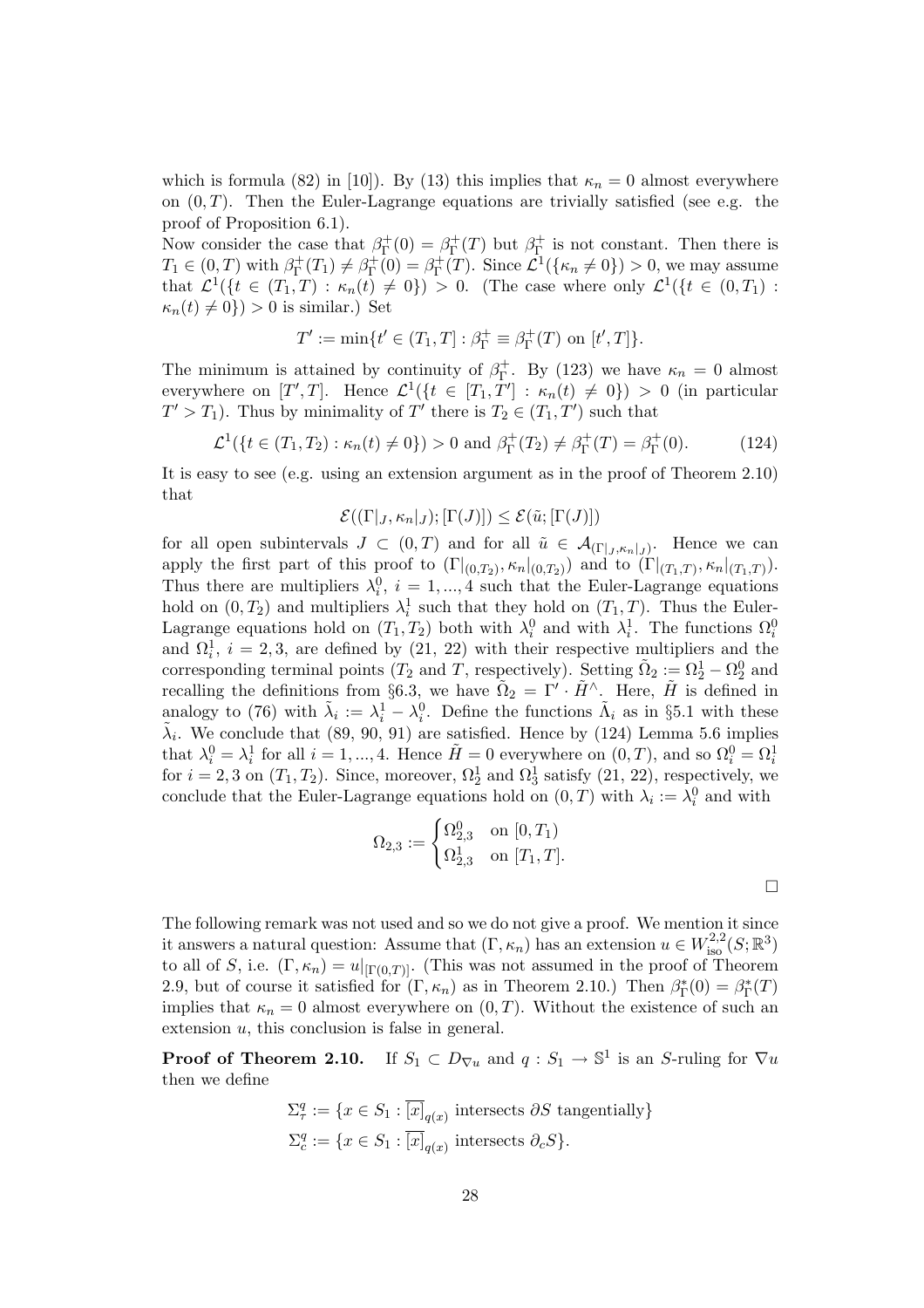If  $x \in S_1 \setminus \Sigma^q_\tau$ , then  $[x]_{q(x)}$  intersects  $\partial S$  transversally at both ends. By Remark 3.1.6 in [10] this implies that there is  $\varepsilon > 0$  such that the segment  $[y]_{q(y)}$  intersects  $\partial S$  transversally at both ends for all  $y \in S_1 \cap B_\varepsilon(x)$ . Hence  $B_\varepsilon(x) \cap S_1 \subset S_1 \setminus \Sigma_\tau$ . So  $\Sigma_{\tau}$  is relatively closed in  $S_1$ . By Lemma 7.1 (or Remark 3.1.6 in [10]), for  $x \in S_1 \setminus \Sigma^q_\tau$  we also have that  $\nu$  is continuous (even  $C^1$ ) in a neighbourhood of  $(x, \pm q(x))$ . Hence  $\nu(\cdot, \pm q(\cdot))$  are continuous on  $B_{\varepsilon_1}(x) \cap S_1$  for some  $\varepsilon_1 > 0$ . Since  $\partial_c S$  is closed, this implies that for all  $x \in S_1 \setminus (\Sigma^q_\tau \cup \Sigma^q_\epsilon)$  there is  $\varepsilon_2 > 0$  such that  $B_{\varepsilon_2}(x) \cap S_1 \setminus (\Sigma^q_\tau \cup \Sigma^q_\epsilon) = \emptyset$ . Thus  $\Sigma^q_\tau \cup \Sigma^q_\epsilon$  is relatively closed in  $S_1$ . Applying this with  $S_1 := D_{\nabla u} \setminus C_{\nabla u}$ , we conclude that  $\Sigma_{\tau} \cup \Sigma_c$  is relatively closed in  $D_{\nabla u} \setminus C_{\nabla u}$ .

If  $x_0 \in D_{\nabla u}$  then there exist a neighbourhood  $S_q$  of  $x_0$  and a Lipschitz continuous S-ruling  $q: S_q \to \mathbb{S}^1$  for  $\nabla u$ . By Remark 3.2.1 in [10] there is  $T > 0$  and a unique solution  $\Gamma \in W^{2,\infty}([0,T]; S_a)$  of the ODE

$$
\Gamma' = -(q(\Gamma))^{\perp} \text{ with } \Gamma(\frac{T}{2}) = x_0.
$$

For small enough T also  $\Gamma'(t_0) \cdot \Gamma'(t_1) > 0$  for all  $t_0, t_1 \in [0, T]$  (the simple proof can be found e.g. in [10]). So Γ is admissible by Lemma 3.2.3 in [10]. By Proposition 2.2 in [11] there is  $\kappa_n \in L^2(0,T)$  such that  $u = (\Gamma, \kappa_n)$  on  $[\Gamma(0,T)]$ .

If the above  $x_0$  is even contained in  $D_{\nabla u} \setminus (C_{\nabla u} \cup \Sigma_\tau \cup \Sigma_c)$  then  $x_0 \notin \Sigma_\tau^q \cup \Sigma_c^q$ , since  $q(x_0) = q_{\nabla u}(x_0)$  because  $x_0 \notin C_{\nabla u}$  (see §2.4). Hence, choosing  $T > 0$  small enough, we have that  $\Gamma([0,T]) \subset S_q \setminus (\Sigma^q_\tau \cup \Sigma^q_c)$ . In particular,  $\Gamma$  is transversal.

Let  $\tilde{u} \in \mathcal{A}_{(\Gamma,\kappa_n)}$ . Then by Corollary 7.10 the mapping  $\bar{u}: S \to \mathbb{R}^3$  defined by

$$
\bar{u}(x) := \begin{cases} \tilde{u}(x) & \text{if } x \in [\Gamma(0, T)] \\ u(x) & \text{if } x \in S \setminus [\Gamma(0, T)] \end{cases}
$$
\n(125)

satisfies  $\bar{u} \in W^{2,2}_{\text{iso}}(S;\mathbb{R}^3)$ . Since  $\Gamma([0,T]) \cap \Sigma_c^q = \emptyset$ , we have  $\overline{\Gamma(0,T)} \cap \partial_c S = \emptyset$ . Hence  $\bar{u} \in \mathcal{A}_u(\dot{S},\partial_c S)$ . Thus by the hypothesis  $\mathcal{E}(\bar{u};S) \geq \mathcal{E}(u;S)$ . We conclude that  $\mathcal{E}(\tilde{u};[\Gamma(0,T)]) \geq \mathcal{E}((\Gamma,\kappa_n);[\Gamma(0,T)]).$  Since  $\tilde{u} \in \mathcal{A}_{(\Gamma,\kappa_n)}$  was arbitrary, Theorem 2.9 implies that the Euler-Lagrange equations are satisfied.  $\Box$ 

**Proof of Theorem 2.2.** We may assume without loss of generality that  $\mathcal{H}^1(\partial_c S) > 0$  because otherwise  $\mathcal{A}_{u_0}(S, \partial_c S) = W^{2,2}_{\text{iso}}(S; \mathbb{R}^3)$ , and so the identity  $u(x) = x$  is a minimizer. Clearly  $\mathcal{E}(\cdot; S)$  is weakly lower semicontinuous in  $W^{2,2}(S;\mathbb{R}^3)$ . Let  $(u_n) \subset A_{u_0}(S,\partial_c S)$  satisfy  $\mathcal{E}(u_n;S) \to \inf_{u \in A_{u_0}(S,\partial_c S)} \mathcal{E}(u;S)$ . Then by the isometry constraint clearly  $\int_S |\nabla u_n|^2 \leq C$ , and by a Poincaré inequality and the fact that we are prescribing  $u_n$  on a set of positive boundary measure we conclude that  $||u_n||_{W^{2,2}(S;\mathbb{R}^3)} \leq C$ . Hence there is a subsequence (not relabelled) and a mapping  $u \in W^{2,2}(S; \mathbb{R}^3)$  such that  $u_n \rightharpoonup u$  weakly in  $W^{2,2}(S; \mathbb{R}^3)$ . This implies strong convergence in  $W^{1,2}$ , so  $u \in W^{2,2}_{\text{iso}}(S;\mathbb{R}^3)$ . Moreover, since  $\nabla u_n \rightharpoonup \nabla u$  weakly in  $W^{1,2}(S;\mathbb{R}^{3\times2})$ , by compactness of the trace operator from  $W^{1,2}(S)$  to  $L^2(\partial S)$ (see e.g. [2] Theorem 6.1-7), the traces  $\nabla u_n|_{\partial_c S}$  converge strongly in  $L^2(\partial_c S;\mathbb{R}^{3\times 2})$ , whence (for a subsequence) pointwise  $\mathcal{H}^1$  almost everywhere. Since strong  $L^2$  convergence of  $u_n|_{\partial_c S}$  already follows from continuity of the trace operator, we have that  $u \in \mathcal{A}_{u_0}(S, \partial_c S)$ . And from the weak lower semicontinuity of  $\mathcal{E}(\cdot; S)$  we conclude that  $u$  is a minimizer.  $\Box$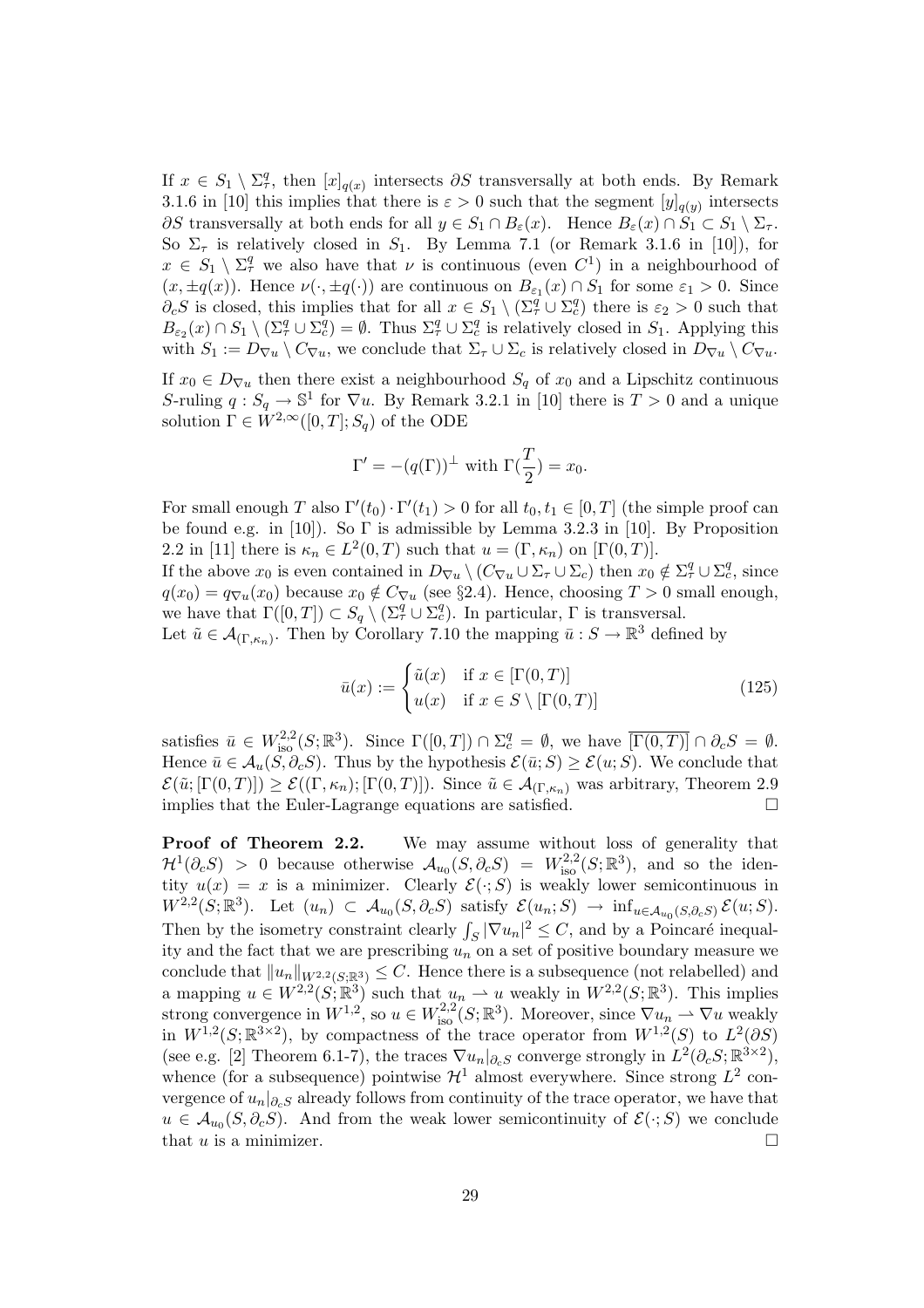# 7 Appendix

As elsewhere in this article,  $S \subset \mathbb{R}^2$  denotes a bounded  $C^1$  domain and  $\Gamma \in$  $W^{2,\infty}([0,T];S)$  is parametrized by arclength.

#### **7.1. Lemma.** For all  $x \in S$  and all  $\theta \in \mathbb{R}^2 \setminus \{0\}$  we have:

$$
\nu(x,\lambda\theta) = \frac{1}{\lambda}\nu(x,\theta) \text{ for all } \lambda > 0
$$
\n(126)

$$
\nu(x + \lambda \theta, \theta) = \nu(x, \theta) - \lambda |\theta| \text{ for all } \lambda \in \mathbb{R} \text{ such that } [x, x + \lambda] \subset S. \tag{127}
$$

$$
\nu_1(x,\theta) \cdot \theta = -|\theta| \tag{128}
$$

$$
\nu_2(x,\theta) \cdot \theta = -\nu(x,\theta). \tag{129}
$$

Assume, in addition, that  $(x, \theta) \in S \times (\mathbb{R}^2 \setminus \{0\})$  is transversal. Then  $\nu$  is  $C^1$  in a neighbourhood of  $(x, \theta)$  and there exists  $\varepsilon > 0$  such that

$$
\nu(x + \nu(x, \theta)(I - R)\theta, R\theta) = \nu(x, \theta) \text{ for all } R \in SO(2) \text{ with } |R - I| < \varepsilon. \tag{130}
$$

In particular, if  $(x, \theta) \in S \times \mathbb{S}^1$  is transversal then

$$
\nu(x,\theta)\nu_1(x,\theta) = \nu_2(x,\theta). \tag{131}
$$

Proof. The formulae (126, 127) are obvious consequences of the definition. And (128, 129) follow directly from (126, 127).

That  $\nu$  is  $C^1$  near  $(x, \theta)$  under the stated assumptions is proven as in Remark 3.1.6 in [10]. After translating and rotatig we may assume that  $x + \nu(x, \theta)\theta$  agrees with the origin and that  $\theta = -|\theta|e_1$ . So  $x = \nu(x, \theta)|\theta|e_1$ . Under the usual identification of  $\mathbb{S}^1$  with  $SO(2)$  and of  $\mathbb{R}^2$  with  $\mathbb C$  formula (130) reduces to

$$
\nu(\nu(x,\theta)|\theta|e^{i\varphi}, -e^{i\varphi}|\theta|) = \nu(\nu(x,\theta)|\theta|, -|\theta|) \text{ for small } |\varphi|.
$$
 (132)

And this formula is a consequence of the definition of  $\nu$  once we know that the open segment with endpoints 0 and  $e^{i\varphi}x$  is contained in S for small  $|\varphi|$ . But this is satisfied by Remark 3.1.6 in [10]. Finally, taking derivatives with respect to  $\varphi$  in (132) we find  $\nu(x,\theta)\nu_1(x,\theta)\cdot\theta^{\perp} = \nu_2(x,\theta)\cdot\theta^{\perp}$ . Combining this with (128, 129), we obtain  $(131)$ .

**7.2. Corollary.** Let  $* \in \{+, -\}$  and assume that  $\Gamma$  is transversal. Then  $\nu$  is  $C^1$  in a neighbourhood of  $\bigcup_{t \in [0,T]} (\Gamma(t), *N(t))$  and  $s_{\Gamma}^*$  is Lipschitz with

$$
(s_{\Gamma}^*)' = *(1 - s_{\Gamma}^* \kappa) \nu_1(\Gamma, *N) \cdot \Gamma' \quad a.e. \quad on \ (0, T). \tag{133}
$$

**Proof.** It follows from Proposition 3.1.11 in [10] that  $\nu \in C^1$  near  $\bigcup_{t\in[0,T]}$ Thus  $(133)$  follows from  $(131)$  by differentiating the definition  $s_{\Gamma}^* := * \nu(\Gamma, *N)$ .

 $\Box$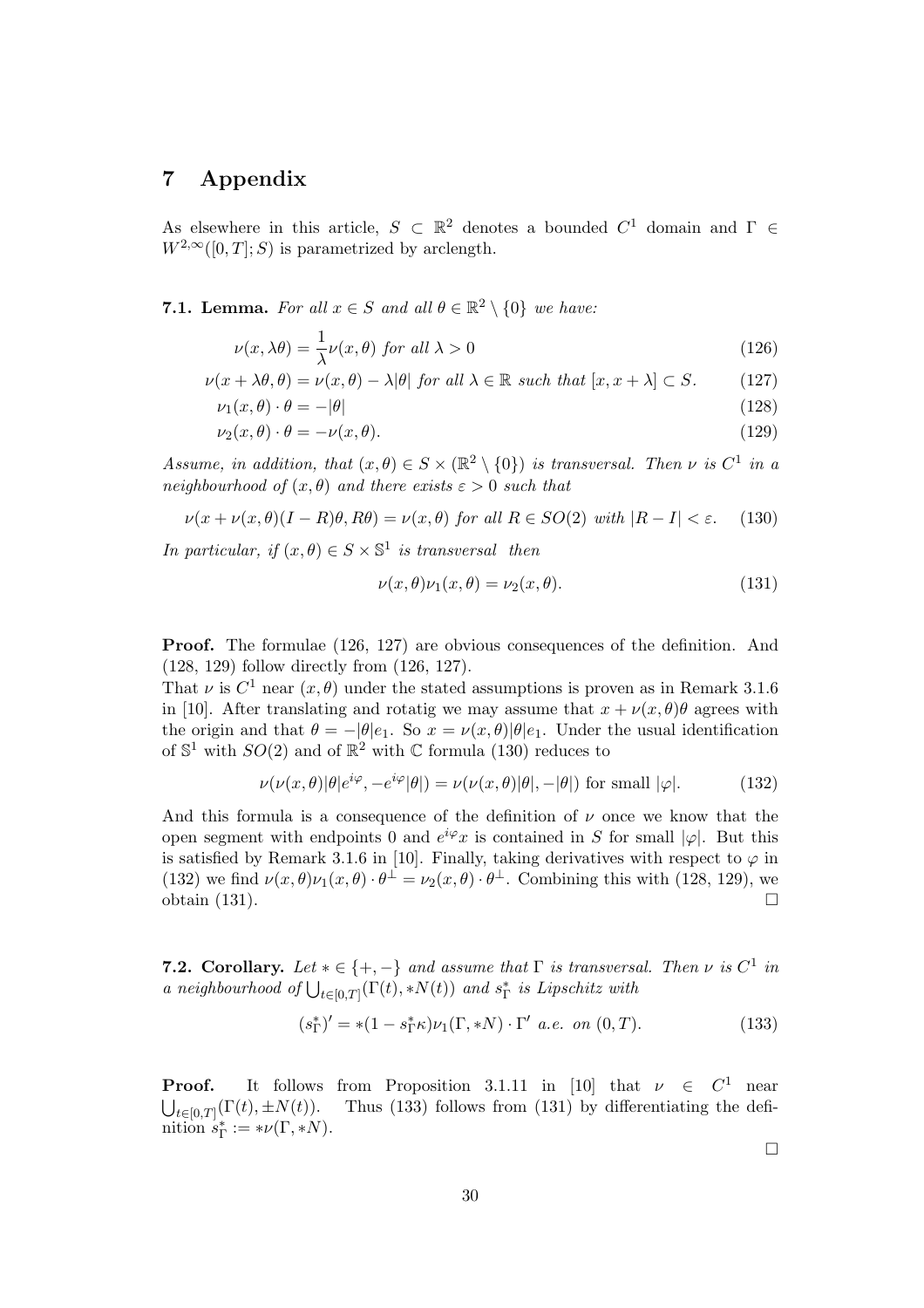**7.3. Lemma.** Assume that  $\Gamma$  is transversal and locally admissible. Then for all  $t' \in [0,T]$  there is  $\delta_1(t') > 0$  such that

$$
[\Gamma(t)] \cap [\Gamma(t')] = \emptyset \text{ for all } t \in [0, T] \text{ with } |t - t'| \le \delta_1(t'). \tag{134}
$$

**Proof.** By transversality and Proposition 3.1.11 in [10] the mappings  $\beta_{\Gamma}^{\pm}$  $_{\Gamma}^{\pm}$  are Lipschitz. By (133) and since  $(\beta_{\Gamma}^*)' = (1 - s_{\Gamma}^* \kappa) \Gamma' + (s_{\Gamma}^*)' N$  (see e.g. the proof of Proposition 3.1.11 in [10]), using (133) we conclude

$$
(\beta_{\Gamma}^*)'\cdot \Gamma'(t') = (1 - s_{\Gamma}^* \kappa) \Big[\Gamma'\cdot \Gamma'(t') + (*\nu_1(\Gamma, *N)\cdot \Gamma')N\cdot \Gamma'(t')\Big].
$$
 (135)

Clearly there is  $\delta_1(t') > 0$  such that the factor in square brackets is positive for t with  $|t - t'| \leq \delta_1(t')$  and for  $* = +, -$ . Hence local admissibility and (135) imply that  $(\beta_{\Gamma}^{\pm}$  $\frac{f_{\perp}}{\Gamma}$ ' $(t)$  ·  $\Gamma'(t') \geq 0$  for all t with  $|t - t'| \leq \delta_1(t')$ . From this (134) follows immediately.  $\Box$ 

Recalling (9), for brevity we define  $M_{s_{\Gamma}^{\pm}} := M_{s_{\Gamma}^{\pm}}(0,T)$ . We define the mapping  $\Phi_{\Gamma} : \mathbb{R} \times [0, T] \to \mathbb{R}^2$  by  $\Phi_{\Gamma}(s, t) := \Gamma(t) + sN(t)$ .

7.4. Lemma. Let Γ be transversal and locally admissible, and assume that  $\Phi_{\Gamma}(\partial M_{s_{\Gamma}^{\pm}})$  is a closed Jordan curve. Then  $\Gamma$  is admissible.

Proof. The proof is exactly the same as that of Lemma 3.1.5 in [10], except for the following modification: Formula (61) in [10] follows from Lemma 7.3 above. (And not from Lemma 3.1.3 in [10].)  $\Box$ 

**7.5. Lemma.** Let  $\Gamma$  be transversal and locally admissible. Assume that  $\beta_{\Gamma}^*([0,T]) \neq$  $\mathcal{C}\big(\partial S; \beta_{\Gamma}^{*}(0)\big)$  for  $* = +, -,$  that  $\beta_{\Gamma}^{+}$  $\Gamma_{\Gamma}^{+}([0,T]) \cap \beta_{\Gamma}^{-}$  $T_{\Gamma}^{-}([0,T]) = \emptyset$  and that  $[\Gamma(0)] \cap [\Gamma(T)] =$  $\emptyset$ . Then  $\Gamma$  is admissible.

**Proof.** By transversality, Proposition 3.1.11 in [10] implies that  $s_{\Gamma}^{\pm}$  $_{\Gamma}^{\pm}$  are continuous. As in the proof of Proposition 3.1.8 in [10], the hypotheses therefore imply that  $\Phi_{\Gamma}(\partial M_{s_{\Gamma}^{\pm}})$  is a closed Jordan curve. Hence the claim follows from Lemma 7.4.

¤

Set  $\hat{M}_{s_{\Gamma}^{\pm}}:=M_{s_{\Gamma}^{\pm}}([0,T])=\bigcup_{t\in[0,T]}(s_{\Gamma}^{-})$  $_{\Gamma}^{-}(t), s_{\Gamma}^{+}(t)) \times \{t\}.$  (Notice that t ranges through the closed interval  $[0, T]$ .)

**7.6. Remark.** If  $\Gamma$  is admissible then  $\Phi_{\Gamma}$  is injective on  $\hat{M}_{s_{\Gamma}^{\pm}}$  and  $\Phi_{\Gamma}^{-1}$  $\overline{\Gamma}^1$  is continuous on  $\Phi_{\Gamma}(\hat{M}_{s_{\Gamma}^{\pm}}) = [\Gamma([0,T])].$ 

**Proof.** Injectivity of  $\Phi_{\Gamma}$  on  $\hat{M}_{s_{\Gamma}^{\pm}}$  is just the definition of admissibility. Next notice that

$$
\Phi_{\Gamma}(\bar{M}_{s_{\Gamma}^{\pm}} \setminus \hat{M}_{s_{\Gamma}^{\pm}}) \cap \Phi_{\Gamma}(\hat{M}_{s_{\Gamma}^{\pm}}) = \emptyset. \tag{136}
$$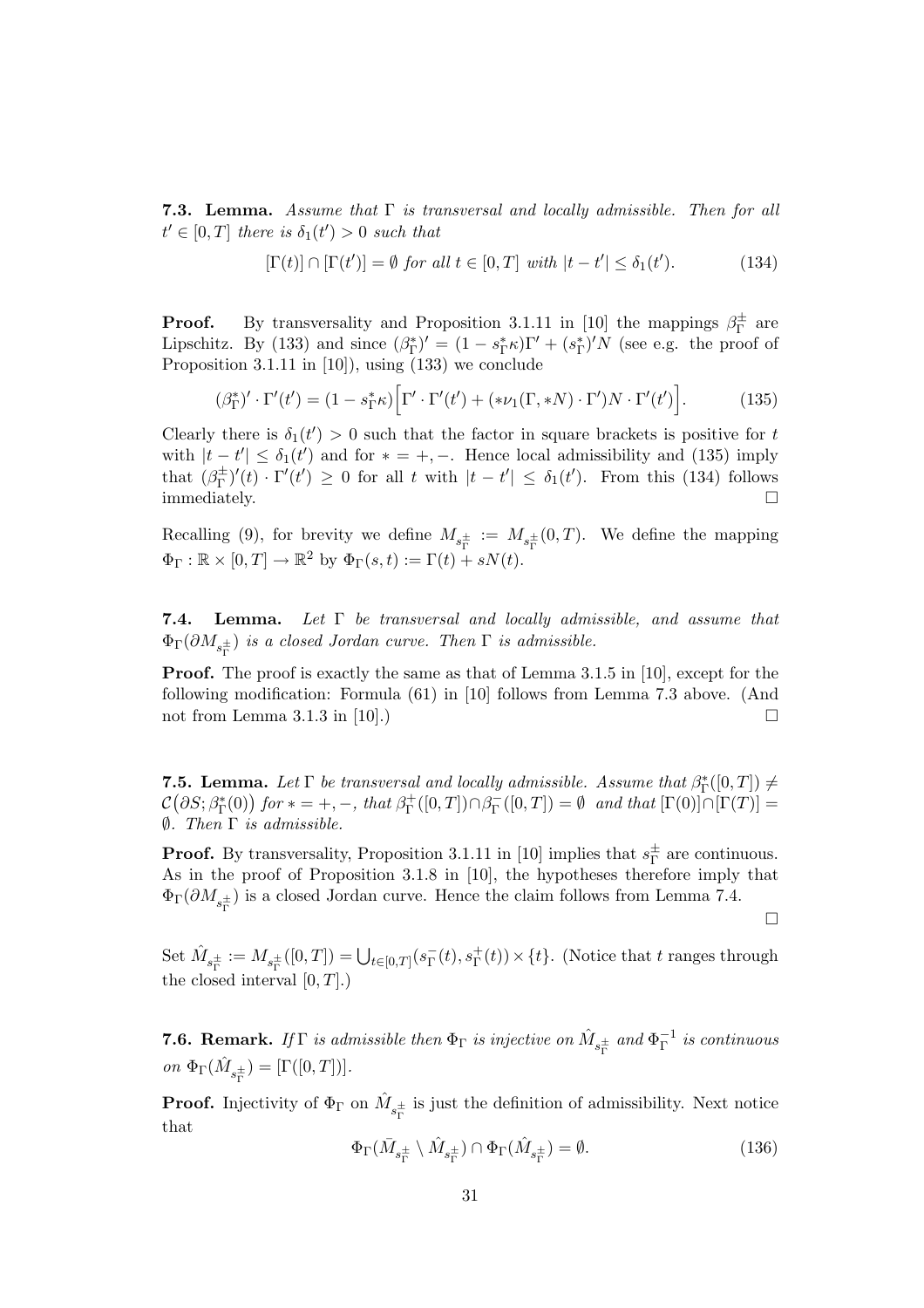In fact,  $\bar{M}_{s_{\Gamma}^{\pm}} \setminus \hat{M}_{s_{\Gamma}^{\pm}} = \bigcup_{t \in [0,T]} \{s_{\Gamma}^{-}$  $_{\Gamma}^{-}(t), s_{\Gamma}^{+}(t)\} \times \{t\}$ . By definition of  $s_{\Gamma}^{\pm}$  $_{\Gamma}^{\pm}$  this is mapped into  $\partial S$  by  $\Phi_{\Gamma}$ . Since  $\Phi_{\Gamma}(\hat{M}_{s_{\Gamma}^{\pm}}) = [\Gamma([0,T])]$  is contained in S, formula (136) follows from openness of S. Using injectivity of  $\Phi_{\Gamma}$  on  $\hat{M}_{s_{\Gamma}^{\pm}}$ , continuity of  $\Phi_{\Gamma}$  on  $\bar{M}_{s_{\Gamma}^{\pm}}$  and (136), one easily deduces that  $\Phi^{-1}_\Gamma$  is continuous on  $\Phi_\Gamma(\hat M_{s^{\pm}_\Gamma}$  $\Box$ 

**7.7. Lemma.** If  $\Gamma$  is admissible and transversal and if  $\kappa_n \in L^2(0,T)$  then  $S \cap$  $\overline{\Gamma(0,T)} = [\Gamma([0,T])]$  and  $S \cap \partial[\Gamma(0,T)] = [\Gamma(0)] \cup [\Gamma(T)]$ . Moreover,  $(\Gamma, \kappa_n) \in$  $C^1(S \cap \overline{[\Gamma(0,T)]}; \mathbb{R}^3)$  with

$$
\nabla(\Gamma, \kappa_n)(\Phi_{\Gamma}) = \gamma' \otimes \Gamma' + v \otimes N \text{ on } \hat{M}_{s_{\Gamma}^{\pm}}.
$$
 (137)

**Proof.** By Remark 2.6 the mapping  $(\Gamma, \kappa_n)$  is a well-defined element of  $W^{2,2}_{\text{loc, iso}}([ \Gamma(0,T)]; \mathbb{R}^3)$ . It is therefore Lipschitz, so it is continuous up to the boundary of  $[\Gamma(0,T)]$ . It remains to show that  $\nabla(\Gamma,\kappa_n) \in C^0(S \cap \overline{[\Gamma(0,T)]};\mathbb{R}^{3\times 2})$ . In Lemma 7.9 below we will prove that  $S \cap \overline{\Gamma(0,T)} = \Gamma([0,T])$  and that  $S \cap \partial [\Gamma(0,T)] = [\Gamma(0)] \cup [\Gamma(T)]$ . Formula (137) is just (13) in [11]. It implies that  $\nabla(\Gamma,\kappa_n)(\Phi_{\Gamma})$  is continuous on  $\hat{M}_{s_{\Gamma}^{\pm}}$ . Hence Remark 7.6 implies that  $\nabla(\Gamma,\kappa_n)$ is continuous on  $\Phi_{\Gamma}(\hat{M}_{s^{\pm}_{\Gamma}})$ ).  $\Box$ 

**7.8. Lemma.** Assume that  $\Gamma$  is admissible and transversal. Then  $\beta_{\Gamma}^+$  $\Gamma^+_\Gamma([0,T])\cap$  $\beta_{\Gamma}^ \Gamma_{\Gamma}^{-}([0,T]) = \emptyset.$ 

**Proof.** We omit the index Γ. By transversality,  $\beta^{\pm} \in C^{0}([0, T])$ , see e.g. Proposition 3.1.11 in [10]. Thus there are connected components  $\partial_{+}S$  and  $\partial_{-}S$  of  $\partial S$  such that  $\beta^{\pm}([0,T]) \subset \partial_{\pm}S$ . If  $\partial_{+}S \neq \partial_{-}S$  then the lemma follows.

Let us therefore assume that  $\beta^{-}([0,T]) \cup \beta^{+}([0,T]) \subset \partial_{+}S$ . Let  $\alpha : \mathbb{S}^1 \to \partial_{+}S$  be a Bilipschitz homeomorphism. By Lemma 3.1.9 in [10] there exist monotone functions  $\phi^{\pm} : [0,T] \to \mathbb{R}$  such that  $\beta^{\pm} = \alpha(e^{i\phi^{\pm}})$  and such that  $|\phi^{\pm}(T) - \phi^{\pm}(0)| \leq 2\pi$ . We claim that  $\phi^{\pm}$  can be chosen to be continuous. In fact, if  $\beta^*$  is constant then we can choose  $\phi^*$  to be constant. Let us therefore assume that  $\beta^*$  is not constant. Since  $e^{i\phi^*} = \alpha^{-1}(\beta^*)$  is continuous, if  $\phi^*$  had a discontinuity at  $t' \in [0, T]$  (which by monotonicity must be a jump discontinuity), then

$$
|\lim_{t \uparrow t'} \phi^*(t) - \lim_{t \downarrow t'} \phi^*(t)| = 2\pi k
$$

for some  $k \in \mathbb{N}$ . Since  $|\phi^*(0) - \phi^*(T)| \leq 2\pi$ , by monotonicity we must have  $|\phi^*(T) \phi^*(0) = 2\pi$  and  $\phi^*([0,T]) = {\phi^*(0), \phi^*(T)}$ . Thus  $\beta^*$  must be constant on  $[0,T]$ , a contradiction proving the claim.

Suppose for contradiction that there were  $t_0, t_1 \in [0, T]$  such that  $\beta^+(t_0) = \beta^-(t_1)$ . After possibly adding an integer multiple of  $2\pi$  to  $\phi^-$  this implies that  $\phi^+(t_0)$  =  $\phi^{-}(t_1)$ . On the other hand, it is easy to verify that if  $\phi^{+}$  is nondecreasing then  $\phi^-$  is nonincreasing, and viceversa. (This is shown at the end of this proof.) After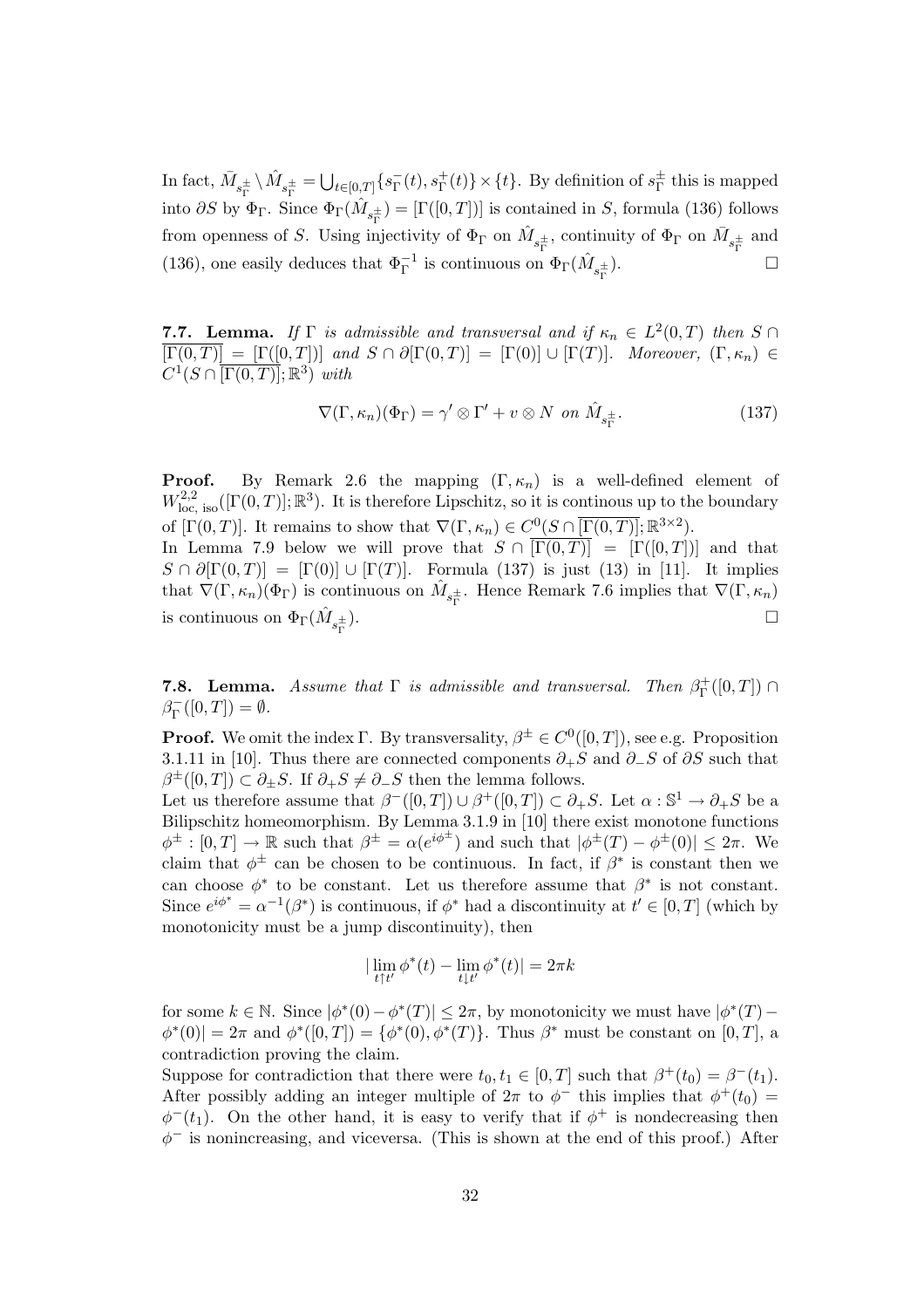possibly inverting the orientation of  $\alpha$  we may assume that  $\phi^+$  is nondecreasing and that therefore  $\phi^-$  is nonincreasing. Hence by  $\phi^+(t_0) = \phi^-(t_1)$ , we necessarily have

$$
\phi^-(0) \ge \phi^+(0) \text{ and } \phi^-(T) \le \phi^+(T). \tag{138}
$$

By continuity of  $\phi^{\pm}$  and by (138), the mean value theorem implies that there is  $t \in [0, T]$  such that  $\phi^{-}(t) = \phi^{+}(t)$ . So  $\beta^{-}(t) = \beta^{+}(t)$ , a contradiction.

Let us finally prove that  $\phi^+$  is nonincreasing whenever  $\phi^-$  is nondecreasing and viceversa. Define  $\tilde{\alpha}(\varphi) := \alpha(e^{i\varphi})$  and denote by  $\eta(x)$  the outer unit normal to S at  $x \in \partial S$ . After appropriately choosing the orientation of  $\alpha$ , we have  $\left(\tilde{\alpha}'(\varphi)\right)^{\perp} =$  $-\eta(\tilde{\alpha}(\varphi))$  for all  $\varphi \in \mathbb{R}$ . On the other hand, by transversality,  $\eta(\beta^*) \cdot (\star N) > 0$  on  $[0, T]$ . We conclude that

$$
*\tilde{\alpha}'(\phi^*(t)) \cdot \Gamma'(t) < 0 \text{ for all } t \in (0, T). \tag{139}
$$

Notice that since  $\phi^{\pm}$  are continuous and since  $e^{i\phi^{\pm}} = \alpha^{-1}(\beta^{\pm})$  is Lipschitz, also  $\phi^{\pm}$ is Lipschitz. Thus  $0 \leq 1 - s^* \kappa = (\beta^*)' \cdot \Gamma' = (\tilde{\alpha}(\phi^*))' \cdot \Gamma' = (*\phi^*)'[\ast \tilde{\alpha}'(\phi^*) \cdot \Gamma']$ . The term in square brackets is negative by  $(139)$ . This proves the claim.

#### **7.9. Lemma.** Let  $\Gamma$  be admissible and transversal. Then

$$
[\Gamma(0,T)] = \mathcal{C}\Big(S \setminus ([\Gamma(0)] \cup [\Gamma(T)]); \Gamma(0,T)\Big). \tag{140}
$$

In particular,  $S \cap [\Gamma(0,T)] = [\Gamma([0,T])]$  and  $S \cap \partial [\Gamma(0,T)] = [\Gamma(0)] \cup [\Gamma(T)]$ . Moreover, there is a well-defined trace operator  $T: W^{1,2}([\Gamma(0,T)]) \to L^2_{loc}([\Gamma(0)] \cup [\Gamma(T)])$  such that the Gauss-Green formula

$$
\int_{\left[\Gamma(0,T)\right]} f \, div \, \varphi = -\int_{\left[\Gamma(0,T)\right]} \varphi \cdot \nabla f + \int_{\left[\Gamma(0)\right] \cup \left[\Gamma(T)\right]} (\varphi \cdot \eta) T f \, d\mathcal{H}^1 \tag{141}
$$

holds for all  $\varphi \in C_0^{\infty}(S; \mathbb{R}^2)$ . Here  $\eta(x) := N(T)$  if  $x \in [\Gamma(T)]$  and  $\eta(x) := -N(0)$  if  $x \in [\Gamma(0)].$ 

#### Remarks.

- (i) If  $\beta_{\Gamma}^*(0) = \beta_{\Gamma}^*(T)$  for some  $* \in \{+, -\}$  then  $[\Gamma(0,T)]$  is not a Lipschitz domain. (By admissibility it cannot happen that  $\beta_{\Gamma}^*(0) = \beta_{\Gamma}^*(T)$  holds simultaneously for  $* = +$  and for  $* = -$ .)
- (ii) The second term on the right-hand side of (141) is well defined because  $Tf \in$  $L^2_{loc}([ \Gamma(0) ] \cup [ \Gamma(T) ] )$  and the support of  $\varphi$  lies in S, so spt  $\varphi \cap ([ \Gamma(0) ] \cup [ \Gamma(T) ] )$ is compact.
- (iii) A trace operator  $W^{1,2}(S\setminus\overline{[\Gamma(0,T)]}) \to L^2_{loc}([\Gamma(0)] \cup [\Gamma(T)])$  is obtained similarly. In what follows we do not display these operators explicitly.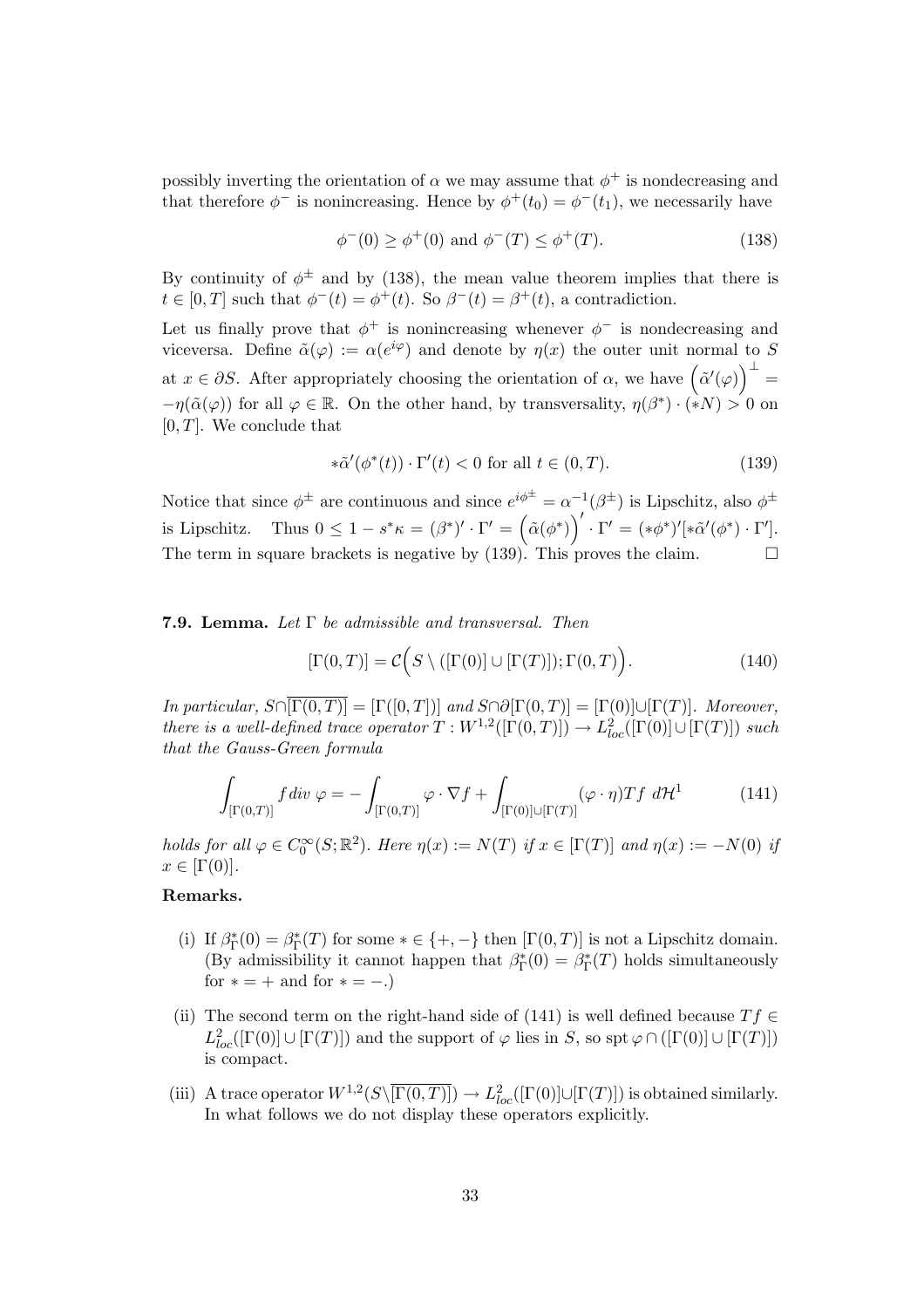**Proof.** Set  $V := [\Gamma(0,T)]$ . Formula (140),  $S \cap [\Gamma(0,T)] = [\Gamma([0,T])]$  and  $S \cap \partial V =$  $[\Gamma(0)] \cup [\Gamma(T)]$  were proven in Proposition 3.1.8 (iii) in [10]. Since by admissibility  $[\Gamma(0)] \cap [\Gamma(T)] = \emptyset$ , the set V satisfies the hypothesis of Lemma 2.2.2 in [10]. Denote by  $B^{\pm}_{r_x}(x)$  the two connected components (i.e. open half disks) of  $B_{r_x}(x)\setminus [x]$ , where  $[x] := [\Gamma(t)]$  if  $x \in [\Gamma(t)]$ . By Lemma 2.2.2 in [10], for all  $x \in S \cap \partial V$  there is  $r > 0$ such that (after choosing the labels  $\pm$  appropriately)  $B_{r_x}^+(x) \subset V$ . Moreover, either  $B_{r_x}^-(x) \subset S \setminus \bar{V}$  or  $B_{r_x}^-(x) \subset V$ .

Assume that  $x \in [\Gamma(0)]$ . (The case  $x \in [\Gamma(T)]$  is analogous.) For all  $\varepsilon > 0$  small enough there is  $r \in (0, r_x)$  such that  $[\Gamma(t)] \cap B_r(x) = \emptyset$  for all  $t \geq \varepsilon$ . Otherwise there would be  $t' \in [\varepsilon, T]$  such that  $x \in [\Gamma(t')]$ , contradicting admissibility. Thus

$$
B_r(x) \cap V = B_r(x) \cap [\Gamma(0, \varepsilon)]. \tag{142}
$$

Since  $\Gamma \in C^1$  and  $\Gamma'(0)$  is perpendicular to  $[\Gamma(0)]$ , for  $\varepsilon$  small enough the set  $[\Gamma(0, \varepsilon)]$ is contained in one of the two connected components of  $\mathbb{R}^2 \setminus (\Gamma(0) + \text{span } N(0)).$ In particular,  $[\Gamma(0, \varepsilon)]$  does not contain  $B_r(x) \setminus [\Gamma(0)]$ . By (142) this implies that  $B_r(x) \setminus [\Gamma(0)]$  is not contained in V. Thus  $B_{r_x}^-(x)$  is not contained in V either. By the above alternative this implies that  $B_{r_x}^-(x) \subset S \setminus \bar{V}$  for all  $x \in S \cap \partial V$ . Now one can construct the trace operator  $T$  from the trace operators on the Lipschitz domains  $B_{r_x}^+(x)$  (see Section 4.3 in [4]) by using a partition of unity. Covering  $S \cap \partial V$ with countably many such  $B_{r_x}(x)$  therefore gives traces in  $L^2_{loc}$ . The formula (141) is easily deduced from the corresponding formula for the local traces.  $\Box$ 

The following corollary is a standard consequence of Lemma 7.9 (its proof uses the fact that the outer unit normals of two adjacent subregions in (141) have opposite signs).

**7.10. Corollary.** Let  $\Gamma$  be admissible and transversal, let  $u \in W^{2,2}(S;\mathbb{R}^3)$  and  $\tilde{u} \in W^{2,2}([\Gamma(0,T)]; \mathbb{R}^3)$  be such that  $\nabla u = \nabla \tilde{u}$  on  $[\Gamma(0)] \cup [\Gamma(T)]$  in the sense of traces and such that  $u = \tilde{u}$  (pointwise) on  $[\Gamma(0)] \cup [\Gamma(T)]$ . Then the mapping  $\bar{u}$ defined by

$$
\bar{u}(x) := \begin{cases} \tilde{u}(x) & \text{if } x \in [\Gamma(0, T)] \\ u(x) & \text{if } x \in S \setminus [\Gamma(0, T)] \end{cases}
$$

is in  $W^{2,2}(S;\mathbb{R}^3)$  with  $\nabla \bar{u} = \chi_{[\Gamma(0,T)]} \nabla \tilde{u} + (1 - \chi_{[\Gamma(0,T)]}) \nabla u$  almost everywhere.

**7.11. Lemma.** Let  $m, n \in \mathbb{N}$ , let  $J \subset \mathbb{R}$  be a Borel set with  $0 < \mathcal{L}^1(J) < \infty$  and let  $J_0 \subset J$  be a Borel set with  $\mathcal{L}^1(J_0) < \mathcal{L}^1(J)$ . Let  $G \in L^{\infty}(J;\mathbb{R}^{n \times m})$  be such that  $\mathcal{L}^1\Big(\{t\in J\setminus J_0: G^T(t)\mu\neq 0\}\Big)>0$  for all  $\mu\in\mathbb{R}^n\setminus\{0\}.$  Assume, moreover, that  $h \in L^2(J; \mathbb{R}^m)$  is such that

$$
\int_{J} h \cdot \psi \ge 0 \text{ for all } \psi \in L^{\infty}(J; \mathbb{R}^m) \text{ with } \int_{J} G \psi = 0 \text{ and } \psi_1 \ge 0 \text{ a.e. on } J_0. \tag{143}
$$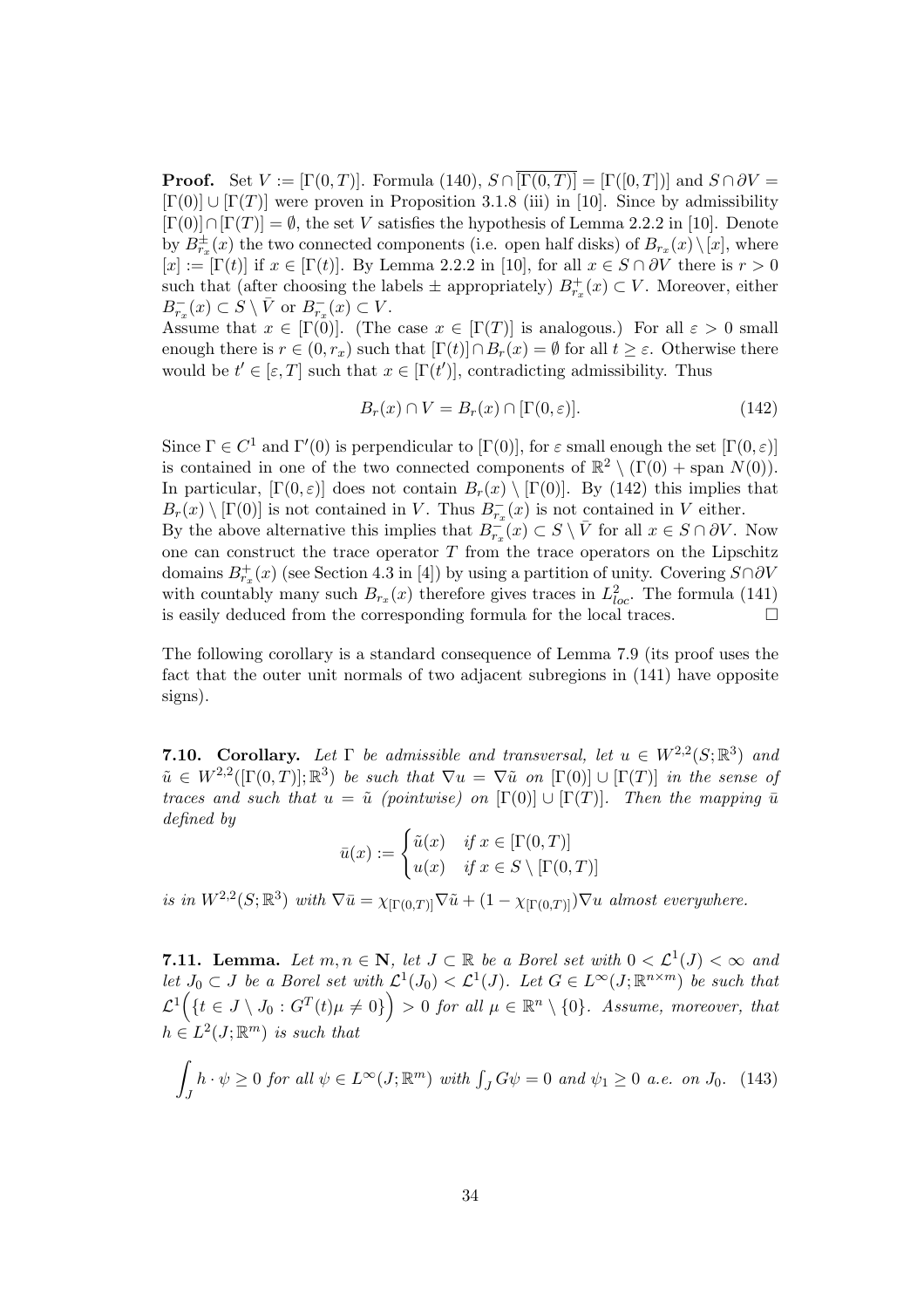Then there is  $\lambda \in \mathbb{R}^n$  such that the following hold:

$$
h_1 \ge \sum_{i=1}^n \lambda_i G_{i1} \ a.e. \ on \ J_0 \tag{144}
$$

$$
h_1 = \sum_{i=1}^{n} \lambda_i G_{i1} \ a.e. \ on \ J \setminus J_0 \tag{145}
$$

$$
h_k = \sum_{i=1}^{n} \lambda_i G_{ik} \ a.e. \ on \ J \ for \ all \ k = 2, ..., m. \tag{146}
$$

**Proof.** Set  $J_1 = J \setminus J_0$  and set  $P := \int_{J_1} GG^T \in \mathbb{R}^{n \times n}$ . The matrix P is invertible (because  $\mu \cdot P\mu = \int_{J_1} |G^T\mu|^2 \neq 0$  for  $\mu \neq 0$  by the hypothesis on G). Define the operator  $Q: L^2(J; \mathbb{R}^m) \to L^2(J; \mathbb{R}^m)$  by setting

$$
Qf := G^T P^{-1} \int_J Gf.
$$

Using symmetry of  $P$  one readily checks that  $Q$  is self-adjoint. Set

$$
T := \{ \psi \in L^{2}(J; \mathbb{R}^{m}) : \int_{J} G \psi = 0 \},\newline K := \{ \psi \in L^{\infty}(J; \mathbb{R}^{m}) : \psi_{1} \geq 0 \text{ a.e. on } J_{0} \}.
$$

Denote by  $[\chi_{J_1}]$  the multiplication operator associated to  $\chi_{J_1}$ . A short calculation shows that  $(I - [\chi_{J_1}]Q)\psi \in T \cap K$  whenever  $\psi \in K$ . But (143) means that  $\int_J h \cdot \psi \ge 0$ for all  $\psi \in T \cap K$ . Hence from self-adjointness of Q and of  $[\chi_{J_1}]$  we conclude that

$$
\int_{J} \psi \cdot (I - Q[\chi_{J_1}]) h \ge 0 \text{ for all } \psi \in K.
$$

This readily implies the claim with  $\lambda := P^{-1} \int_{J_1} G h$ .

Acknowledgements. Some preliminary results were obtained in my PhD thesis. I would like to thank my advisor Stefan Müller for proposing this problem and for helpful suggestions. Interesting discussions with Sergio Conti and Reza Pakzad are also gratefully acknowledged.

### References

- [1] C. Bohle, G. P. Peters and U. Pinkall, Constrained Willmore surfaces, Calc. Var. 32 (2008), 263-277.
- [2] P. G. Ciarlet, Mathematical elasticity I, Elsevier (1997).
- [3] S. Conti and G. Dolzmann, Derivation of a plate theory for incompressible materials, C. R. Math. Acad. Sci. Paris 344 (2007), 541-544.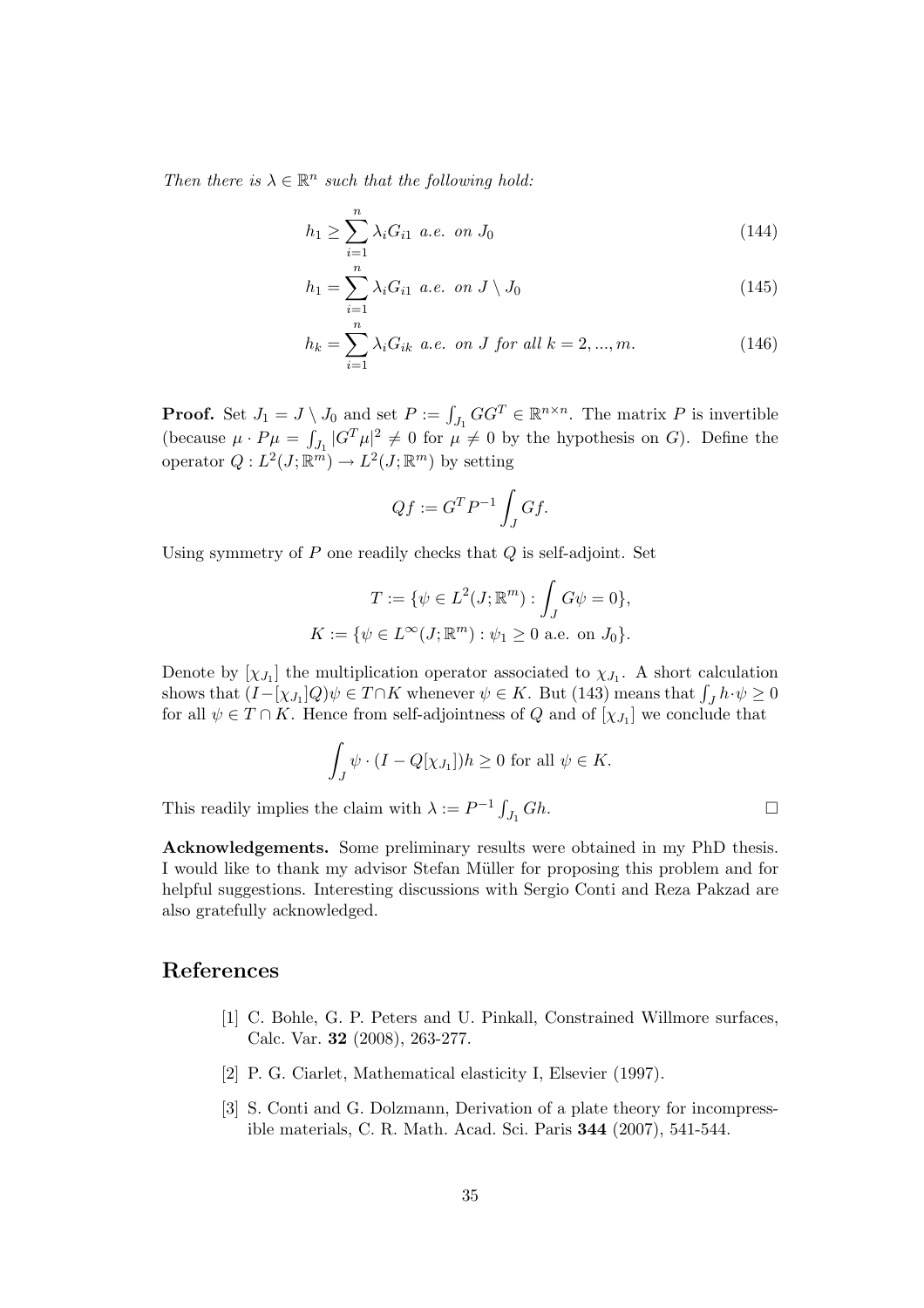- [4] L.C. Evans and R.F. Gariepy, Measure Theory and Fine Properties of Functions, CRC Press (1992).
- [5] G. Friesecke, R. D. James and S. Müller, A theorem on geometric rigidity and the derivation of nonlinear plate theory from three dimensional elasticity, Comm. Pure Appl. Math. 55 (2002), 1461-1506.
- [6] G. Friesecke, R. D. James and S. Müller, A hierarchy of plate models derived from nonlinear elasticity by Gamma-convergence, Arch. Rational Mech. Anal. 180 (2006), 183-236.
- [7] P. Hartman and L. Nirenberg, On spherical image maps whose Jacobians do not change sign, Amer. J. Math. 81 (1959), 901-920.
- [8] W. Helfrich, Elastic properties of lipid bilayers: theory and possible experiments, Z. Naturforsch. A C28 (1973), 693-703.
- [9] P. Hornung, Approximating  $W^{2,2}$  isometric immersions, C. R. Acad. Sci. Paris 346 (2008), 189-192.
- [10] P. Hornung, Approximation of  $W^{2,2}$  isometric immersions by smooth isometric immersions I: Geometry of countably developable mappings, Preprint (2009).
- [11] P. Hornung, Approximation of  $W^{2,2}$  isometric immersions by smooth isometric immersions II: Local construction, Preprint (2009).
- [12] P. Hornung, Euler-Lagrange equations and regularity for minimizers of Kirchhoff's plate theory, C. R. Acad. Sci. Paris, to appear.
- [13] P. Hornung, Regularity for flat minimizers of the Willmore functional, Preprint (2009).
- [14] B. Kirchheim, Geometry and Rigidity of Microstructures, Habilitation thesis, University of Leipzig (2001).
- [15] S. Müller and M. R. Pakzad, Regularity properties of isometric immersions, Math. Z. 251 (2005), 313-331.
- [16] W. S. Massey, Surfaces of Gaussian curvature zero in Euclidean 3-space, Tohoku Math. J. 14 (1962), 73-79.
- [17] M. R. Pakzad, On the Sobolev space of isometric immersions, J. Differential Geom. 66 No. 1 (2004), 47-69.
- [18] O. Pantz, On the justification of the nonlinear inextensional plate model, Arch. Ration. Mech. Anal. 167 (2003), 179-209.
- [19] T. Rivière, Analysis aspects of Willmore surfaces, Invent. math. (2008).
- [20] L. Simon, Existence of surfaces minimizing the Willmore functional, Comm. Anal. Geom. 1 (1993), 281-326.